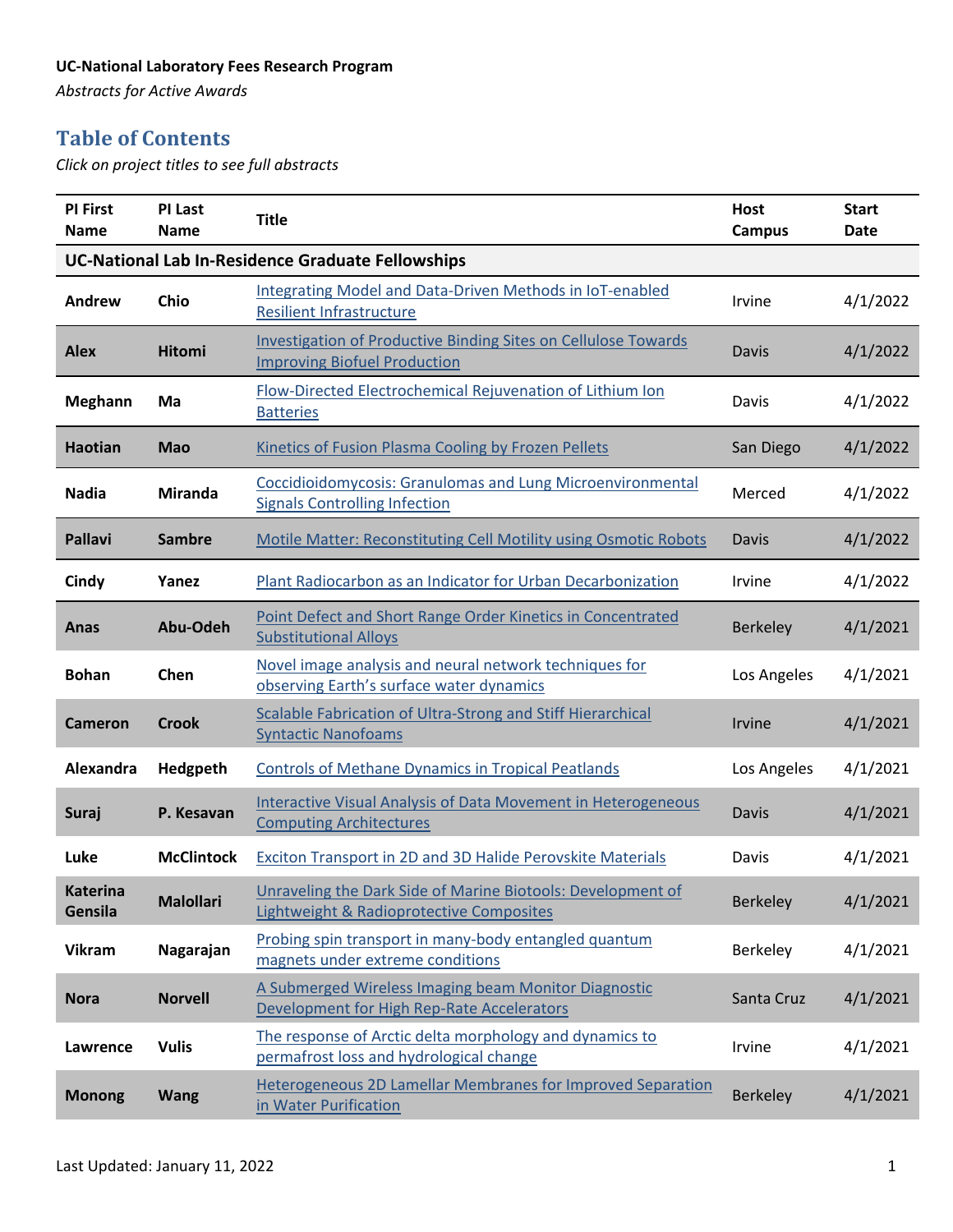### **UC-National Laboratory Fees Research Program**

*Abstracts for Active Awards* 

| <b>Michael</b>  | Bull                   | From adhesion to thermodynamics and kinetics of polymers    | Davis                       | 4/1/2020 |
|-----------------|------------------------|-------------------------------------------------------------|-----------------------------|----------|
| Benjamin        | Cohen-<br><b>Stead</b> | Langevin Methods for Quantum Electron-Phonon Simulations    | Davis                       | 4/1/2020 |
| <b>Naniette</b> | Coleman                | Privacy Risks, Thoughts, Actions, and Regulations           | <b>Berkeley</b>             | 4/1/2020 |
| William         | <b>Delmas</b>          | Perovskite Quantum Dot Single Photon Emitters               | Merced                      | 4/1/2020 |
| Drew            | <b>Melchert</b>        | 3D Printing with Acoustophoresis for Microstructure Control | Santa<br>Barbara            | 4/1/2020 |
| Hannah          | <b>Shulman</b>         | Environmental drivers of desert microbial nitrogen cycling  | Riverside                   | 4/1/2020 |
| Jared           | Reiten                 | Exploring the new state of matter of the early universe     | Los Angeles                 | 4/1/2019 |
| <b>Kevin</b>    | <b>Wright</b>          | High resolution paleoclimate reconstruction using NanoSIMS  | <i><u><b>Irvine</b></u></i> | 4/1/2019 |

| UC-National Lab Collaborative Research and Training Awards |                 |                                                                                                          |                         |          |  |
|------------------------------------------------------------|-----------------|----------------------------------------------------------------------------------------------------------|-------------------------|----------|--|
| Louise                                                     | <b>Berben</b>   | Direct Production of Renewable Fuels and Chemicals from<br><b>Captured CO2</b>                           | Davis                   | 3/1/2022 |  |
| Rajit                                                      | Gadh            | California's Deep Decarbonization Pathways: A Holistic Multi-<br>Layer Assessment                        | Los Angeles             | 3/1/2022 |  |
| <b>H</b> Alicia                                            | <b>Kim</b>      | Multiscale Interaction and Inverse Design of Metallic Meso-<br>architected Materials for Dynamics        | San Diego               | 3/1/2022 |  |
| <b>Kara</b>                                                | <b>Nelson</b>   | Improving pandemic preparedness and health equity through<br>wastewater-based epidemiology               | <b>Berkeley</b>         | 3/1/2022 |  |
| Adina                                                      | Paytan          | Coastal Wetland Restoration: A Nature Based Decarbonization<br>Multi-Benefit Climate Mitigation Solution | Santa Cruz              | 3/1/2022 |  |
| <b>Monica</b>                                              | <b>Allen</b>    | Topological materials for Majorana-based quantum information                                             | San Diego               | 3/1/2020 |  |
| <b>Tirha</b>                                               | <b>Banerjee</b> | Transforming prescribed fire practices for California                                                    | Irvine                  | 3/1/2020 |  |
| <b>Michele</b>                                             | <b>Barbato</b>  | Assessment and mitigation of wildfire-induced air pollution                                              | Davis                   | 3/1/2020 |  |
| <b>Boerge</b>                                              |                 | <b>Hemmerling</b> Enabling Scalable Quantum Computing                                                    | Riverside               | 3/1/2020 |  |
| <b>Charles</b>                                             | Jones           | Mitigating and Managing Extreme Wildfire Risk in California                                              | Santa<br><b>Barbara</b> | 3/1/2020 |  |
| <b>Eric</b>                                                | <b>Prebys</b>   | Advanced Detectors for XFELs and Proton Accelerators                                                     | Davis                   | 3/1/2020 |  |
| <b>Tai Ming</b>                                            | <b>Cheung</b>   | <b>Great Power Competition in the 21st Century</b>                                                       | San Diego               | 3/1/2018 |  |
| <b>Jeff</b>                                                | <b>Dozier</b>   | Headwaters to groundwater: Resources in a changing climate                                               | Santa<br><b>Barbara</b> | 3/1/2018 |  |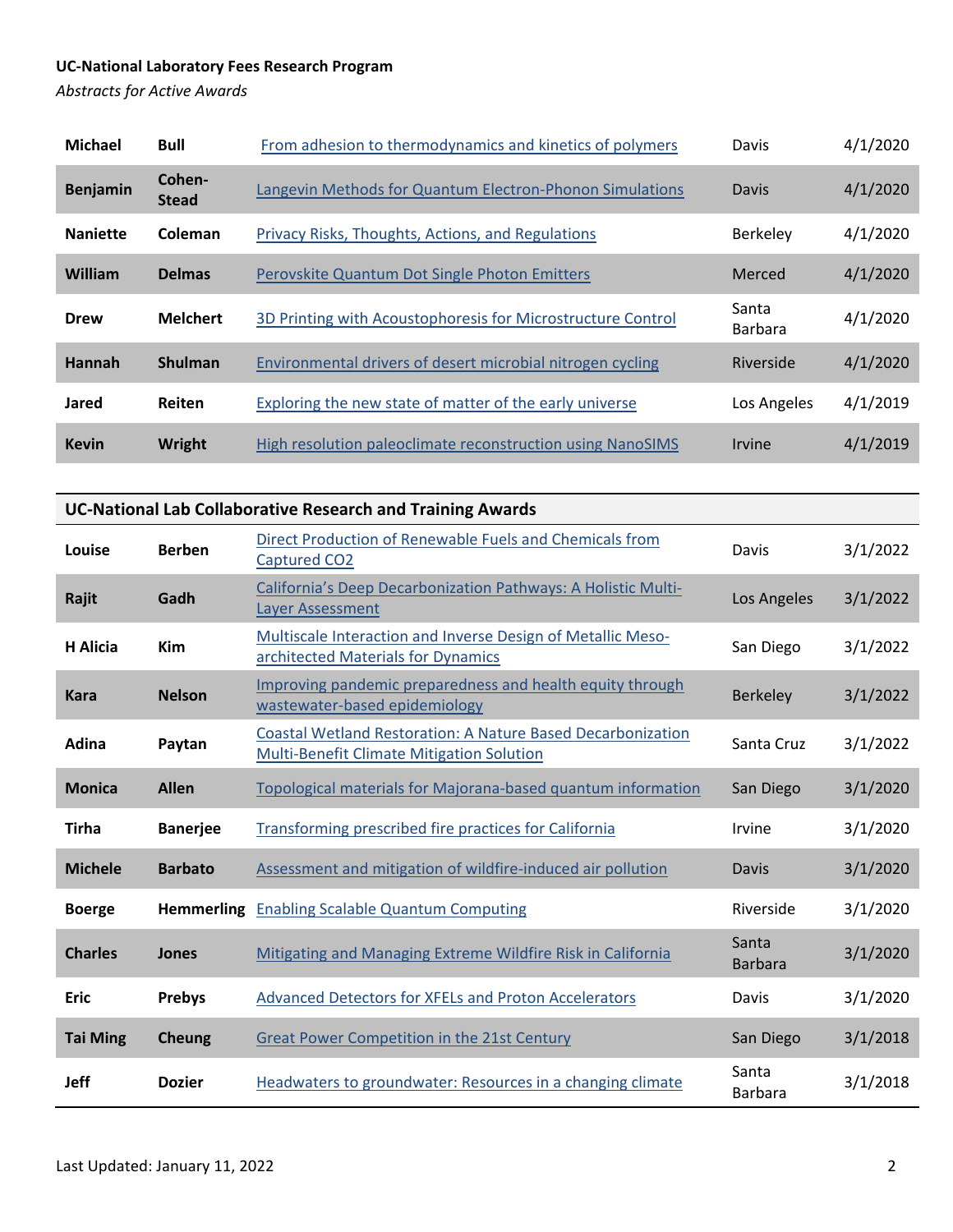### **UC-National Laboratory Fees Research Program**

*Abstracts for Active Awards* 

| <b>Michalis</b>  | <b>Faloutsos</b>         | Securing smart campuses: a holistic multi-layer approach           | Riverside   | 3/1/2018 |
|------------------|--------------------------|--------------------------------------------------------------------|-------------|----------|
| Alex             | Hall                     | The Future of California Drought, Fire, and Forest Dieback         | Los Angeles | 3/1/2018 |
| <b>Francesca</b> | <b>Hopkins</b>           | <b>Climate Impact of Manure Management from California Dairies</b> | Riverside   | 3/1/2018 |
| Hamed            | <b>Mohsenian</b><br>-Rad | UC-Lab Center for Electricity Distribution Cybersecurity           | Riverside   | 3/1/2018 |
| <b>Arthur</b>    | <b>Stein</b>             | <b>Political Conflict and Stability in Dynamic Networks</b>        | Los Angeles | 3/1/2018 |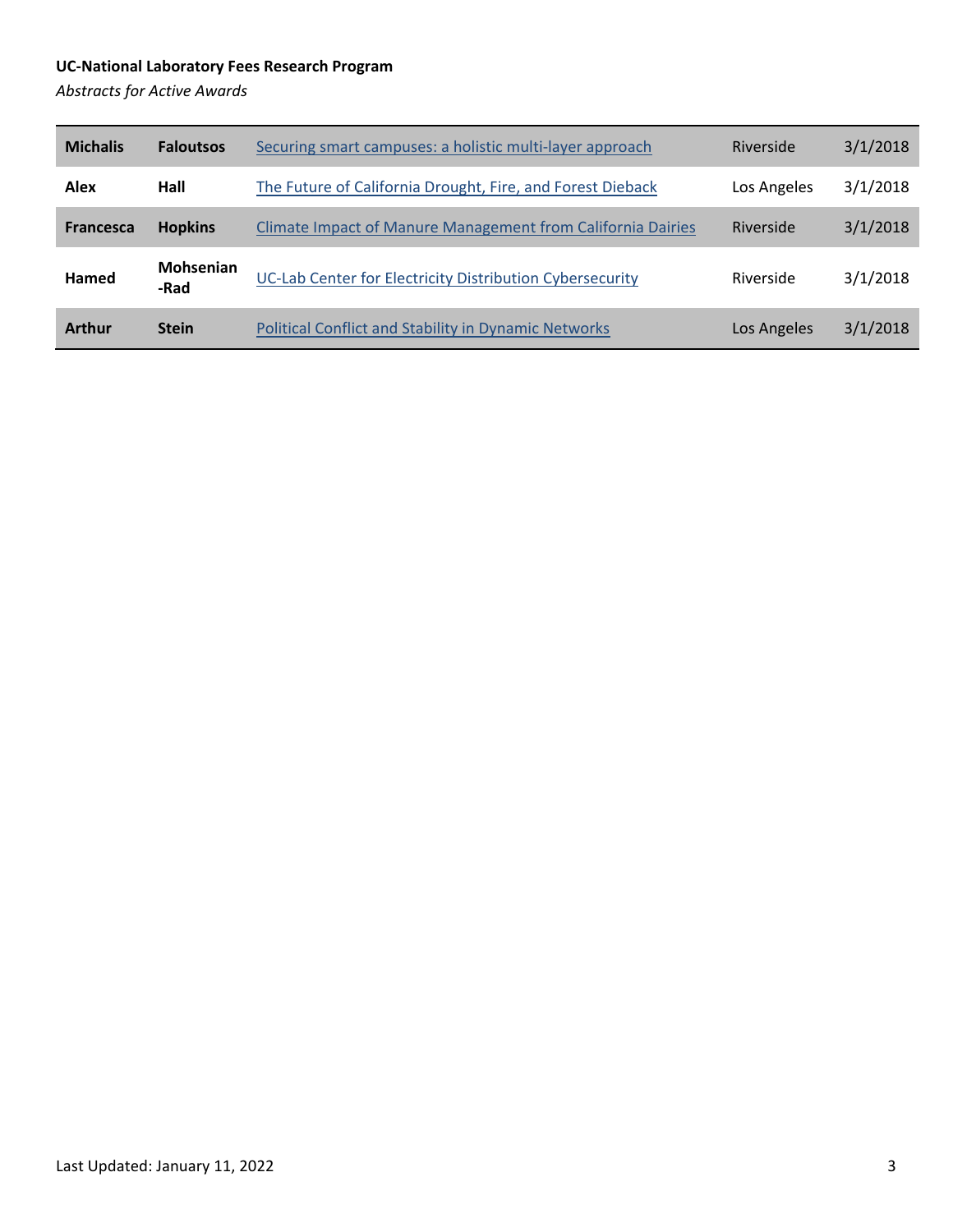# <span id="page-3-0"></span>**Integrating Model and Data-Driven Methods in IoT-enabled Resilient Infrastructure**

*Host Campus*: Irvine *Lead Investigator*: Andrew Chio *Graduate Fellowships Collaborating Sites*: Los Alamos *Start Date*: 4/1/2022 *End Date*: 3/31/2024 *Amount*: \$ 139,536

#### *Abstract*:

My research focuses on applying model-driven and IoT data-driven approaches to enable infrastructure resilience in real-world systems. Today, our infrastructure is becoming progressively strained and fragile. Consider water systems, where aging, increased urbanization, and climate change has increased susceptibility to damage, critically impacting water availability, quality and the ecosystem. Urban structures, e.g. buildings and high-rises, are highly heterogeneous in structure, use and size; energy efficiency, and ensuring safety of occupants during emergencies are critical. Leveraging IoT and AI/ML technologies will be key to the planning, design and operation of next-generation resilient infrastructure.

Our work combines physics-based models with data-driven techniques enabled by sensing/IoT technologies to design tools to aid in better planning and informed decision making for resilient infrastructure. Our experiences have revealed several instances of "inverse" problems, where limited observations from sparse sensing are used to identify potential sources of anomalies, e.g. fault identification in pipeline networks and contamination source identification in drinking water systems, origins of highrise fires. The general setting uses incomplete knowledge of network structures with lossy, real-time data to develop a framework to answer questions such as: Is there an anomalous event in the network? Can we characterize properties of anomalous events and determine its likely source? How can local edge resources be leveraged to provide situation awareness? With people embedded in sensorized spaces, e.g. smart buildings, what is the correct balance between individual privacy and accurate data collection? My research will develop techniques to understand tradeoffs in designing smart infrastructure.

Working with the national labs will allow access to high quality datasets spanning over multiple domains which can serve to validate robustness of models, e.g., to identify and isolate location-specific biases in data. High-performance computing resources at National Labs will be critical in exploring complex algorithms and executing large-scale simulations. Finally, expertise within research labs in areas such as AI-enabled infrastructure resilience will be invaluable in designing meaningful solutions for creating robust and resilient infrastructure for our nation.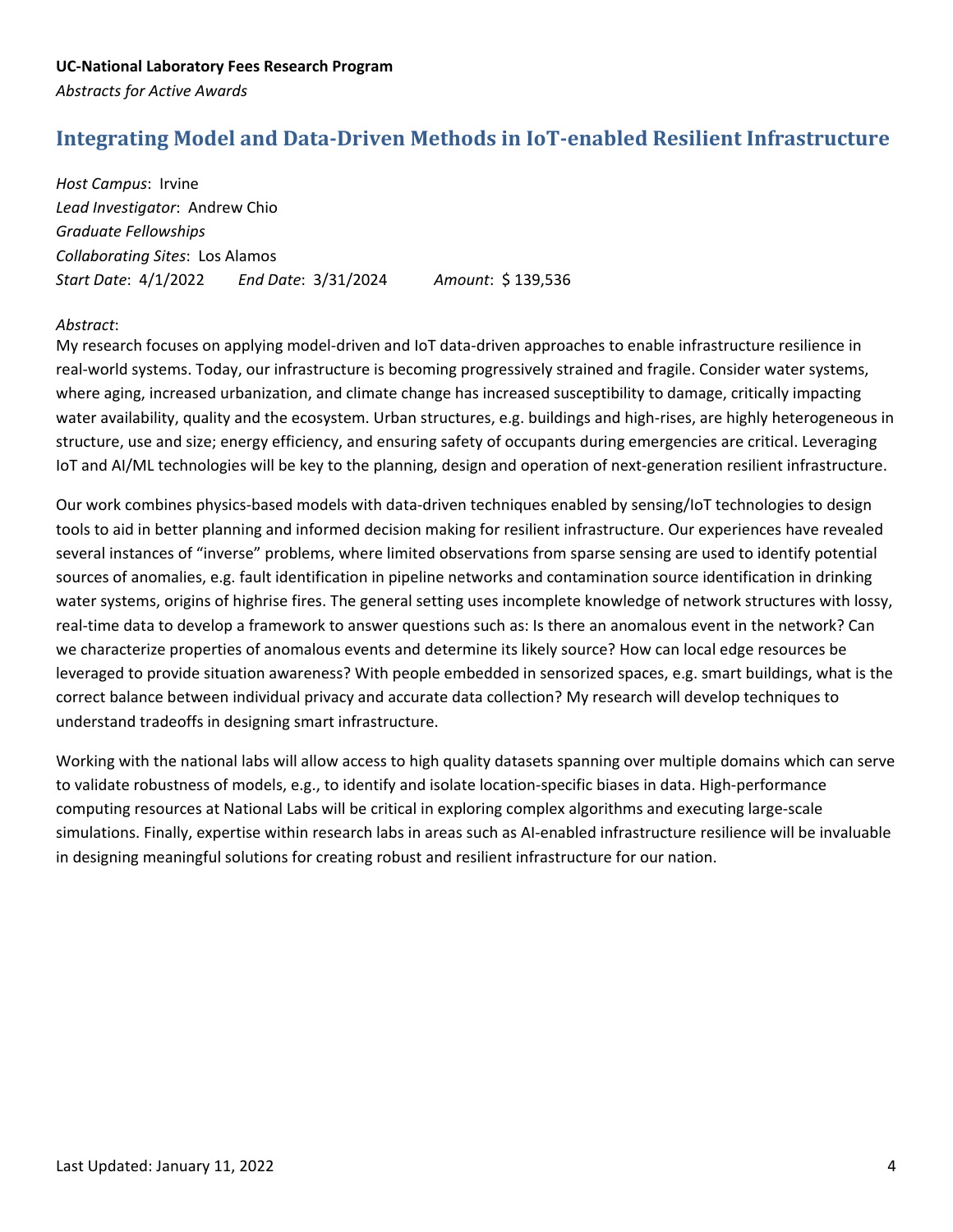# <span id="page-4-0"></span>**Investigation of Productive Binding Sites on Cellulose Towards Improving Biofuel Production**

*Host Campus*: Davis *Lead Investigator*: Alex Hitomi *Graduate Fellowships Collaborating Sites*: Los Alamos *Start Date*: 4/1/2022 *End Date*: 3/31/2024 *Amount*: \$ 139,536

#### *Abstract*:

Lignocellulosic biomass exists as an underused and renewable source of sugars that can be fermented into clean, carbon-neutral biofuels. These non-edible plant residues primarily consist of cellulose, a polymer of glucose, which exists within plant cell walls as crystalline fibrils. Efficient conversion of cellulose into biofuels requires not only cellulases, specialized enzymes that degrade cellulose, but also favorable interfacial interactions that facilitate cellulase binding. Recently, cellulose hydrolysis rates were found to be limited by the availability and depletion of productive cellulase binding sites at the fibril surface. For cellobiohydrolase, an industrially-relevant cellulase, these productive binding sites are solvent-accessible cellulose molecules that the enzyme can thread into its active site to perform enzymatic hydrolysis. Biochemical assays of different celluloses over the course of hydrolysis demonstrate that these productive cellulase binding sites deplete as hydrolysis proceeds despite excess cellulose remaining, suggesting that productive binding sites rather than just cellulose are essential for cellulose hydrolysis. Therefore, this work will investigate how to mitigate and prevent productive cellulase binding site depletion on cellulose. Productive binding site depletion depends on both changes to the fibril structure and interfacial properties at the surface of cellulose during hydrolysis, thus nanoscale interrogation of surface properties about binding sites will elucidate both the structure of productive binding sites and their mode of depletion. Preliminary work from our lab with accessory enzyme-treated cellulose demonstrate that changes to fibril surface chemistry increases enzyme accessibility and facilitates cellulose deconstruction. Leveraging complementary imaging capabilities and expanding on existing collaborations between the Center for Integrated Nanotechnologies at the Los Alamos National Laboratory and UC Davis will allow for extensive study of the cellulose surface properties impacting productive cellulase binding and hydrolysis. This research will bridge the understanding between cellulose-cellulase interactions at the nanoscale with mechanistic knowledge of enzyme-driven hydrolysis, establishing the foundation for new pretreatments and protein engineering strategies for efficient biomass conversion processes.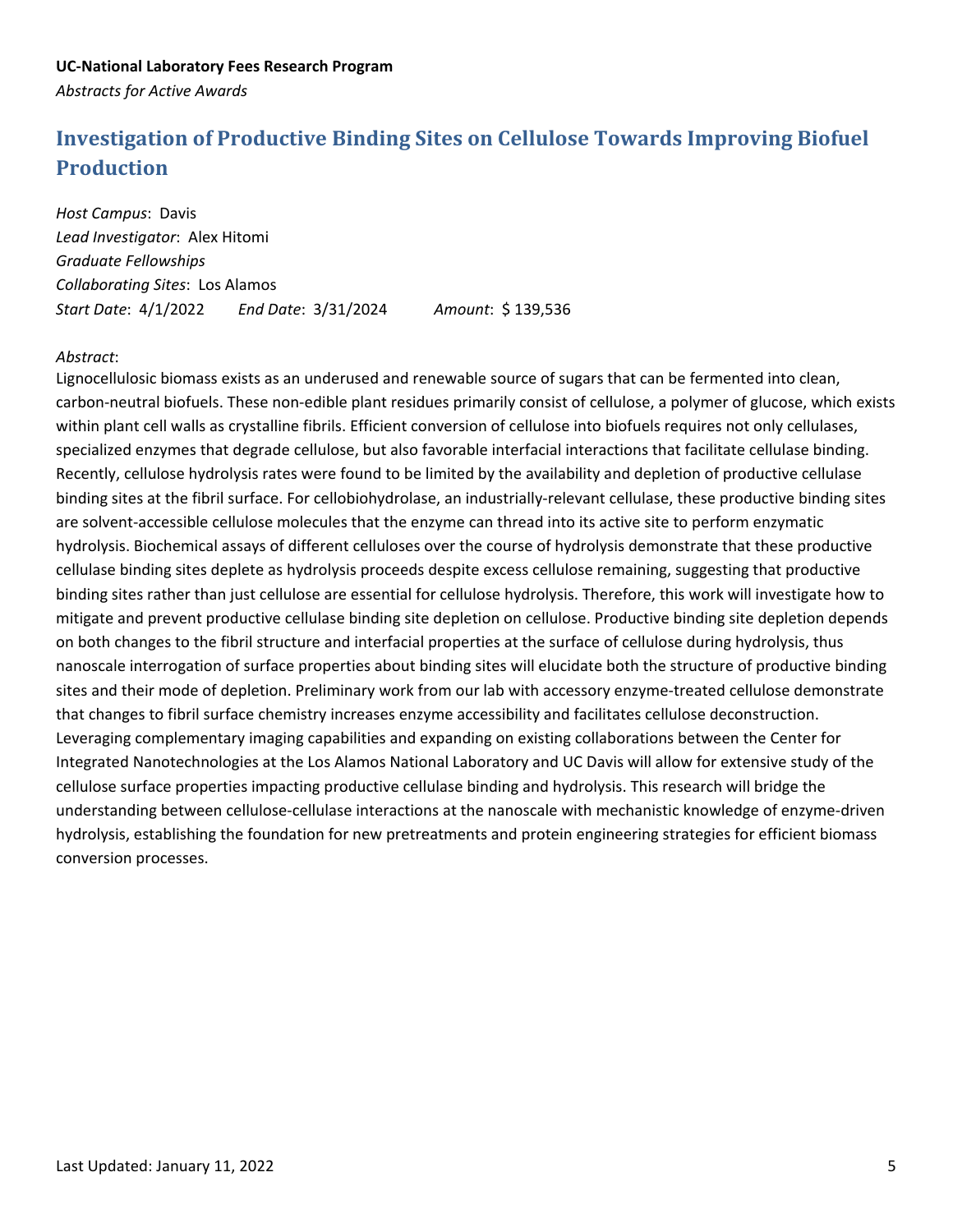# <span id="page-5-0"></span>**Flow-Directed Electrochemical Rejuvenation of Lithium Ion Batteries**

*Host Campus*: Davis *Lead Investigator*: Meghann Ma *Graduate Fellowships Collaborating Sites*: Lawrence Livermore *Start Date*: 4/1/2022 *End Date*: 3/31/2024 *Amount*: \$ 139,536

#### *Abstract*:

The goal of this project is to establish a fluid-based approach for Li-ion battery electrochemical rejuvenation and thus, provide a second life to degraded batteries without expensive pretreatment and separation processes accompanied in current battery recycling methods. Solution-based electrochemical remediation has recently emerged as an effective strategy to increase Li-ion inventory and regenerate the cathodic structure by injecting Li-ions back into a degraded electrode. However, this approach is hindered by a concentration gradient of Li-ions generated from the imposed electric field during intercalation and deintercalation, which results in prolonged treatment durations and low rejuvenation efficiencies. Moreover, few studies have sought to understand and recover the anode, even though cell aging constitutes the degradation of both electrodes. Here, we propose a fluid-based approach to mitigate the formation of concentration gradients of Li-ions near the electrodes to detrap Li-ions from the anode for effective battery rejuvenation. To achieve this, we will design a microfluidic system and validate the release of trapped Li-ions from aged anodes. Then we will design and engineer microflow systems in Li-ion pouch cells to evaluate the proposed technique for commercial Li-ion battery systems. The completion of this study will require facilities in the Materials Science Division including the Li-ion pouch cell assembly facility, electrochemical impedance spectroscopy, and battery testing equipment— all which Jianchao Ye, my primary mentor, specializes in. Congwang Ye will also help with the development of the microfluidic device at the Advanced Manufacturing Laboratory. Their expertise will make this an ideal mentorship to elevate the fundamental electrochemical study to an integrated battery design.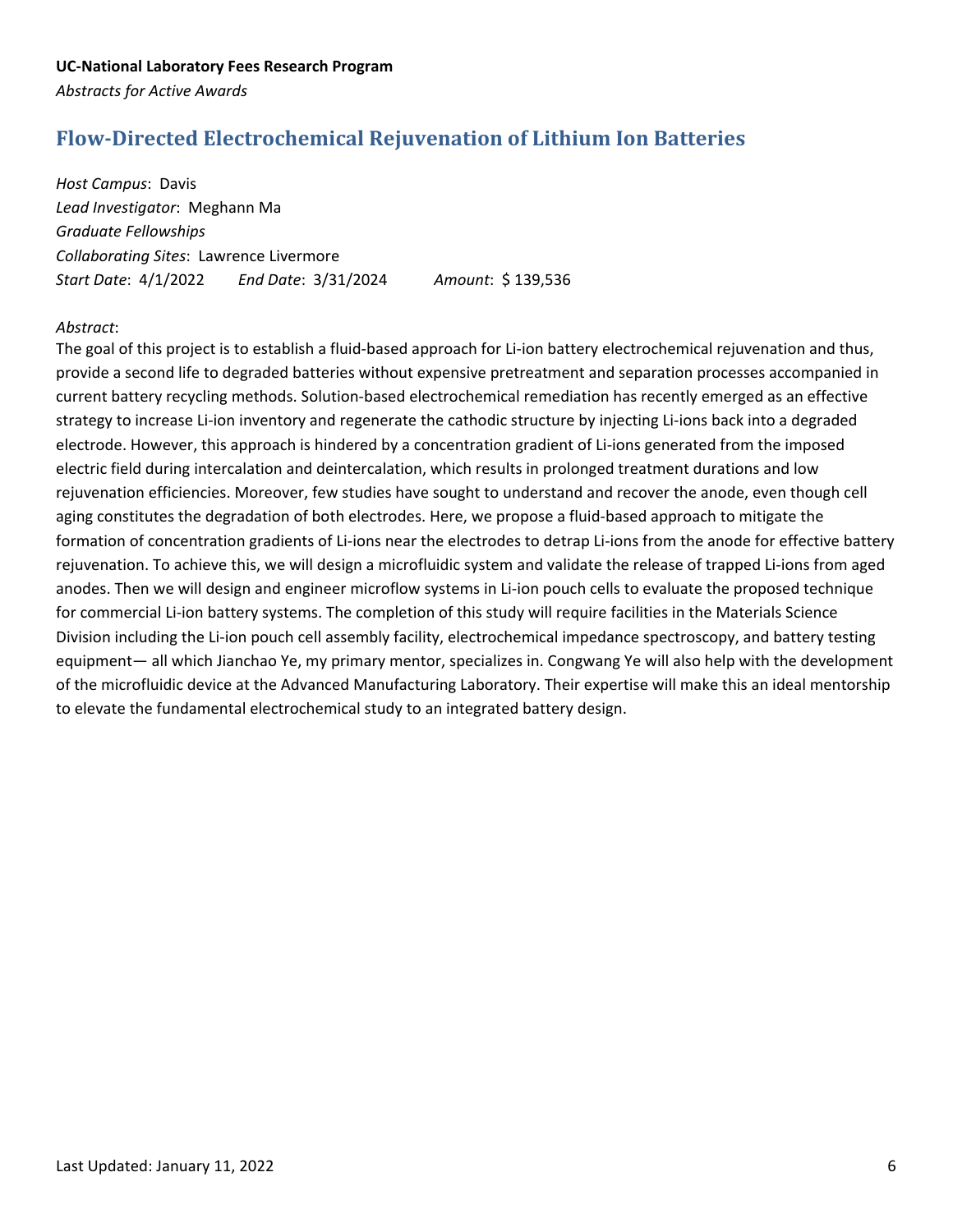# <span id="page-6-0"></span>**Kinetics of Fusion Plasma Cooling by Frozen Pellets**

*Host Campus*: San Diego *Lead Investigator*: Haotian Mao *Graduate Fellowships Collaborating Sites*: Los Alamos *Start Date*: 4/1/2022 *End Date*: 3/31/2024 *Amount*: \$ 139,536

#### *Abstract*:

In a steady-state tokamak reactor, the fusion plasma has a temperature around 10 kilo-electron-volts (keV), which is more than 100 million degree in Kelvin, and a density at ten to the twenty per cubic meter. This gives rise to an energy density of over 300 kilo-joule per cubic meter. A piece of solid particulate, either accidentally or deliberately introduced into the plasma, would interact violently with the fusion plasma including ablation, rocket force, and ionization/assimilation. Of particular interest is the frozen pellet that would deliver fusion fuel of deuterium and tritium into the core of the fusing plasma, and a mixture of deutrium and high-atomic-number impurities such as neon and argon for disruption mitigation, both of which are envisioned to be essential for the successful operation of ITER as a fusion test reactor. The transformation of atoms from the initial state of a solid particulate to the final state of assimilated electron-ion pairs involves complicated equation of state changes, vapor formation and shielding, and atomic processes that lead to ionization and radiation. A complicating additional factor is the surrounding fusion-grade plasma, which provides the energy source for pellet assimilation into the plasma while simultaneously undergoes aggressive cooling. The most intriguing part is the strong interaction between plasma cooling and material assimilation, which is mediated through the plasma energy flux collected by the frozen pellet through a vapor cloud.

The proposed graduate fellowship would allow a UCSD Doctoral Thesis that performs first-principles simulations of the underlying processes of pellet ablation and vapor shielding in a fusion plasma environment, coupled with the plasma cooling due to the presence of the assimilated pellet materials. This is an outstanding multi-physics and multiscale challenge, but which has a readily available first-principle kinetic description. LANL's VPIC code, with newly enhanced atomic physics capabilities, will be used for the proposed simulation studies. A particularly important innovation here is the deployment of multiple connected VPIC simulation domains and the variable particle marker weights to tackle the strong density variation in plasmas and neutrals, which would otherwise be computationally intractable.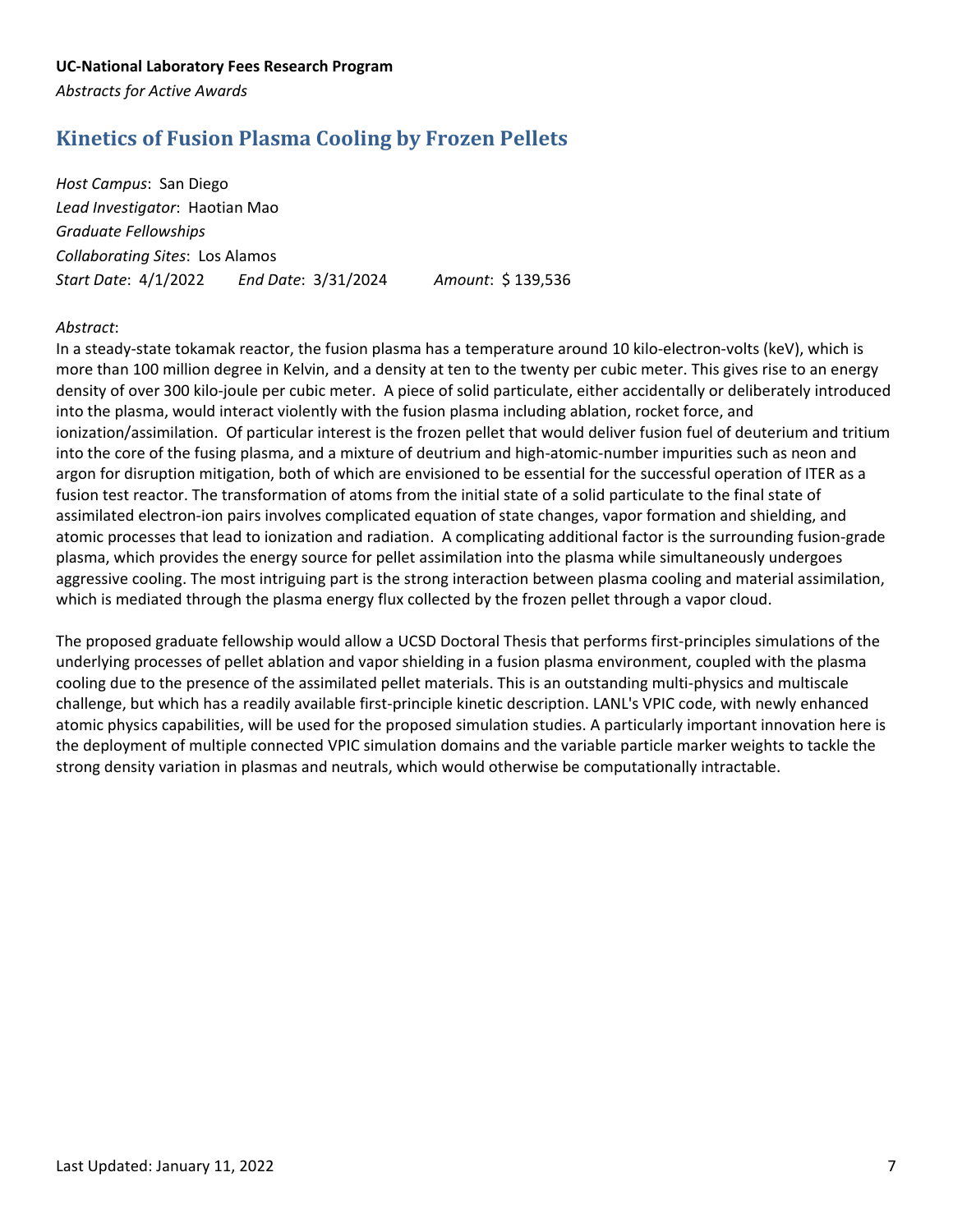# <span id="page-7-0"></span>**Coccidioidomycosis: Granulomas and Lung Microenvironmental Signals Controlling Infection**

*Host Campus*: Merced *Lead Investigator*: Nadia Miranda *Graduate Fellowships Collaborating Sites*: Lawrence Livermore *Start Date*: 4/1/2022 *End Date*: 3/31/2024 *Amount*: \$ 139,536

#### *Abstract*:

Valley fever is caused by unknowingly inhaling the fungal pathogen Coccidioides. Coccidioides grows in the soil as mycelia segments into arthroconidia and when the soil is disrupted and aerosolized, it can be inhaled and cause lung infections. 60% of patients are asymptomatic or display minimal disease. Meanwhile, 40% of symptomatic patients may develop deteriorating health complications for months to years after diagnosis. Clinicians often misdiagnose patients with bacterial infections. Researchers have tried to develop a human vaccine for Valley fever but very little is known about how the fungus interacts with the immune system and the lung microenvironment. There is a critical need to identify which immune cells are interacting with the fungus in the lungs and how these cells control infection. I hypothesize that successful resolution of Coccidioides infection results in memory T cell development in the lungs, where specific T cell phenotypes, interactions, and morphology can be characterized. Aim 1: Discover immunological of murine memory T cells. The immune system develops memory in response to Coccidioides as mice survive repeated reinfections and vaccinations. Although, we do not understand how it does so, what type of memory response it is, and which epigenetic changes occur during memory formation to continue to fight the persistent infection. We will immunize mice to establish memory in vivo and test for immunological memory via surface marker expression and chromatin changes. I hypothesize that protective memory T cells develop in response to Coccidioides infection that express memory T cell markers and localize to the lung. Aim 2: Investigate the lung microenvironment utilizing imaging and computational analysis on human and murine samples. Clinicians and researchers have primarily focused on peripheral blood to analyze the immune system response to Coccidioides. It is poorly understood how the parasitic life cycle works within the lung. Some patients develop granulomas to control the infection, which are understudied across most fungal infections. 10X Visium Spatial Gene Expression Solution is a new technology that will provide spatial information and gene expression data on the same lung samples. I hypothesize imaging granulomas will reveal tissue morphology, heterogeneity, and distinct immune cell interactions during coccidioidomycosis.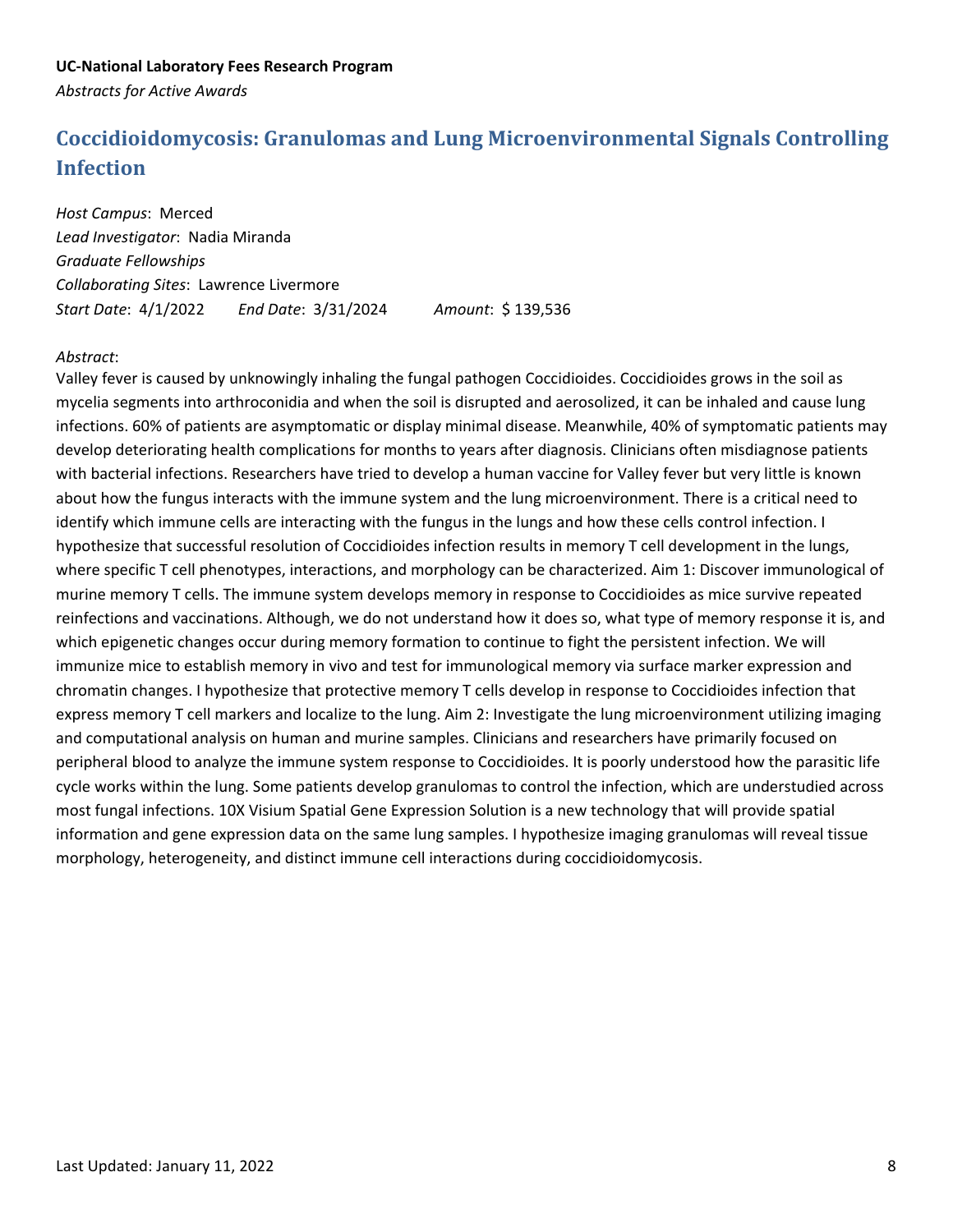# <span id="page-8-0"></span>**Motile Matter: Reconstituting Cell Motility using Osmotic Robots**

*Host Campus*: Davis *Lead Investigator*: Pallavi Sambre *Graduate Fellowships Collaborating Sites*: Lawrence Livermore *Start Date*: 4/1/2022 *End Date*: 3/31/2024 *Amount*: \$ 139,536

#### *Abstract*:

Cell motility is pervasive and fundamental aspect of biology. Cells move by positioning their membrane channels to become polar, spending ATP to remodel the cytoskeleton that provides traction for the motion. Cancer cells rely on less traditional pathway to migrate, coupling cell polarity with osmotic energy dissipation. Can we recapitulate cellular motility in synthetic systems? The ability to integrate such energy dissipative, non-equilibrium thermodynamics of living cells in cell-like entities should yield important design principles that pave for entirely new class of self-evolving materials that exhibit life-like characteristics of which cell motility is the earliest step. I plan to reconstitute osmotically driven cell motility in synthetic cell-like, chemo-mechanical robots called giant unilamellar vesicles (GUVs). I hypothesize that GUVs containing asymmetrically distributed membrane water channels like carbon nanotube porins (CNTPs)– developed extensively in Dr. Noy's laboratories at LLNL–when subjected to varying osmolarity, generate directional water fluxes that fuel their vectorial propulsion. Certain amphiphilic lipids mixtures that form the GUVs, separate into coexisting phases. With CNTPs preferentially partitioning within one of the phases, the goal of creating cell-like polar GUVs can be realized. I have organized the project into three aims:1) Prepare and characterize CNTP-containing GUVs that exhibit polarity; 2) demonstrate and quantify directional motions of GUVs in response to local osmotic changes; and 3) explore collective migratory behavior of closely spaced populations of GUVs, which interact via hydrodynamic changes. After identifying lipidic compositions for GUVs that generate polarity, I will employ combination of quantitative characterization tools, like confocal fluorescence microscopy, fluorescence recovery after photobleaching, and timeresolved imaging (all available at UC Davis). Tools like super-resolution microscopy and electron microscopy at LLNL will prove crucial for this project. I will also use innovative microfluidic designs to engineer "tracks" for osmotic motility. Apart from being the first step towards a class of material that communicates with their environment, the project brings together fields, like soft matter, biophysics, and bio-inspired materials that can help in better understanding the "rules of life."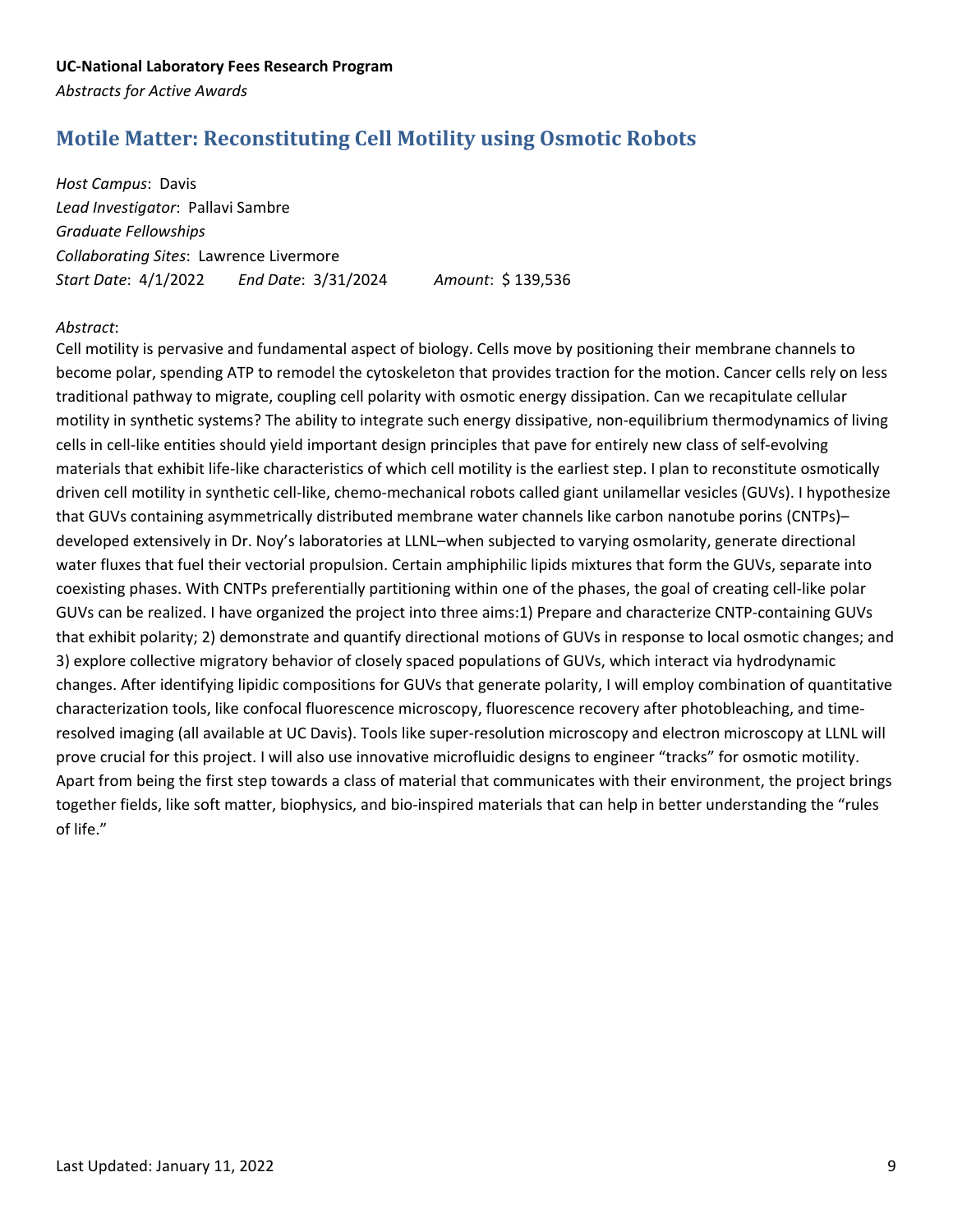# <span id="page-9-0"></span>**Plant Radiocarbon as an Indicator for Urban Decarbonization**

*Host Campus*: Irvine *Lead Investigator*: Cindy Yanez *Graduate Fellowships Collaborating Sites*: Los Alamos *Start Date*: 4/1/2022 *End Date*: 3/31/2024 *Amount*: \$ 139,536

#### *Abstract*:

Fossil fuel-derived carbon dioxide (FFCO2) emissions constitute 65% of all GHG emissions that force global warming with cities being the dominant contributor (~70%). The expansion of electric vehicle promises significant urban FFCO2 reductions, a big step towards decarbonization and climate change mitigation that demands verification. However, while FFCO2 emissions are well-constrained at the national to global scales, uncertainty is much higher at smaller, policyrelevant scales (i.e. the sub-city level). Advanced remote sensing and in situ networks are monitoring atmospheric CO2 to ensure climate policies are effective. However, it is challenging to infer FFCO2 emissions from its mixing ratio alone because it is smaller than the natural and variable carbon cycle fluxes (i.e. biosphere and ocean exchange).

In the proposed collaboration between UC Irvine and LANL, we aim to assess and enhance the use of plants as passive FFCO2-biomonitors by coupling plant isotopic analysis with new remote sensing and in situ measurements of atmospheric CO2. The radiocarbon (14C, an isotope of carbon with a 5700-year half-life) signature of plant tissue will be used to map fine-scale spatial patterns in FFCO2. Plants growing near FFCO2 emissions are depleted in 14C since fossil fuels characteristically are devoid of 14C. Preliminary analyses showed that annual plant 14C is sensitive enough to detect reduced FFCO2 emissions in California during the COVID-19 pandemic and thus may be a useful tool for monitoring urban decarbonization as climate mitigation policies take effect.

We will determine the extent to which plant 14C can contribute to a better understanding of urban emission sources and evaluate their spatiotemporal sensitivity alongside seasonal measurements of CO2 along an urban-rural gradient. The analysis will elucidate the relationships between land- and atmosphere-based FFCO2 monitoring metrics, and quantify uncertainties regarding the plant 14C approach. Citizen scientists will be recruited to sample plants for 14C analysis in two urban areas: the Los Angeles megacity and the Santiago Metropolitan area in Chile. This project will validate and reveal fine-scale variations in spatial patterns of FFCO2 emissions in urban domes, advance our ability to track emission reductions and support the success of climate change mitigation efforts.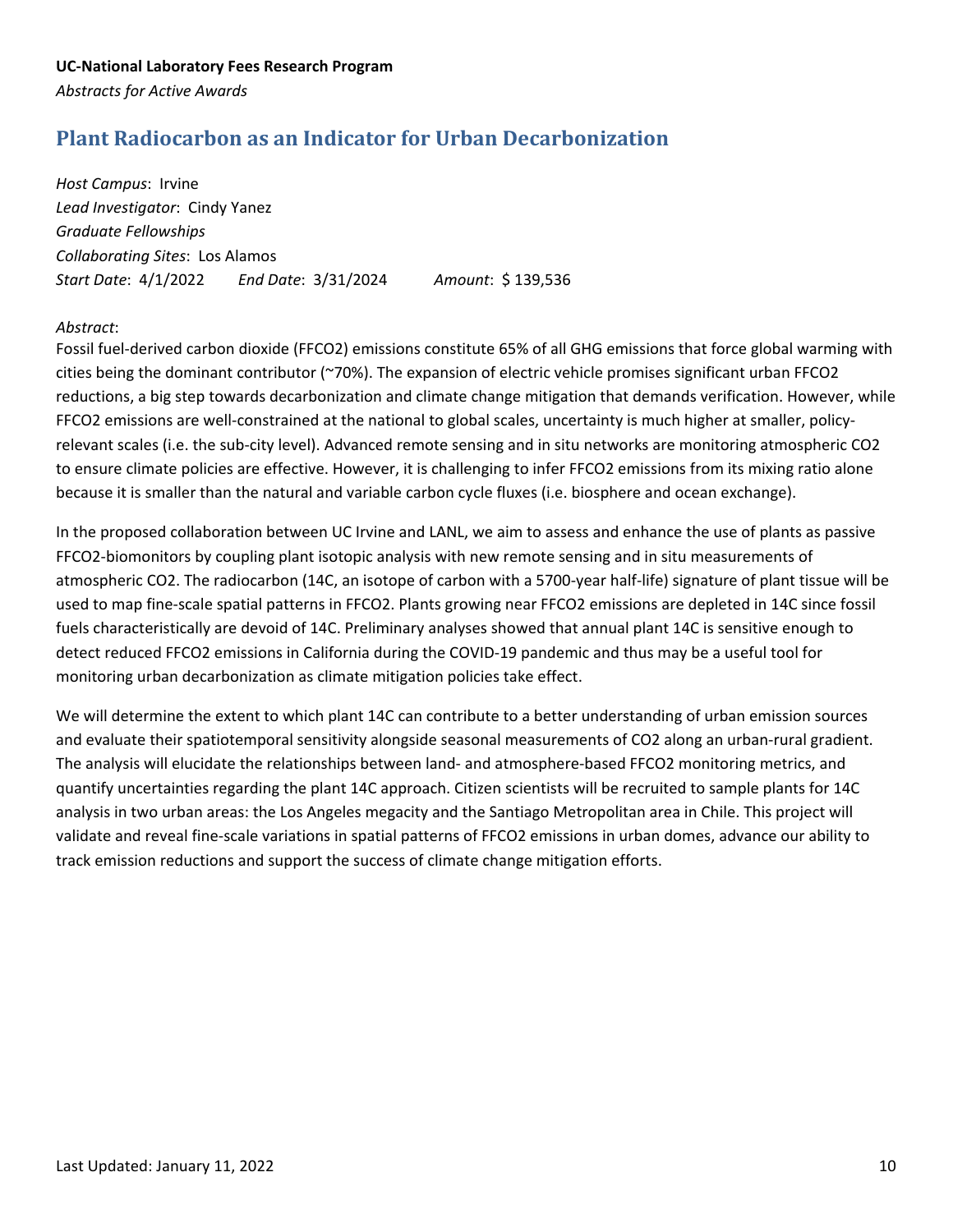## <span id="page-10-0"></span>**Point Defect and Short Range Order Kinetics in Concentrated Substitutional Alloys**

*Host Campus*: Berkeley *Lead Investigator*: Anas Abu-Odeh *Graduate Fellowships Collaborating Sites*: Los Alamos *Start Date*: 4/1/2021 *End Date*: 3/31/2023 *Amount*: \$ 124,236

#### *Abstract*:

Compositionally complex alloys (CCA's), which contain multiple metallic elements with near equal proportions, have garnered much recent attention. These alloys can exhibit desirable combinations of properties, such as strength, toughness and corrosion resistance, which make them attractive for a range of potential applications in energy, transportation and national security sectors. Due to their composition, and the disordered nature of their atomic structure, these alloys display a statistical distribution of local atomic environments that underlie their ability to host a variety of different deformation mechanisms, and that can affect diffusive transport at high temperatures or under irradiation. An important issue for their design then becomes the exact nature of these statistical distributions, i.e., whether they are characteristic of perfectly random compositional disorder, or possess differing degrees of local atomic short-range order (SRO). Understanding the kinetic processes that govern the formation and destruction of SRO is necessary for optimizing properties in the processing of CCAs, as well as controlling their performance in extreme conditions. The proposed scope of this research is to use advanced atomistic computer simulations to investigate these questions surrounding the kinetics of SRO formation and its effect on diffusive transport of relevant point defects. A major limitation with current computer simulation methods at the relevant atomistic length scales is reaching diffusive timescales without simplifying assumptions that limit their accuracy and general applicability. Los Alamos National Lab (LANL) scientists have pioneered the development of a suite of tools to overcome this limitation, called Accelerated Molecular Dynamics (AMD). Working with LANL scientists, AMD methods will be applied to simulate the kinetics of SRO formation, and to understand its impact on point defect diffusion. The work will focus initially on a concentrated Ni-Cr alloy, a material central to LANL's Fundamental Understanding of Transport Under Reactor Extremes (FUTURE) project. Results obtained spanning simulation parameters of temperature, solute, and defect concentration will allow for the development and validation of theoretical models that can predict transport kinetics in systems with SRO, thus opening this analysis to CCA materials more broadly.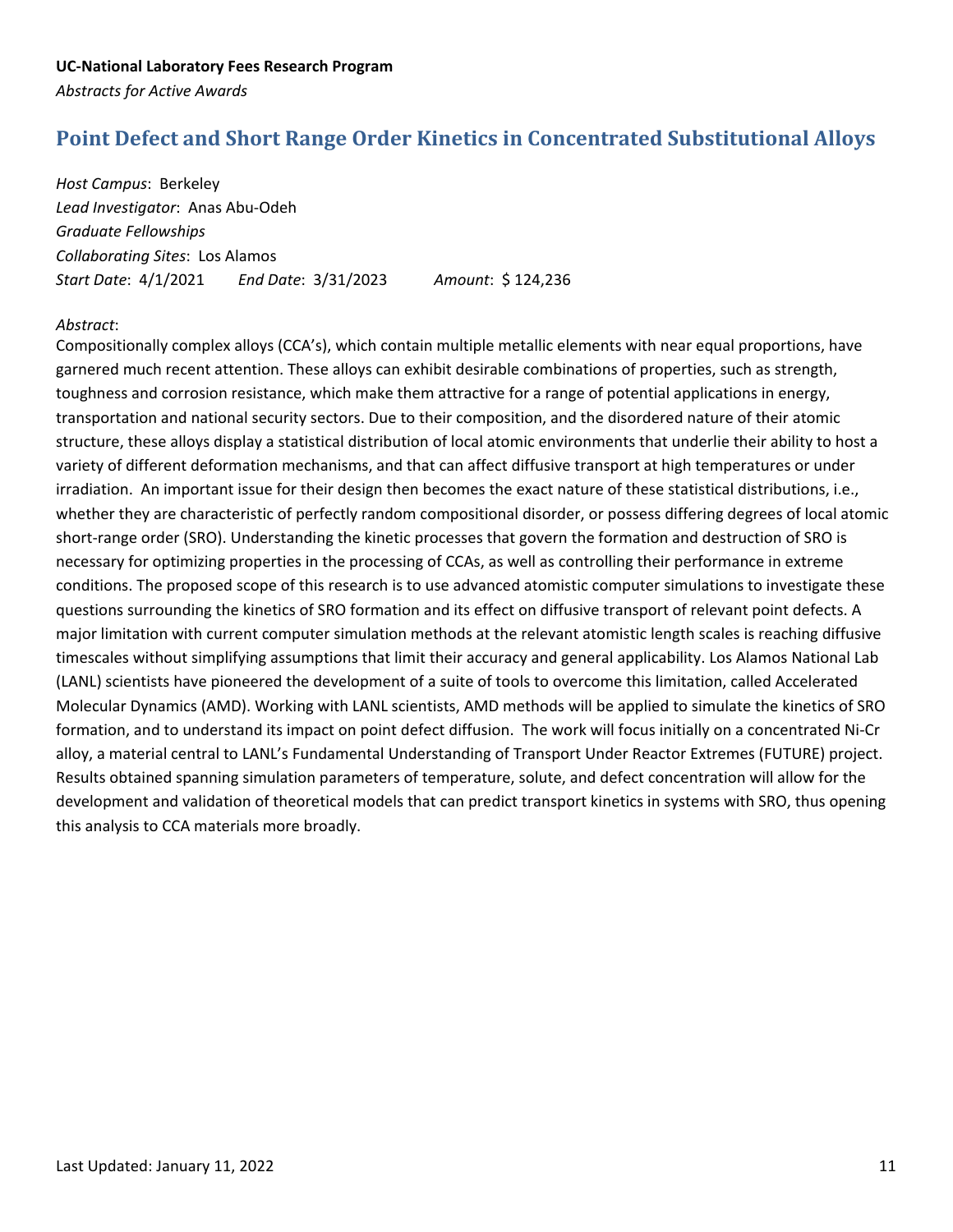# <span id="page-11-0"></span>**Novel image analysis and neural network techniques for observing Earth's surface water dynamics**

*Host Campus*: Los Angeles *Lead Investigator*: Bohan Chen *Graduate Fellowships Collaborating Sites*: Los Alamos *Start Date*: 4/1/2021 *End Date*: 3/31/2024 *Amount*: \$ 206,496

#### *Abstract*:

One of the major hurdles toward developing robust machine learning models for remote sensing image analysis is the difficulty in collecting large amounts of quality training data. This project proposes to tackle this issue by exploring how generative adversarial neural network (GANN) models can be used to maximize the utility of already-existing and often too-small training datasets through novel transfer learning techniques. UCLA Ph.D. student Bohan Chen will undertake dissertation research at LANL, advised by Dr. Jon Schwenk and also Drs. Cristina Garcia-Cardona and Brendt Wohlberg. His Ph.D. advisor, Andrea Bertozzi, has prior joint work with Dr. Garcia-Cardona and has had a prior UC Lab Fees joint research project with Dr. Wohlberg. This is the first time for a joint collaboration between Dr. Schwenk's group and Dr. Bertozzi's group. The GANNs allow us to generate synthetic images by superimposing qualities learned from other images, e.g. adding clouds and noise to existing training data. GANNs will also be used to create additional training data by acting as a translator between sensor types, e.g. transforming cloud-penetrating radar images to Landsat-like optical images. The new machine learning techniques developed will support ongoing work at LANL that seeks to automatically identify surface water from remotely-sensed imagery. Understanding surface water dynamics is crucial for water security, including reservoir monitoring and estimating freshwater abundance. Preliminary research at LANL to detect waterbodies in Landsat imagery shows that a convolutional neural network method outperforms the state of the art Global Surface Water data product. Dr. Schwenk's group has created an abundant high-precision training data set for arctic river waters, but have found that models trained with this data transfer poorly to other regions. Through GANNs and new transfer learning techniques, this project will develop a surface water detection model with a global application based on arctic training data. In addition to data generation, the research will develop hybrid algorithms that combine image segmentation methods with convolutional neural network methods. This project will enable anticipation and mitigation of water security crises via cutting-edge image analysis techniques to estimate water availability without onthe-ground observations.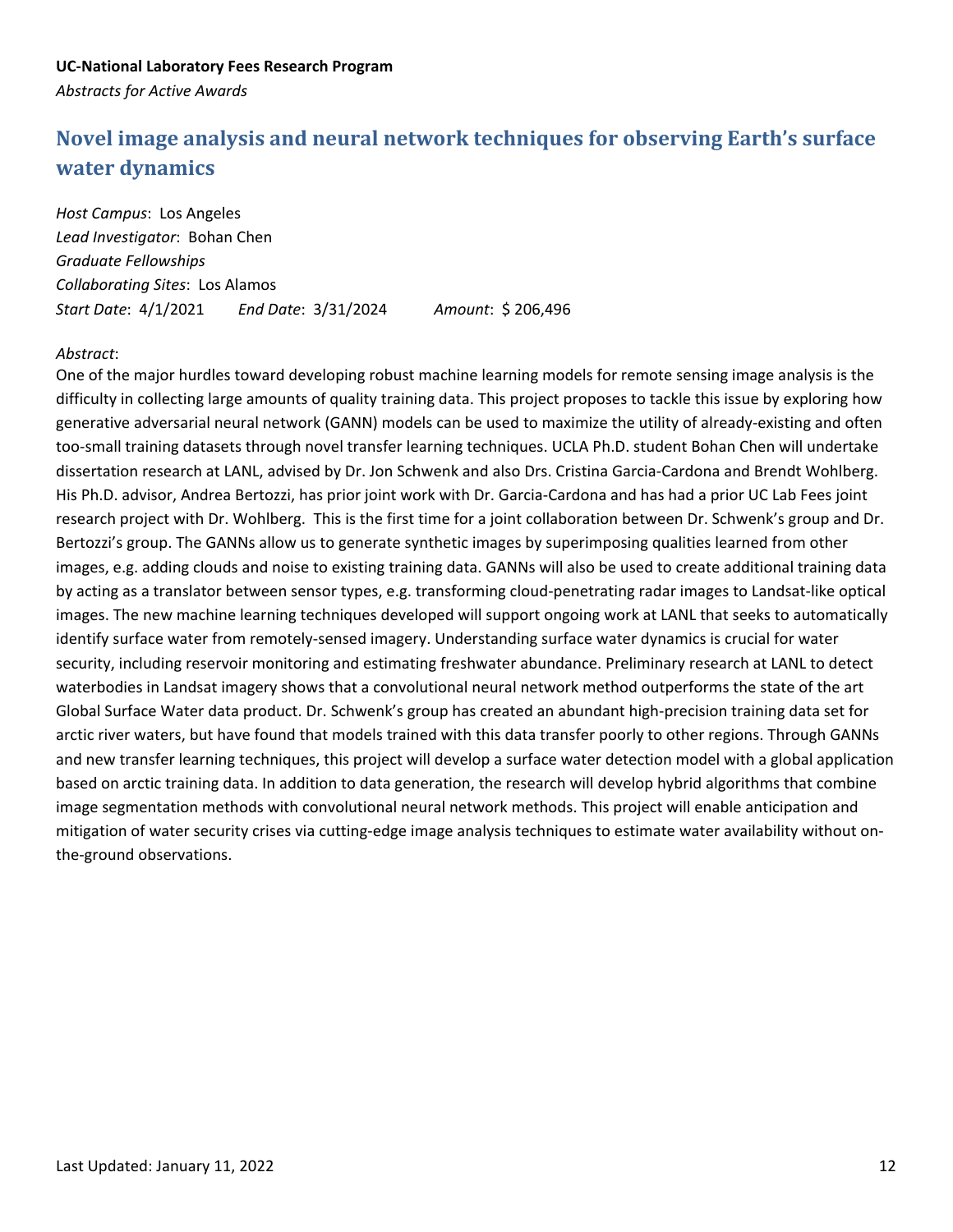### <span id="page-12-0"></span>**Scalable Fabrication of Ultra-Strong and Stiff Hierarchical Syntactic Nanofoams**

*Host Campus*: Irvine *Lead Investigator*: Cameron Crook *Graduate Fellowships Collaborating Sites*: Lawrence Livermore *Start Date*: 4/1/2021 *End Date*: 3/31/2023 *Amount*: \$ 139,536

#### *Abstract*:

Architected materials have garnered intense interest over the past two decades for their desirable combination of otherwise mutually exclusive properties, such as high strength and low density. This is further driven by two recent advances, namely new plate/shell-based lattices with superior properties to beam-based lattices, and the "smaller is stronger" design paradigm, wherein nearly defect-free nano/micro-sized constituent materials enhance strength. As detailed in a recent report on Metamaterials Manufacturing (authored by the mentor, Spadaccini), despite their demonstrated exceptional performance, architected materials have extremely limited industrial penetration, largely due to the lack of scalable manufacturing processes. Furthermore, key high temperature applications require chemical inertness, high strength and stiffness and high temperature resistance, which are mostly associated with undesirably brittle ceramic constituent materials.

We propose to address these two challenges with a research proposal aimed at the introduction, modeling and optimal design of a novel closed-cell architected nanofoam topology with properties approaching the theoretical upper bounds for isotropic materials, and the development of a scalable self-assembly process to produce the aforementioned topology. The proposed topology comprises a hierarchy of micron-sized spherical voids with increasingly small diameter, and will be manufactured by dispersing well controlled hollow alumina spheres in an alumina slurry, producing an ink for direct ink writing (DIW), followed by DIW of hierarchical architected materials with macroscopic geometry and nanoscale-strengthened "constituent materials." If successful, this work will result in a nanoarchitected ceramic material with exceptional mechanical properties which can be manufactured at the scale and throughput required by structural applications. The proposed research work will capitalize on ink development expertise, DIW equipment, and large area projection and Nanoscribe systems available at the Center for Engineered Materials and Manufacturing at LLNL, in addition to ancillary equipment at the Advanced Manufacturing Laboratory. The dissertation advisor and the lab mentor have been collaborating on a number of initiatives in the area of architected materials for nearly a decade and fully support this application.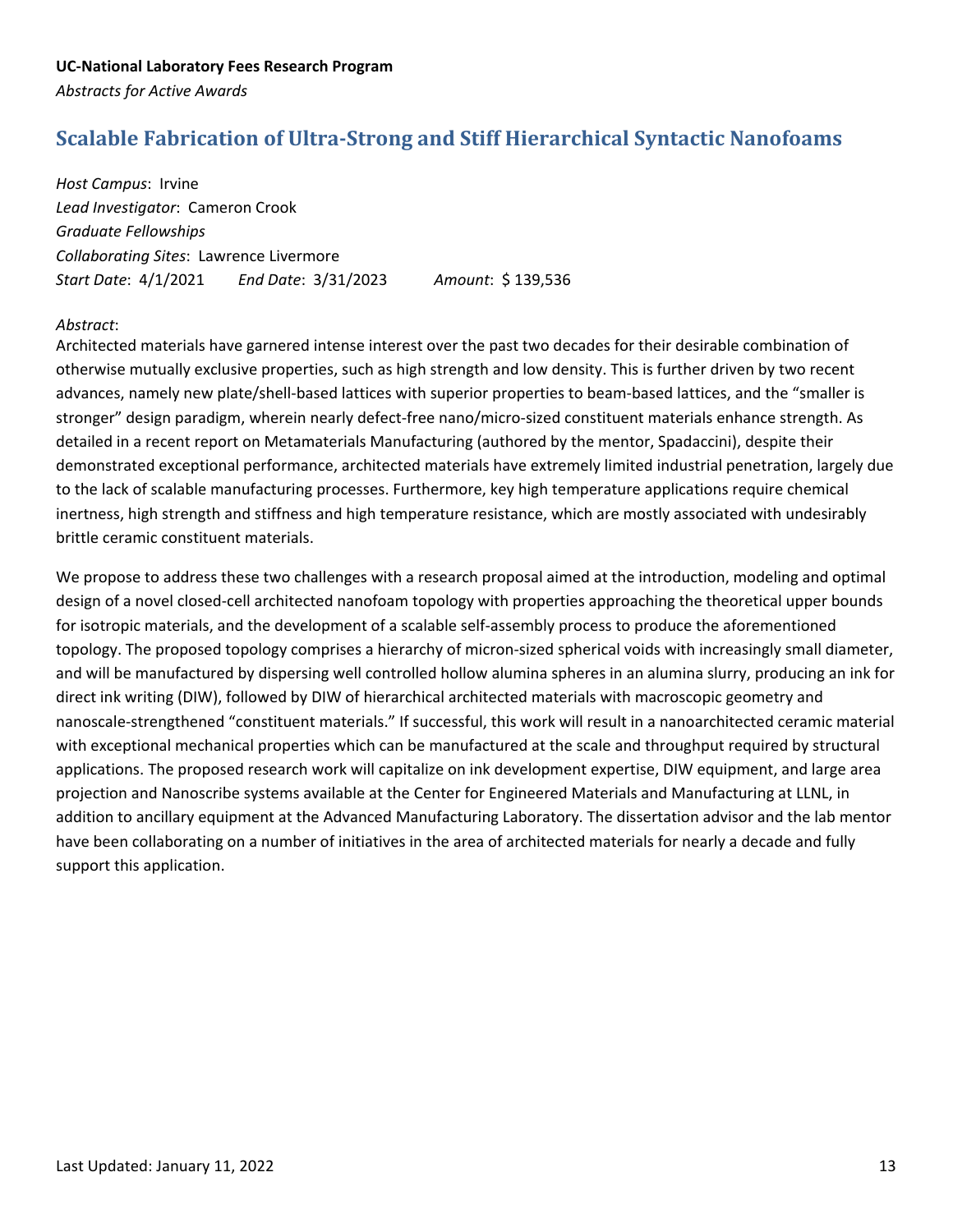# <span id="page-13-0"></span>**Controls of Methane Dynamics in Tropical Peatlands**

*Host Campus*: Los Angeles *Lead Investigator*: Alexandra Hedgpeth *Graduate Fellowships Collaborating Sites*: Lawrence Livermore *Start Date*: 4/1/2021 *End Date*: 3/31/2023 *Amount*: \$ 139,536

### *Abstract*:

Rising atmospheric methane (CH4) levels since the early 2000s are likely related to changes in efflux and/or sink strength in terrestrial ecosystems. Much of this increase in atmospheric CH4 has been attributed to greater inter-annual and seasonal variability in climate and water table in tropical wetlands. Tropical ecosystems are projected to undergo large changes in precipitation, which may lead to even larger changes in atmospheric CH4. There are significant gaps in global carbon budgets and climate predictions due to the lack of carbon cycling data from tropical wetlands. Filling in these gaps will help better predict how the large carbon stocks in these soils will respond to future environmental change. The goal of this proposed work will be to assess the environmental controls on methanogenesis and methanotrophy in deep soil profiles across tropical wetland ecosystems where 104 Gt of global carbon is stored. Specifically, we will examine surface and soil profile flux to accurately predict changes in future CH4 efflux. This will be the first assessment of CH4 dynamics in tropical wetlands below 1m, where the majority of CH4 is produced. This project will measure radiocarbon using Accelerator Mass Spectrometry (AMS) to determine source of CH4 from tropical wetlands. The PhD student, Alexandra Hedgpeth, has previously worked at LLNL's Center for AMS and is proficient in sample preparation and graphitization. As such, training will focus on AMS runs, and modeling and interpretation of data under the mentorship of Dr. Karis McFarlane. There is a significant lack of CH4 flux data and a large sampling bias towards Indonesia and Malaysia due to the difficulties associated with field work in these regions. We will conduct the proposed research in a Panamanian wetland site previously established by Alexandra Hedgpeth to add needed data from other tropical wetland regions to provide a more extensive understanding in the spatial pattern of CH4 flux. We hypothesize that the results of this study will demonstrate that in tropical wetlands rapid drops in water table lead to short-lived but large CH4 release from anaerobic subsoils to the atmosphere. We expect that decreased moisture and water table together suppress methanotrophy increasing CH4 efflux.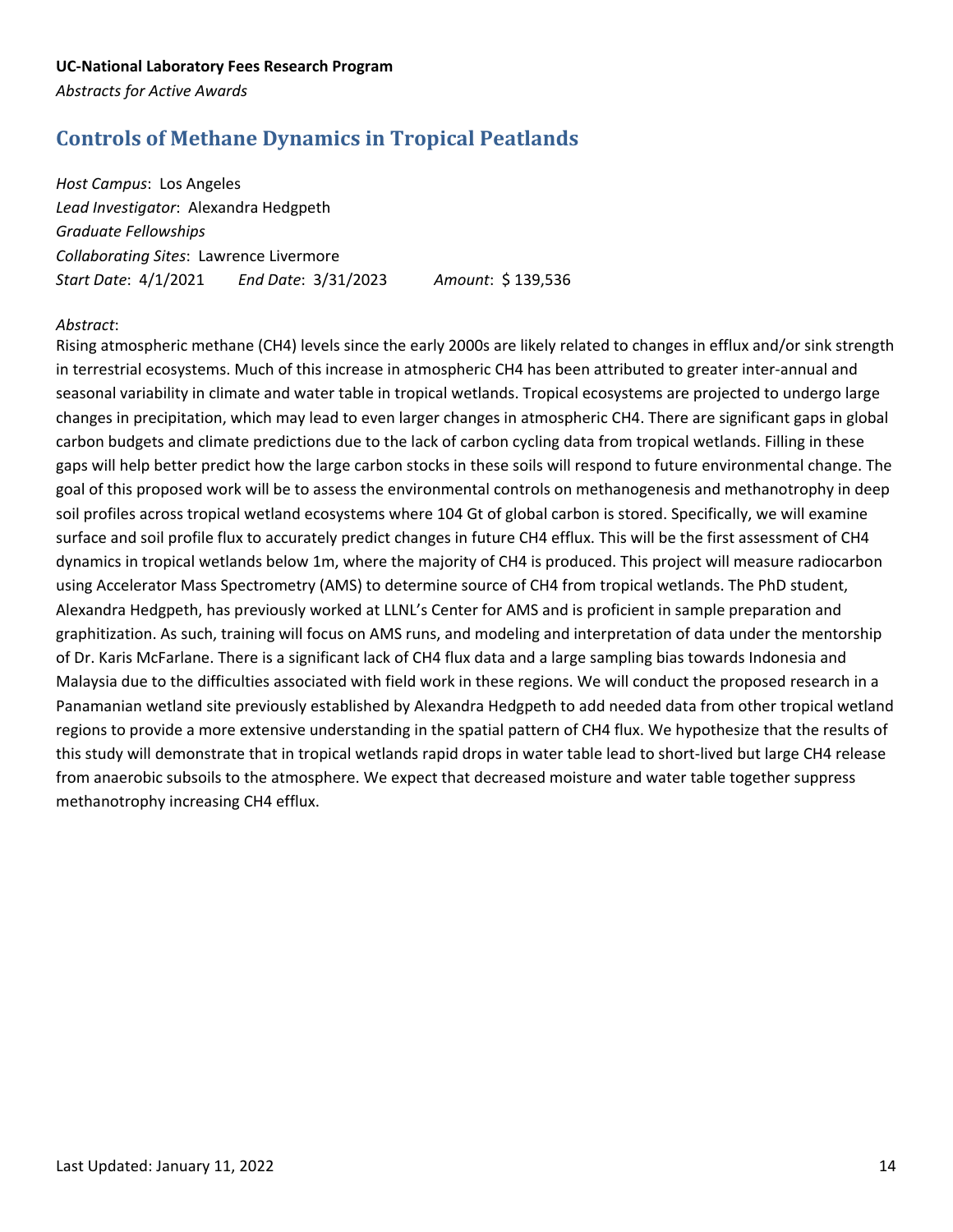# <span id="page-14-0"></span>**Interactive Visual Analysis of Data Movement in Heterogeneous Computing Architectures**

*Host Campus*: Davis *Lead Investigator*: Suraj P. Kesavan *Graduate Fellowships Collaborating Sites*: Lawrence Livermore *Start Date*: 4/1/2021 *End Date*: 3/31/2023 *Amount*: \$ 139,536

#### *Abstract*:

With the end of Moore's law in sight, High-Performance Computing (HPC) has increasingly focused on heterogeneous architectures to meet the exascale computing goals. Leading supercomputers provide unprecedented capabilities through a combined prowess of large multi-core CPUs and several high-performant GPUs on each computational node. While heterogeneous architectures have demonstrated effectiveness in solving large and complex scientific problems, there still exist many opportunities to improve the returns on investments in this relatively new paradigm.

In particular, although significant speedup can be reaped by porting the computationally expensive operations to the GPUs or by using dedicated I/O nodes, the corresponding data movement costs may substantially compensate for the overall gains. Identification of such data movement penalties, in particular, to and from I/O nodes, between CPUs and GPUs, and across memory hierarchies, can shed new light on the associated bottlenecks, leading to development of new ways to improve the utilization of these architectures.

We propose to develop new visual analysis techniques to enable a detailed investigation of data movement costs and investigate their impact on the application's performance. We will develop a new framework to allow holistic exploration of data movement to satiate the need for large-scale heterogeneous computing. Focusing on the need for in-situ exploration, e.g., for understanding the data costs of training deep neural networks, we will visualize streaming performance data enabling real-time exploration for applications on heterogeneous machines.

Although one may use known metrics to analyze the performance of applications, such an approach is primarily useful for validating/invalidating their hypothesis. Whereas developing new conjectures about the causes and potential solutions to performance problems is typically not possible. Our framework will inform code developers, computational scientists, and HPC researchers of possible ways to improve machine utilization and efficiently run larger and communication-demanding applications, e.g., by identifying incompatible job placement, and hardware latencies and communication patterns. Overall, our approach can help in narrowing the growing gap between the computing power of processes and data bandwidth at various levels of granularities.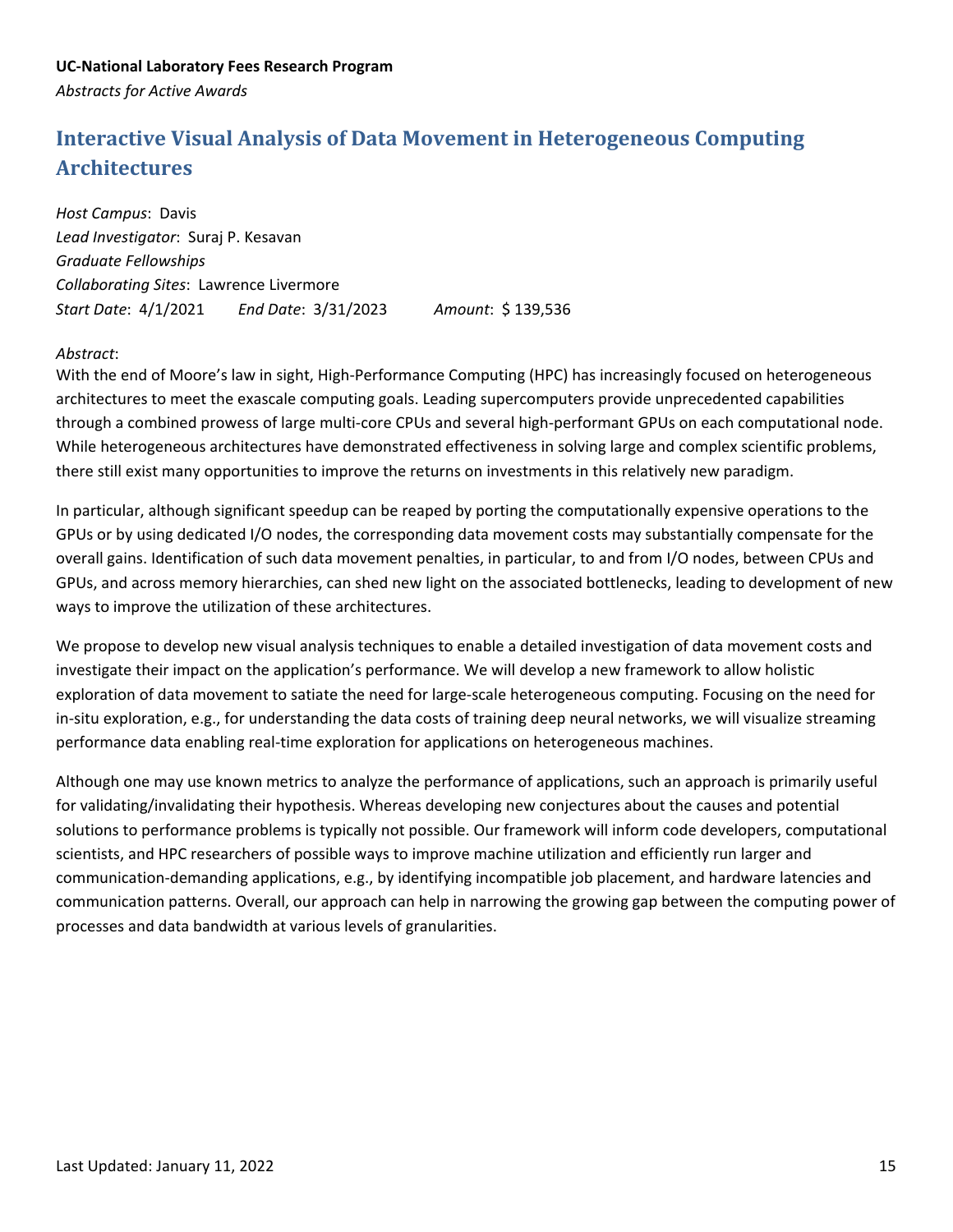## <span id="page-15-0"></span>**Exciton Transport in 2D and 3D Halide Perovskite Materials**

*Host Campus*: Davis *Lead Investigator*: Luke McClintock *Graduate Fellowships Collaborating Sites*: Los Alamos *Start Date*: 4/1/2021 *End Date*: 3/31/2023 *Amount*: \$ 139,536

### *Abstract*:

Excitons have significant effects on the photoinduced response of halide perovskites - materials that promise revolutionary advances in optoelectronic and spintronic technologies. Despite intense efforts, the formation, transport, and spin polarization mechanisms of these excitons are not well understood. My dissertation is focused on understanding exciton behavior in halide perovskites through a wide variety of transport and spectroscopic experimentation coupled to theoretical simulations. Recently, we developed unique fabrication procedures that allow for the novel study of exciton transport under a wide range of temperature and charge density conditions in single crystalline perovskites. We also revealed indirect signatures of excitonic dominance over charge diffusion in perovskites up to technologically relevant temperatures. This Fellowship will allow me to leverage these breakthroughs and visualize exciton dynamics under several key experimental avenues - space, time, spectrum, and dimensionality (3D bulk to 2D molecular layers), with an aim of understanding and manipulating excitonic responses. Through a combination of spatially, temporally, and spectrally resolved temperature-dependent fluorescence and absorption microscopies, we will reveal an increasing excitonic population at low temperatures and provide direct evidence of its connection to enhanced photoinduced carrier diffusion behavior. Furthermore, we will utilize LANL's ultrafast optical microscopy facilities to study the formation and recombination dynamics of the excitons in 2D and 3D samples, thus validating dimensionality as an important tuning parameter for their photovoltaic response. Overall, this work will provide better understanding of the interplay among free carriers, excitons, phonons, and spins and allow us to harness these interactions for creating new materials with enhanced optoelectronic and spintronic properties. Working under joint supervision from Dr. Yarotski (LANL) and Prof. Yu (UCD) will allow me to benefit from their expertise of photovoltaic materials, as well as nanoscale and ultrafast optical and transport techniques. The results of this work will lead to many high-profile publications that will be of great interest to a broad community of researchers in condensed matter physics, optical science, and related fields.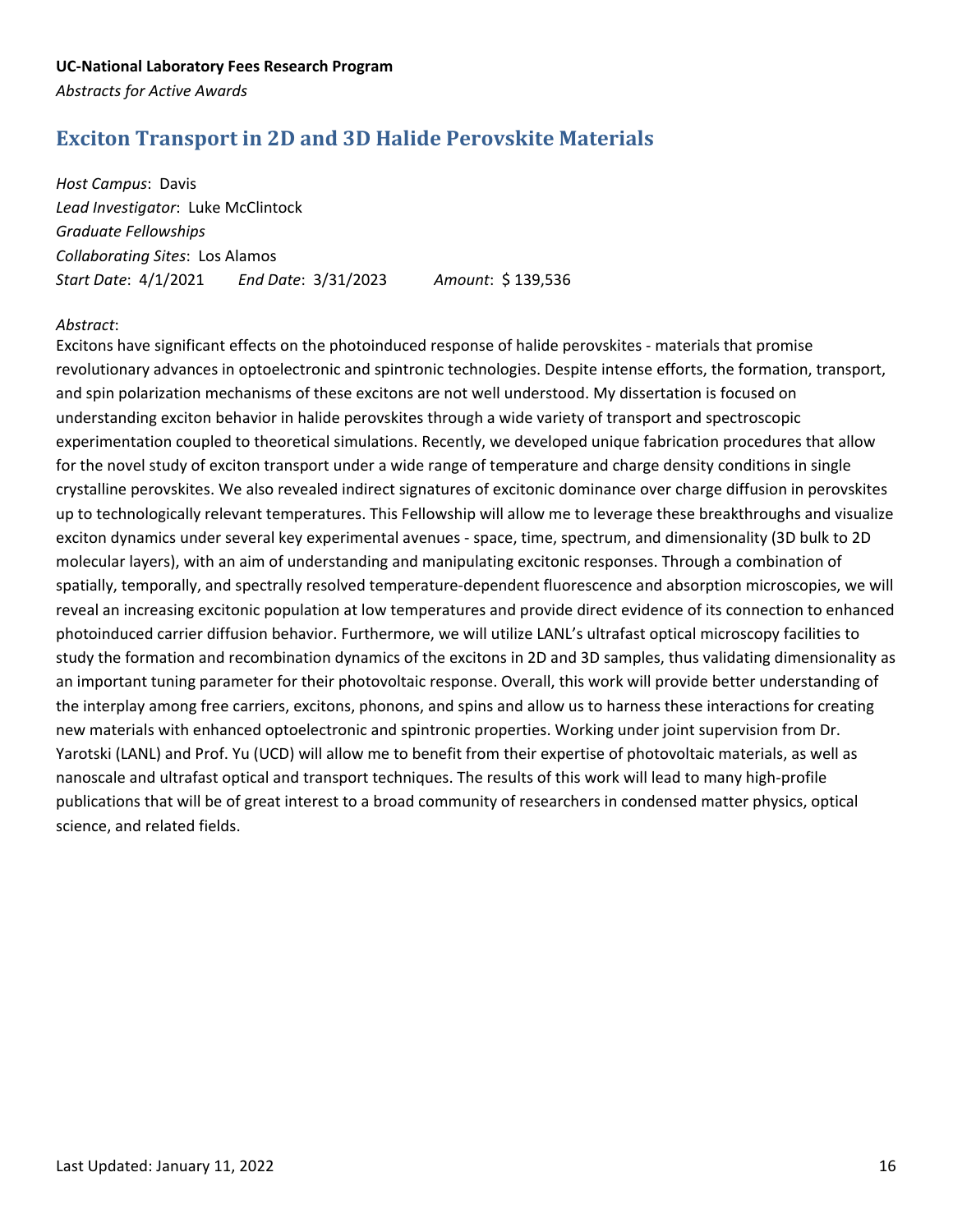# <span id="page-16-0"></span>**Unraveling the Dark Side of Marine Biotools: Development of Lightweight & Radioprotective Composites**

*Host Campus*: Berkeley *Lead Investigator*: Katerina Gensila Malollari *Graduate Fellowships Collaborating Sites*: Lawrence Livermore *Start Date*: 4/1/2021 *End Date*: 3/31/2023 *Amount*: \$ 139,536

#### *Abstract*:

In nature, the primary reinforcing elements of structural tissues are almost always inorganic minerals. However, this is not the only blueprint for achieving rigidity, high strength, and abrasion resistance in composites. The Humboldt squid and several carnivorous marine worms have "biotools" (beaks, jaws or teeth) that exhibit impressive mechanical performance yet contain little or no inorganic mineral content. The bloodworm Glycera dibranchiata offers an interesting example, as its load- and impact-resistant jaws are comprised of a network of proteins, mostly unmineralized copper and melanin. The use of melanin as a structural component is a unique design concept not found elsewhere, as the typical biological roles of melanin are pigmentation and photoprotection. Limited prior studies of Glycera jaws revealed hard, strong, and tough mechanical properties- on par with or even exceeding human bone- despite minimal degree of mineralization (<1%). However, the formation of these biocomposites, the exact role of melanin, and the synergy among the various components in the Glycera jaw remain poorly understood. The principal objectives of this research are to elucidate the structure-property relationships of melanin, proteins, and metal building blocks in the jaw and to use this information to inform the design of future lightweight high-performance composites. To unravel this mystery, we will investigate the jaws' molecular and nanoscale mechanics, the morphology and structure of melanin, and the interactions among individual constituents in Glycera jaws by leveraging state-of-the-art 4D scanning transmission electron microscopy (4D-STEM) and single-molecule force spectroscopy (SMFS). In addition, since melanin is known for its extraordinary radioactive shielding properties in organisms exposed to high background radiation levels, we will investigate whether these biocomposites exhibit any radioprotective capabilities. New information regarding the relationship between biochemical structure and mechanical behavior of the various components will be coupled with bioinspired materials processing and the unique capabilities of LLNL on advanced manufacturing processes as well as materials characterization to support the fabrication of biomimetic lightweight yet strong melanin composites, with potential applications as structural and radiation shielding materials.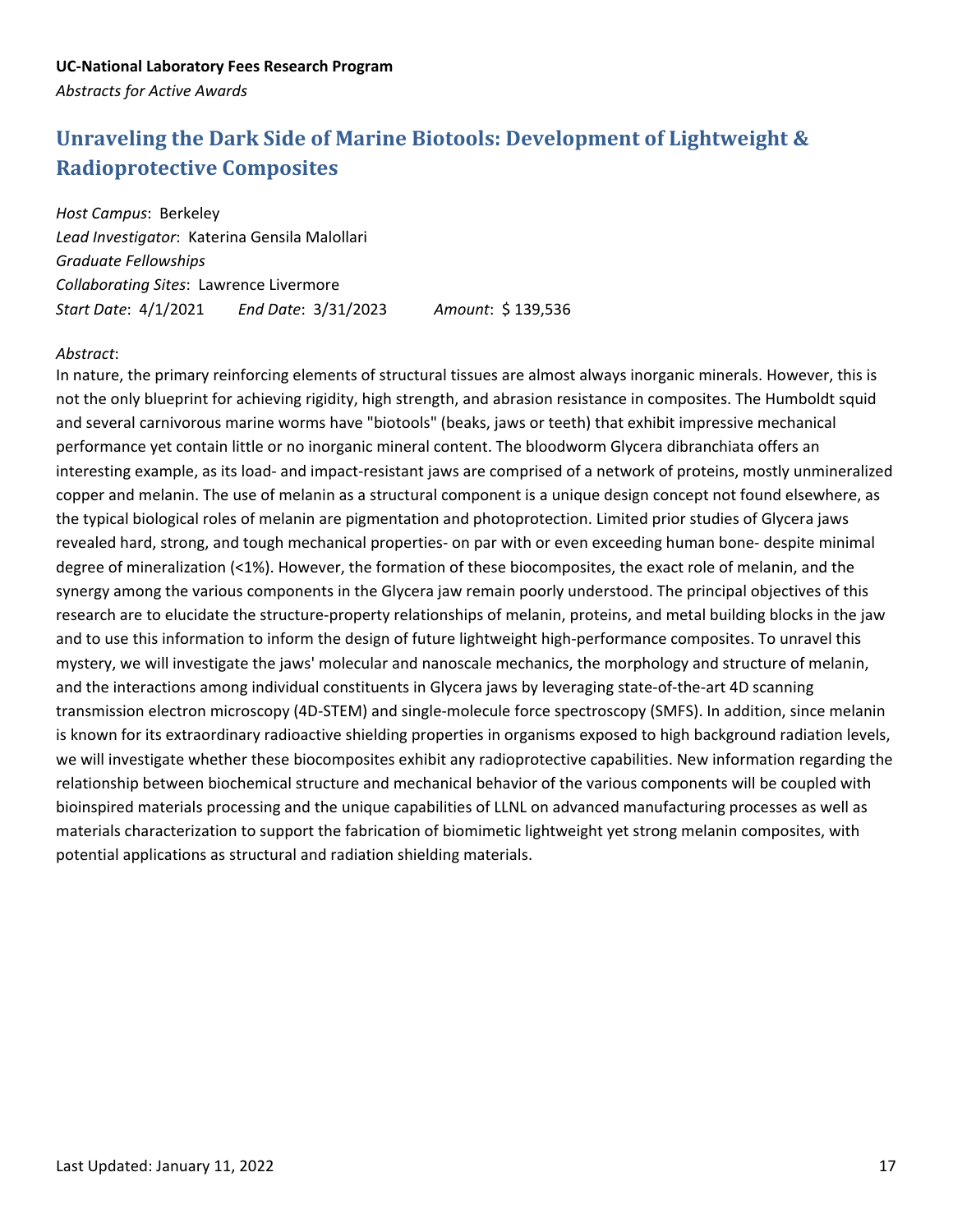# <span id="page-17-0"></span>**Probing spin transport in many-body entangled quantum magnets under extreme conditions**

*Host Campus*: Berkeley *Lead Investigator*: Vikram Nagarajan *Graduate Fellowships Collaborating Sites*: Lawrence Livermore *Start Date*: 4/1/2021 *End Date*: 3/31/2024 *Amount*: \$ 185,795

#### *Abstract*:

The many-body problem is at the root of some of the biggest open questions in physics, including understanding the nature of high-temperature superconductivity, or the fate of quantum information in a black hole. The challenge, simply described, is that the properties of such systems are intrinsically collective and cannot, in general, be framed in the familiar language of a single particle quanta like spin, charge or momentum. Rather, these systems are characterized by emergent quantum numbers which may not take on conventionally quantized values. In this proposal, we suggest a new experimental approach aimed at identifying the underlying characteristics of the collective objects resulting from manybody physics. Our strategy uses state-of-the-art nanofabrication techniques to inject spin into a material, and probe the non-local response carried by these collective objects. Essential to this approach is the ability to tune the system from one many-body state to another, in order to probe the evolution of the collective response. We achieve this by applying extreme pressures, a unique capability developed at Lawrence Livermore National Lab. We focus on a specific class of materials known as quantum spin liquids, a family closely related to high temperature superconductors and theoretically contain emergent spin quanta. Our experiment will reveal how these particles transport information and energy, and demonstrate a path to extending these techniques to answer long standing questions in exotic materials.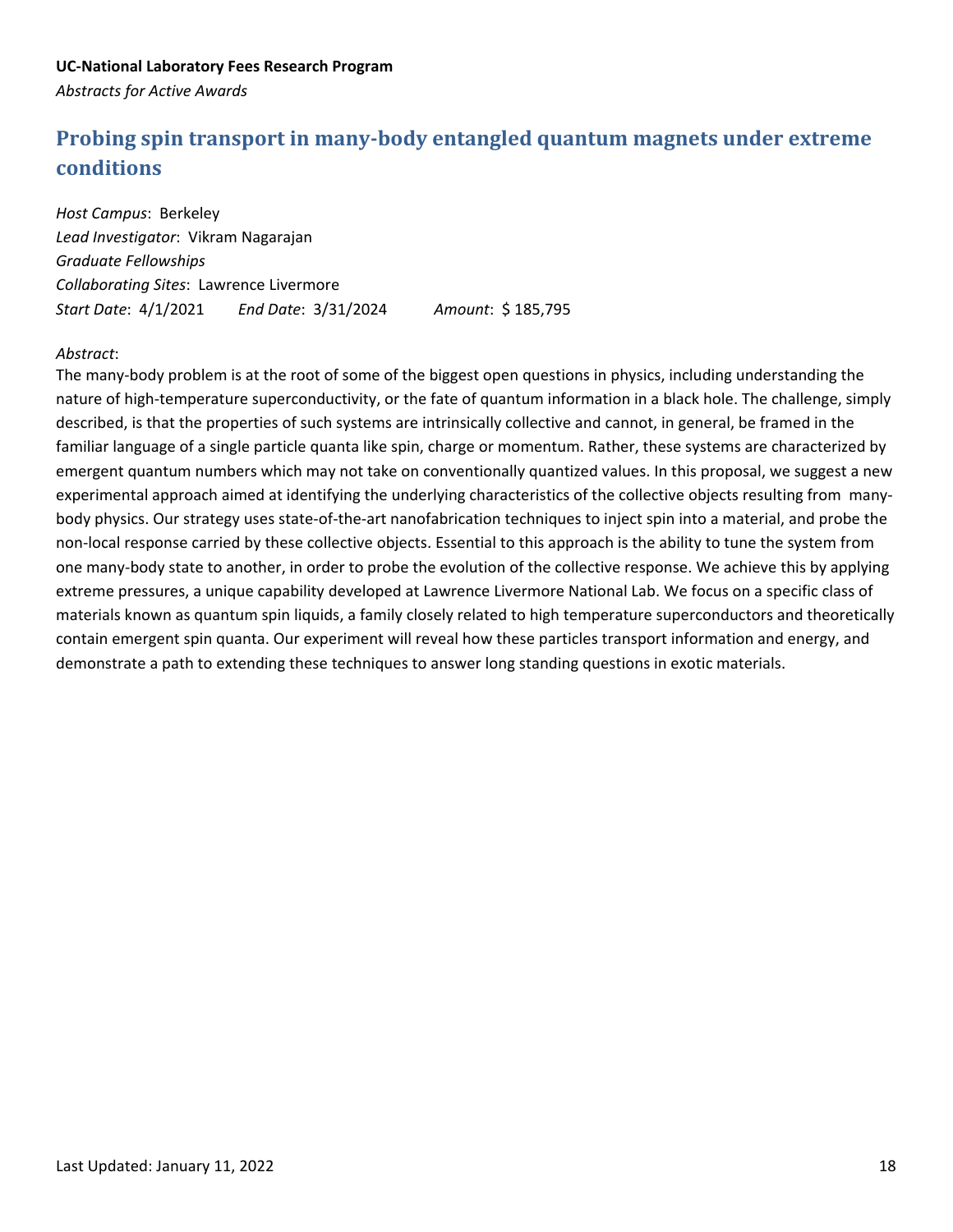# <span id="page-18-0"></span>**A Submerged Wireless Imaging beam Monitor Diagnostic Development for High Rep-Rate Accelerators**

*Host Campus*: Santa Cruz *Lead Investigator*: Nora Norvell *Graduate Fellowships Collaborating Sites*: Los Alamos *Start Date*: 4/1/2021 *End Date*: 3/31/2023 *Amount*: \$ 139,536

#### *Abstract*:

With the push towards higher rep-rate accelerators to drive particle physics and photon science research, diagnostic systems need to keep up with the influx of signal data as well as be able to withstand increased radiation damage. The guiding goal for this proposal is to develop a profile monitor for these high-repetition machines that can measure pulse by pulse beam metrics such as beam shape, position, bunch length, flux and timing within the pulse train. Knowing these beam metrics is essential to be able to properly tune next-generation X-Ray free electron lasers and particle beam experiments and be able to distinguish what is just an isolated pulse abnormality versus a chronic problem with every pulse. This proposal would generally advance R&D for pulse by pulse, radiation tolerant and effective beam diagnostic profile monitors by specifically focusing on dramatically speeding up and improving how the proton beam at LANL's Isotope Production Facility (IPF) beam line is imaged and tuned. IPF is a critical beam line that produces much of the United States' supply of medical radioisotopes but currently the beam line has a slow and tedious tuning process. I propose to use these fellowship funds to join the Los Alamos Accelerator Operations and Technology group. With Deputy Group Leader Dr. John Smedley, I propose to lead the development of a wireless pulse-by-pulse profile monitor for the IPF beam line. We will design and fabricate a diamond detector to both document the capabilities of diamond detectors on proton beams for pulse by pulse beam characterization as well as significantly speed up the tuning time for IPF. To meet both the needs of the IPF beam line and the diamond detector research community, we propose here a diamond Submerged Wireless Imaging Monitor (SWIM) for the Isotope Production Facility.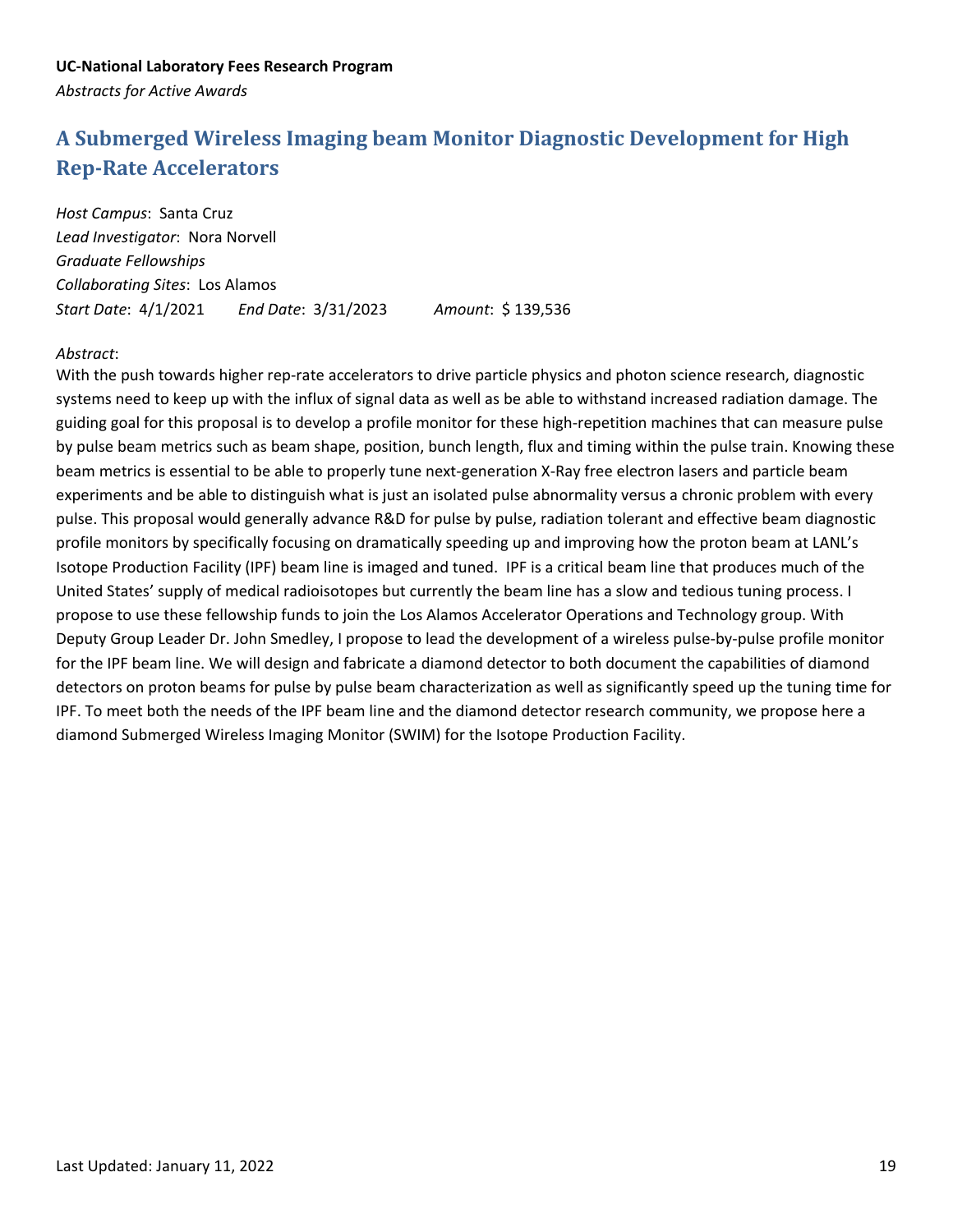# <span id="page-19-0"></span>**The response of Arctic delta morphology and dynamics to permafrost loss and hydrological change**

*Host Campus*: Irvine *Lead Investigator*: Lawrence Vulis *Graduate Fellowships Collaborating Sites*: Los Alamos *Start Date*: 4/1/2021 *End Date*: 3/31/2023 *Amount*: \$ 120,190

#### *Abstract*:

River deltas ringing the Arctic Ocean coastline are unique landforms shaped by both highly seasonal cold region hydrology and permafrost features such as thermokarst lakes. These lakes trap, store, and modulate the timing and magnitudes of riverine freshwater, sediment, and nutrients normally routed directly to the ocean through a distributary delta channel network (DCN). Future climate warming is expected to thaw permafrost, modifying lake coverage and therefore riverine flux delivery to the Arctic Ocean, as well as release large quantities of previously frozen carbon into the atmosphere. How and where thermokarst lake coverage on deltas will change, and how these changes will impact sediment and nutrient transport to the coast, remains highly uncertain. We propose a two-pronged approach towards building an understanding of delta lake cover response to warming by: (1) performing a data-driven multiscale analysis of lake sizes and lake and channel network spatial patterns on arctic deltas using satellite imagery and graph theoretic techniques; and (2) developing a simplified modelling approach to project lake cover changes and associated changes to delta riverine fluxes. For (1) we are developing a novel technique to study lake spacing using Voronoi tessellation and then harnessing tools from biology for quantifying multiscale organization of cells in leaves to study the tessellation of lakes on deltas. Our work is expected to discover relationships between lake size and spacing patterns and climate variables which can guide physically-based models upon which future projections can be made. For (2) we will couple a regional thermokarst lake generation model with a reduced complexity model for delta evolution (DeltaRCM), which Dr. Joel Rowland's group at LANL recently introduced ice and permafrost representation into. We will use this to quantify how lake coverage will respond to warming, and how changing lake coverage will modify sediment and nutrient delivery to the coastline. The proposed work builds on an existing NSF Collaborative Project between Prof. Efi Foufoula-Georgiou's group at UCI and Dr. Rowland's group at LANL on analyzing DCN geometry and topology using graph theoretic approaches, and contributes to cross-cutting question #2 of the DOE InteRFACE (Interdisciplinary Research for Arctic Coastal Environments) project of Dr. Rowland at LANL.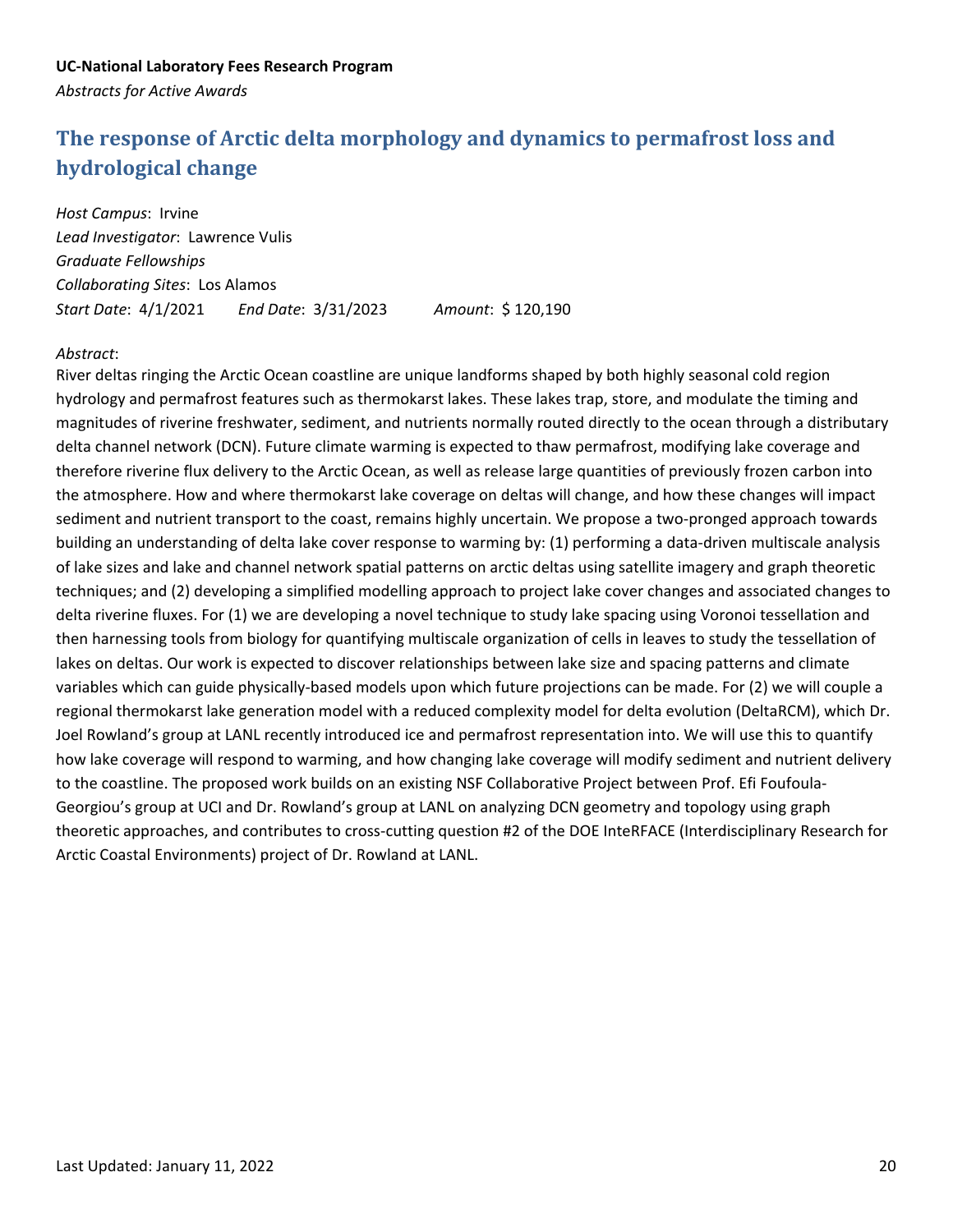# <span id="page-20-0"></span>**Heterogeneous 2D Lamellar Membranes for Improved Separation in Water Purification**

*Host Campus*: Berkeley *Lead Investigator*: Monong Wang *Graduate Fellowships Collaborating Sites*: Lawrence Livermore *Start Date*: 4/1/2021 *End Date*: 3/31/2023 *Amount*: \$ 139,536

#### *Abstract*:

Membrane technology has played a key role addressing global freshwater scarcity, providing additional water supplies such as desalination and water reuse. Lamellar membranes based on homogeneous 2D-materials have demonstrated intriguing performance for water treatment, but suffered from poor selectivity, membrane swelling, stacking defects, or poor stability. To address these problems, I propose to develop heterogenous lamellar membranes by combining Graphene Oxide (GO) with porous nanosheets such as Zeolite and MoS2. Heterogenous stacking of GO-Zeolite/MoS2 nanosheets can minimize membrane swelling by rebalancing the attractive and repulsive forces between layers, thus improving stability of the interlamellar spacing and membrane selectivity. In-plane pores on porous nanosheets and the interlamellar nanochannels provide hybrid transport pathways for molecules, which could be exploited to transcend the permeability-selectivity tradeoff of conventional membrane materials. Together with swelling control, a major goal of my study is to understand the hybrid transport mechanisms in the heterogeneous membranes to achieve high separation performance. I propose to incorporate 2D nanosheets onto a single-nanopore substrate and investigate ion transport using patch clamp technique. This analysis will isolate the molecular transport through in-plane pores and nanochannels by altering substrate pore size and thickness of deposited nanosheets. Molecular transport will be likely dominated by in-plane pores when the substrate pore is small, while transport through nanochannels will be more pronounced with larger substrate pore and thicker nanosheets deposition. TEM-compatible, single-pore silicon nitride membrane will be used as membrane substrate to facilitate device imaging and characterization. This work will leverage the LLNL mentor expertise in nanofluidics and ion/water transport, as well access to LLNL tools for single nanosheet (Axopatch patch clamp and Keithley instruments) and centimeter-scale membrane transport (RO and diffusion cells) characterization. With combined structural and chemical control in 2D membranes and selective characterization of the transport pathways, this research will ultimately provide fundamental knowledge required to develop lamellar membranes meeting the demanding performance metrics for efficient water purification and desalination.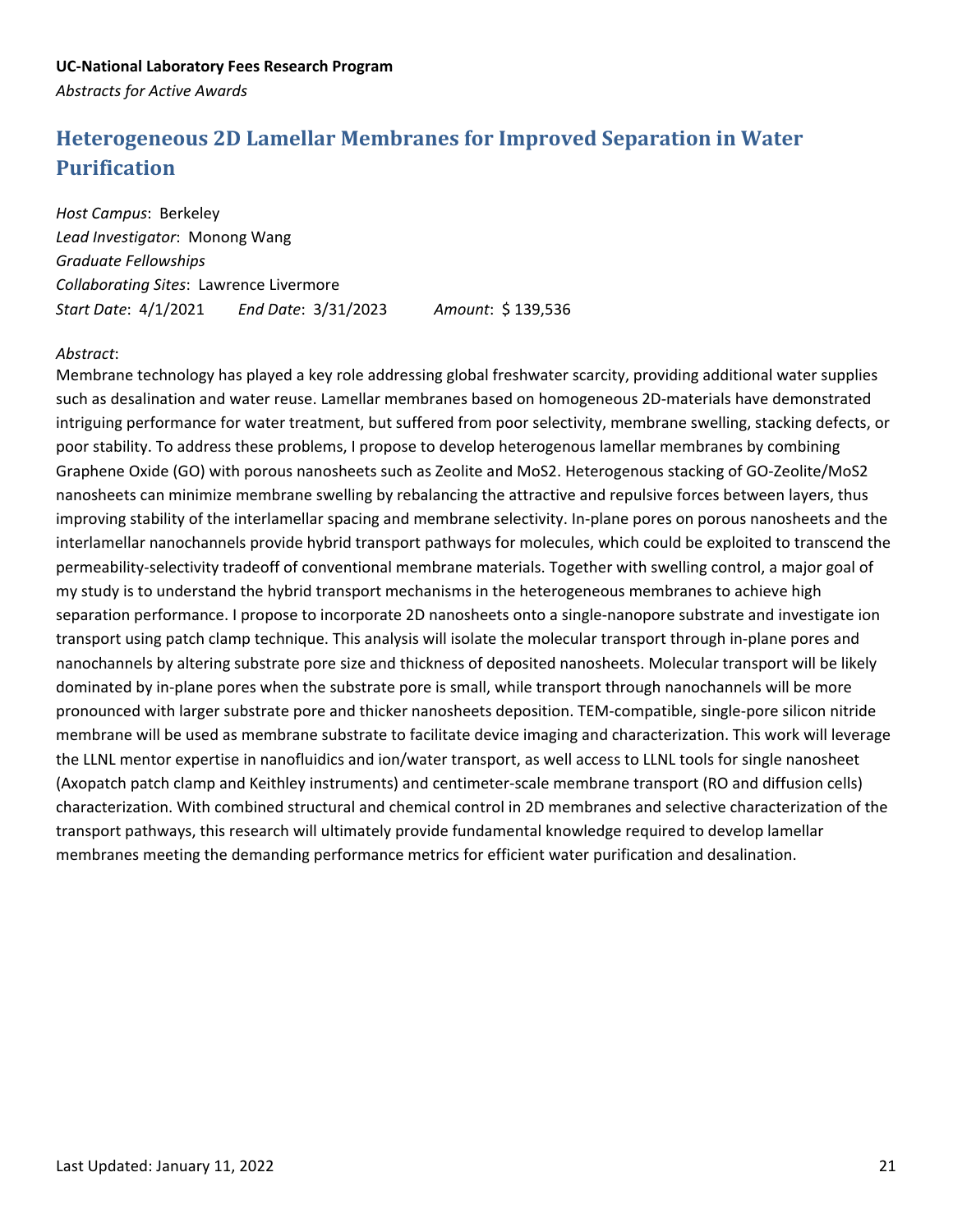# <span id="page-21-0"></span>**From adhesion to thermodynamics and kinetics of polymers**

*Host Campus*: Davis *Lead Investigator*: Michael Bull *Graduate Fellowships Collaborating Sites*: Los Alamos *Start Date*: 4/1/2020 *End Date*: 3/31/2022 *Amount*: \$135,216

### *Abstract*:

Polymer mixtures and composites are essential to a wide array of applications. However, these systems are difficult to model and can be prone to phase separation and slow, diffusion-driven degradation. Polymer Bonded Explosives (PBXs) are a particularly challenging class of nanocomposites. PBXs use polymers that thermodynamically prefer phase separation but need to remain mixed for long periods and variable environmental conditions. Some major obstacles to improving PBXs (and polymer mixtures in general) are that (1) their mixing thermodynamics are highly complex; (2) they are usually processed into kinetically trapped states; (3) experiments and simulations have difficulty identifying free energy contributions with sufficient accuracy; as a result (4) aging of nanocomposite materials is difficult to predict from short time experiments or simulations. My research will study the interfacial properties and microstructure of PBXs (and proxies of PBXs) by combining high accuracy adhesion measurements with neutron scattering experiments. The proposal has three goals: (1) develop an improved adhesion measuring device based on the Surface Force Apparatus (SFA) for studying PBX interfacial energies; (2) pair interfacial energy investigations with Small Angle Neutron Scattering (SANS) and Ultra-Small Angle X-ray Scattering (SAXS) to quantify how interfacial properties affect PBX microstructure; and (3) explore novel applications of the new device to PBX science. I am fully trained on the SFA (under Prof. Tonya Kuhl), and my training with scattering has already started through graduate classes and the National School on Neutron and X-ray Scattering. Further training in SANS and SAXS will take place at LANL under my National Lab supervisor Dr. Erik Watkins. The expected scientific outcomes of the proposed work will be (1) accurate measurements of interfacial energies between PBX components and improved models of PBX behavior; (2) a detailed understanding of the effect of interfacial energy on PBX initial microstructure. My research will benefit from living on-site at LANL through access to neutron beam time, PBX resources (materials, literature, expertise, processing facilities, etc.), collaboration with LANL groups, and the mentorship of Dr. Watkins.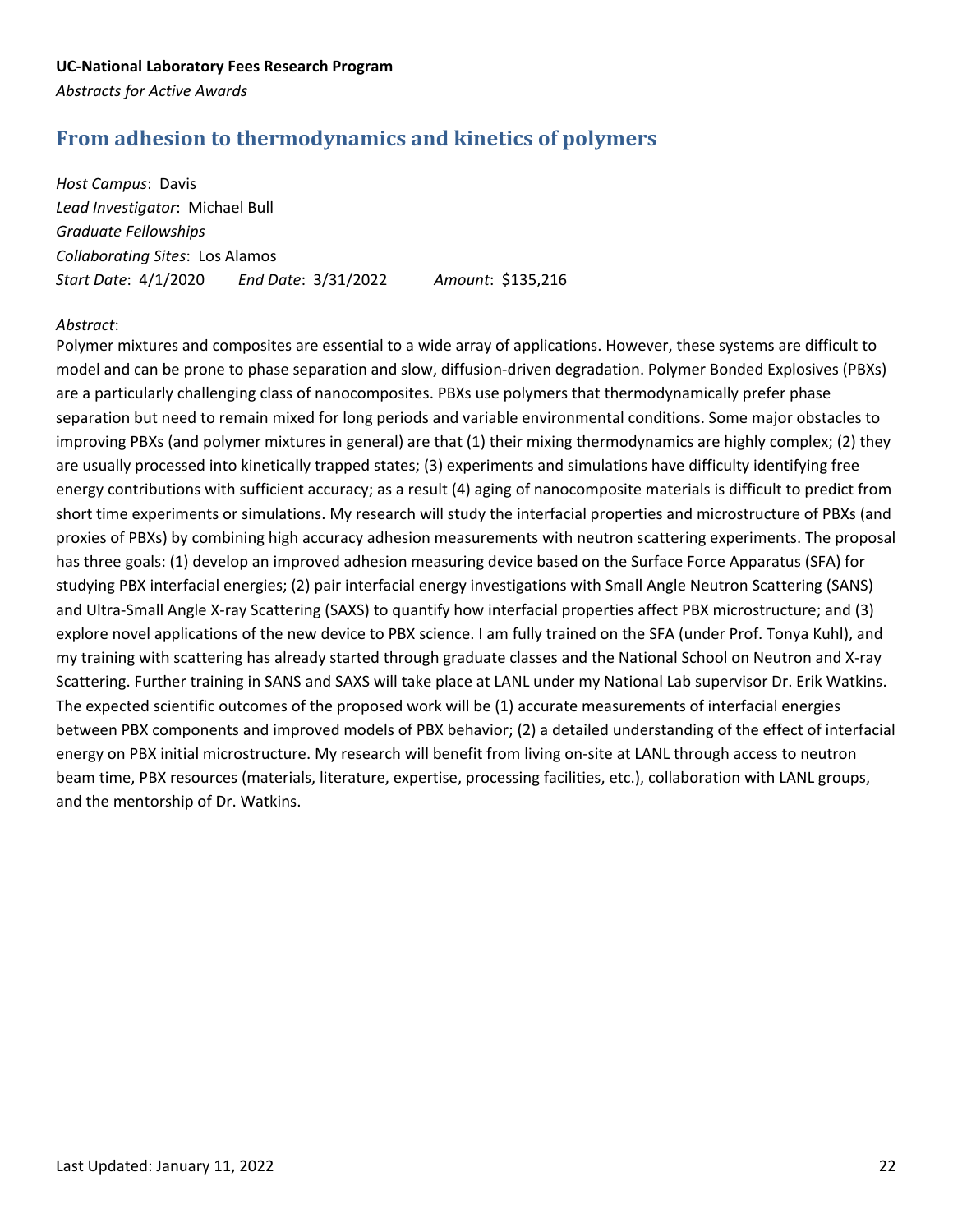## <span id="page-22-0"></span>**Langevin Methods for Quantum Electron-Phonon Simulations**

*Host Campus*: Davis *Lead Investigator*: Benjamin Cohen-Stead *Graduate Fellowships Collaborating Sites*: Los Alamos *Start Date*: 4/1/2020 *End Date*: 3/31/2022 *Amount*: \$135,216

#### *Abstract*:

Electron-phonon interactions underlie some of the most exciting emergent phenomena observed in modern condensed matter physics research. Numerical methods, especially Quantum Monte Carlo (QMC), are playing an increasingly crucial role in their investigation. However, despite much progress, QMC remains computationally expensive; hence algorithm development remains a forefront problem in the evolution of the field. Langevin-based algorithms are key prospects for a breakthrough as they offer the possibility of improving the scaling of QMC from cubic to linear in the number of electrons. Although widely successful in lattice gauge theory (LGT), Langevin methods are less established in condensed matter physics, and have only recently been applied to simulating electron-phonon interactions. Working with Staff Scientist Kipton Barros at LANL, UC Davis Professor Richard Scalettar's graduate student Benjamin Cohen-Stead will build on this initial success. The proposed research will have two broad foci. First, Ben will work on further improving the effectiveness of Langevin methods as applied to electron-phonon systems by investigating algorithmic improvements, including machine-learned preconditioners that reduce the number of matrix-vector multiplications needed in simulations, developing better estimators for physical observables, and using GPU units to accelerate the core linear algebra operations. Second, he will apply these newly developed Langevin methods to simulating interacting electronphonon systems that were previously intractable, with the promise of uncovering novel emergent physics. One key objective will be the first large-scale, low temperature calculation of the phase diagram of a model which combines electron-phonon and electron-electron interactions. By collaborating with Kipton Barros at LANL, Ben will be able to benefit from his mentors' complementary expertise in quantum simulations techniques, while developing dynamic codes capable of exploiting the substantial computing resources at LANL. Both the algorithmic improvements made to the Langevin method, and the resulting simulation studies of electron-phonon systems will result in publications that are relevant to a broad community of researchers in condensed matter physics, quantum simulation, and related fields.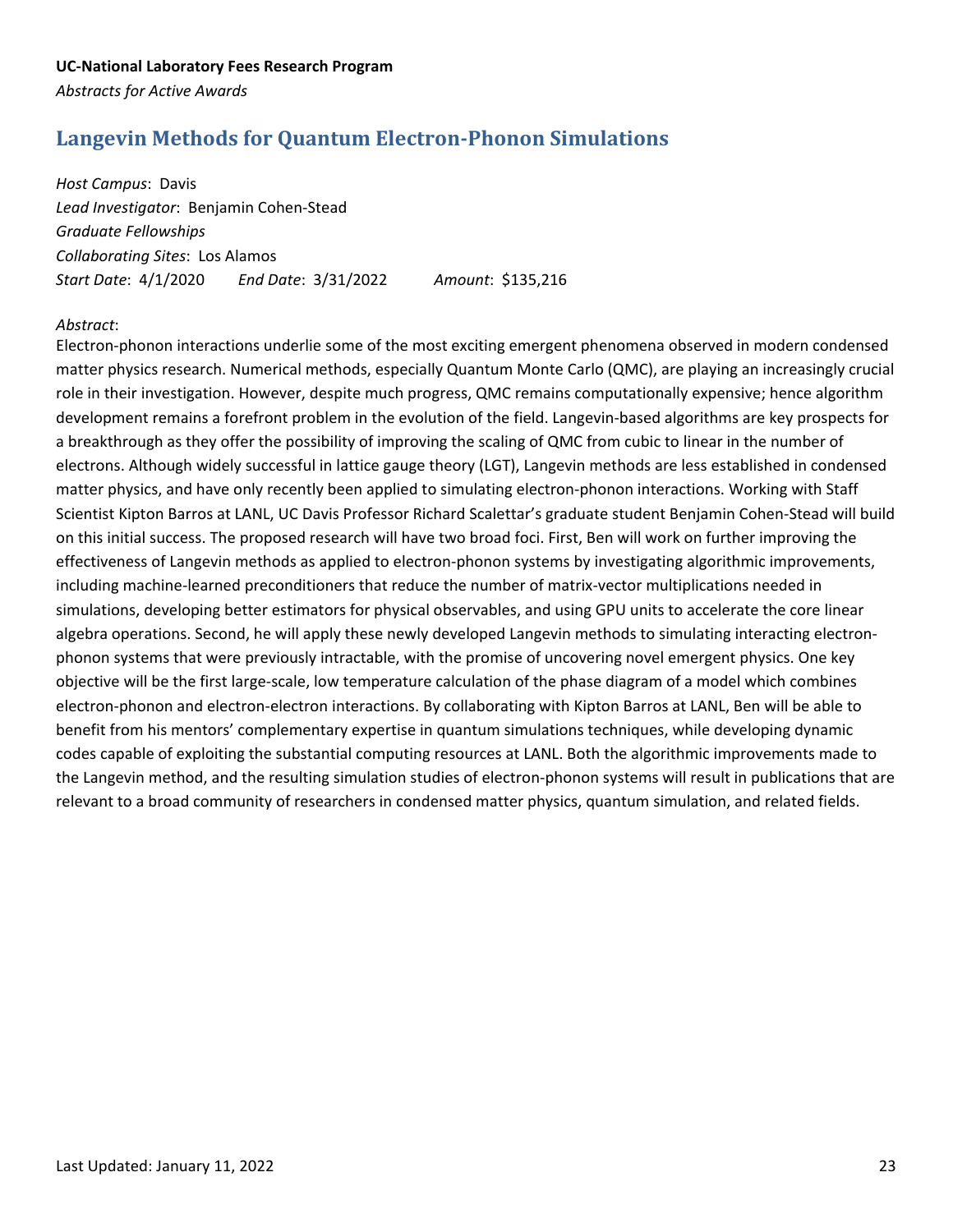# <span id="page-23-0"></span>**Privacy Risks, Thoughts, Actions, and Regulations**

*Host Campus*: Berkeley *Lead Investigator*: Naniette Coleman *Graduate Fellowships Collaborating Sites*: Los Alamos *Start Date*: 4/1/2020 *End Date*: 3/31/2023 *Amount*: \$200,016

### *Abstract*:

My research examines privacy at the individual and organizational level. The individual focused component interrogates how our personal privacy protection thoughts and actions differ. At the organizational level, my work examines how different organizations assess risk, make decisions, respond to data breaches, and work towards compliance within an increasingly complex web of state, federal, and international privacy laws. The benefits and outcomes of spending 6 months (or more) at Los Alamos National Lab include: 1) thinking more broadly by engaging in unexpected, innovative, interdisciplinary exchanges that expand my theoretical and methodological reach. I expect these will occur every day at the Center for Nonlinear Studies where I have been offered office space should my proposal be selected; 2) digging deeper via hands on work with privacy and cybersecurity content experts who are engaged with the analysis of the exact kinds of data transactions I consider in my work and the creation of IS&T tools. There are, for example, data sharing possibilities between healthcare providers and insurance companies, which will receive greater scrutiny under our new regulatory reality; 3) engaging decisively with my mentor, a statistician who has offered regular consultation as I do battle with the strategic thinking and analytical labor required to thoughtfully process and present findings on the myriad intertwining large data sets I have already collected to answer my research questions; and finally, 4) connecting and building relationships between my new colleagues at LANL and other entities with whom I have formal affiliations (e.g. Berkman Klein Center) for the purposes of expanding our audiences and deepening ties and growing research opportunities. Taking time to reflect is a driving force behind my desire to affiliate with LANL because the outcome of my work on individuals may have workforce implications and my work on organizations may lead to institutional changes. I expect my findings will shift how organizations think about who should have access to private or classified information, what a commitment to guarantee the protection of that information really means, how often that commitment should be reassessed or tested, and how.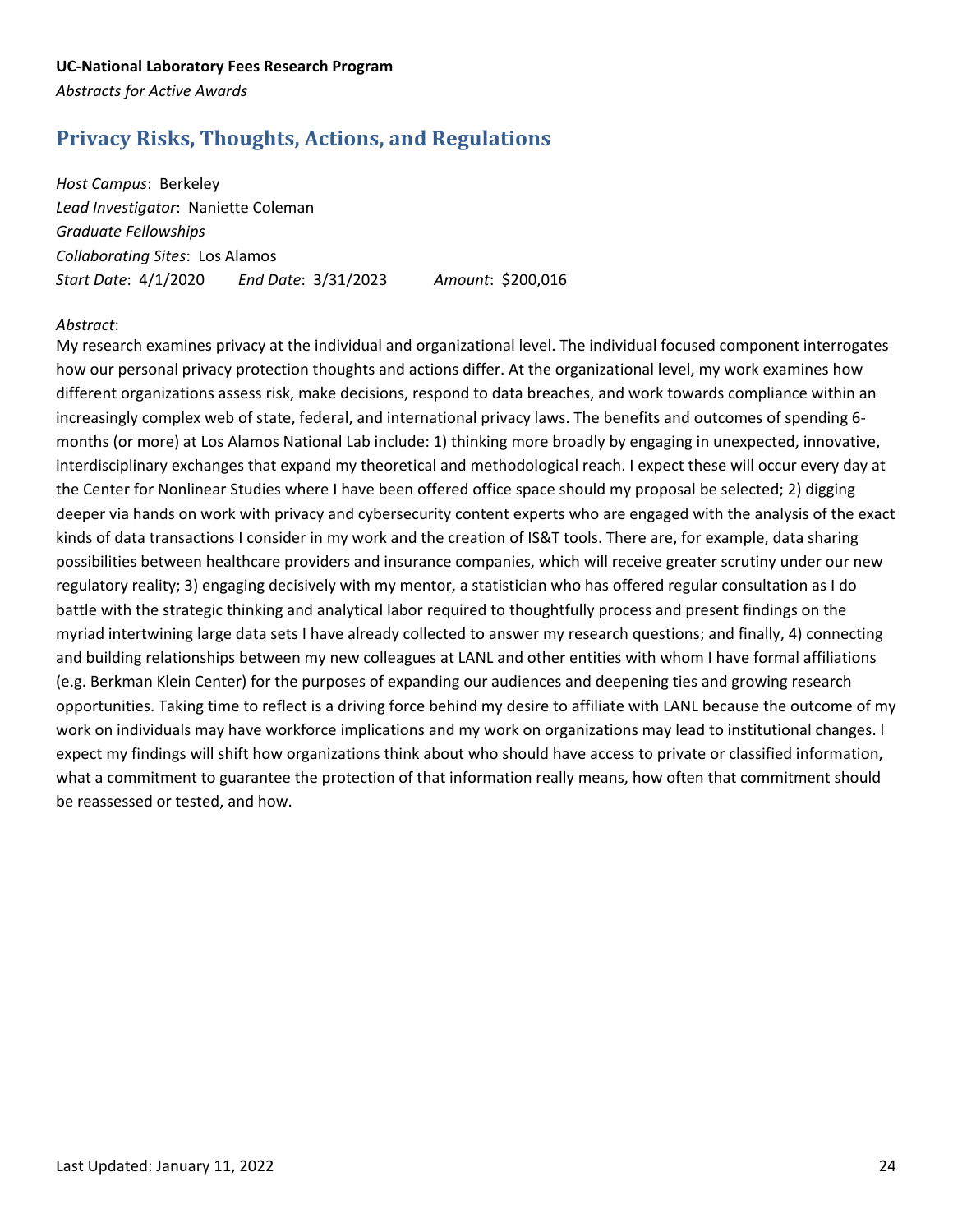# <span id="page-24-0"></span>**Perovskite Quantum Dot Single Photon Emitters**

*Host Campus*: Merced *Lead Investigator*: William Delmas *Graduate Fellowships Collaborating Sites*: Lawrence Livermore *Start Date*: 4/1/2020 *End Date*: 3/31/2022 *Amount*: \$135,216

### *Abstract*:

With the recent developments in the field of quantum information, it is more important than ever to develop stable and high-quality single photon emitters (SPEs). SPEs are essential for the development of quantum encryption devices, as well as fundamental investigations into quantum mechanical phenomena. In the past decade, several different systems have shown promise as SPEs including defects in diamond, hexagonal boron nitride and several different 2D materials. In addition to the defect-based emitters, quantum dots (QDs) have shown promise as strong SPEs at low temperatures. QD emitters are considerably easier to fabricate and achieve precise placement than defect-based emitters but so far have only worked at cryogenic temperatures. In collaboration with LLNL, we propose to investigate organo-metallic hybrid perovskite QDs as SPEs with the goal of stabilizing their emission through chemical, electromagnetic and plasmonic tuning to make a room temperature SPE. By collaborating with Dr. Ted Laurence at LLNL for his spectroscopy expertise, I hope to gain more insight into advanced time-resolved spectroscopies, such as photon correlation Fourier Spectroscopy techniques, that will measure the quality of our SPEs. We have previously shown that we can chemically tune our QD emission characteristics by changing the ligands that functionalize their surface. In collaborating with LLNL and with Dr. Tiziana Bond, specifically for her expertise in photonic materials as well as in modeling and fabricating plasmonic structures, we hope to use plasmonic structures to increase the SPE emission and tune their spectral properties via plasmonic coupling. LLNL fabrication capabilities with electron beam lithography and gold deposition and their Transmission Electron Microscope for structure characterization will also be of great assistance. The goal of this proposed thesis work is to make advancements in organo-metallic hybrid perovskite QD room temperature SPEs by making strides in our understanding of how to tune and manipulate these devices.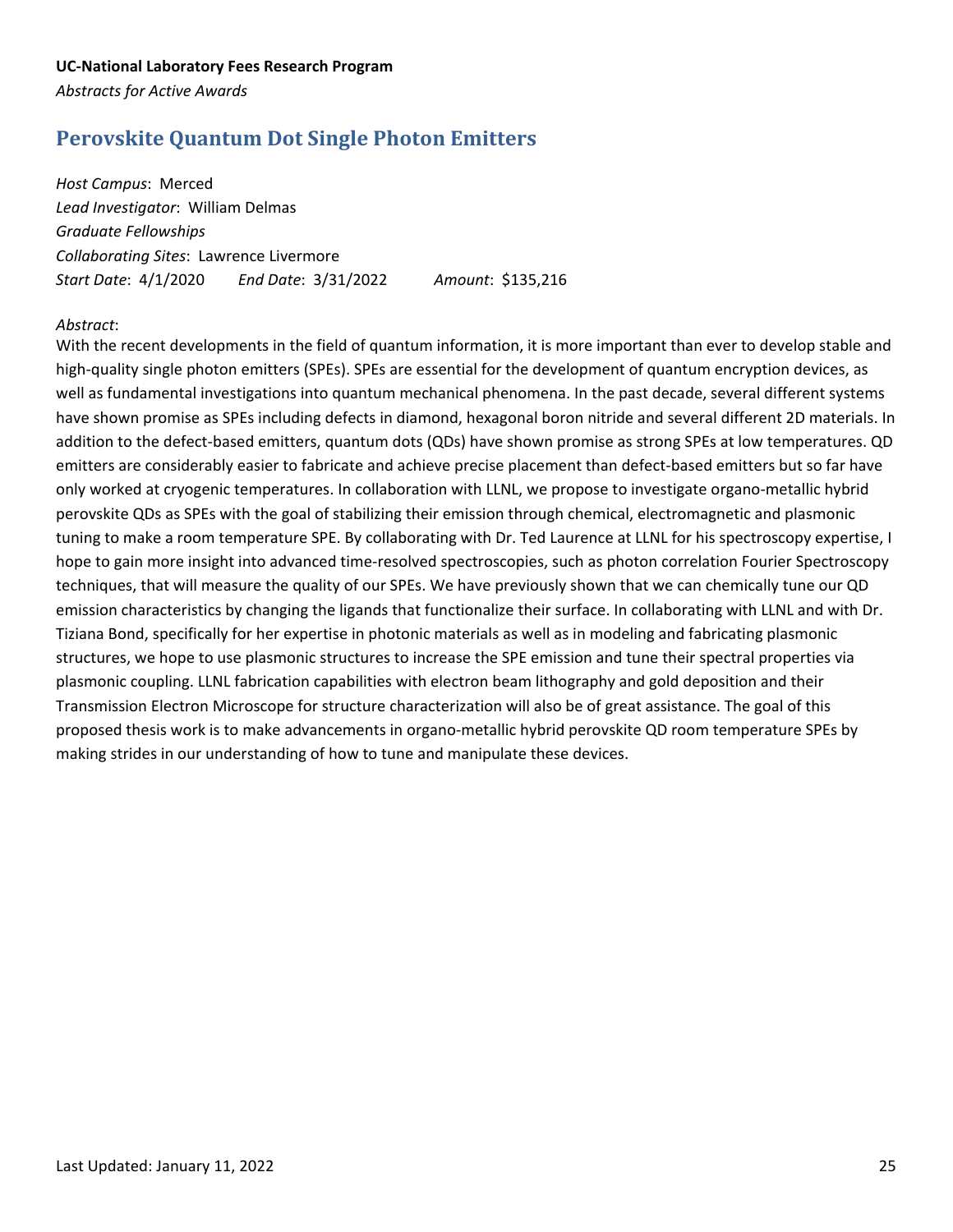# <span id="page-25-0"></span>**3D Printing with Acoustophoresis for Microstructure Control**

*Host Campus*: Santa Barbara *Lead Investigator*: Drew Melchert *Graduate Fellowships Collaborating Sites*: Lawrence Livermore *Start Date*: 4/1/2020 *End Date*: 3/31/2022 *Amount*: \$135,216

### *Abstract*:

The goal of this project is to use acoustic fields during 3D printing to manipulate the microstructure of the printed material, thereby controlling the material properties in printed components. This method will enable printing of components with novel functional properties, such as embedded electrical circuits or thermal dissipation networks. Functionalities like these are in high demand, since the properties of feedstock material is currently the main limitation of 3D printing. Composite material consisting of filler particles in UV-cure polymeric matrices, will be patterned with pressure fields before it's cured into a solid material. This will be done within a stereolithography printing reservoir so that each layer of the printed component has user-defined microstructure. Thus, as the component is printed layer by layer, the material is patterned to have certain material properties in desired locations within the component. One especially promising application of this technology is embedding bundles of aligned, electrically conductive fibers which act as electrical interconnects in components. Another is assembling thermal transport pathways in boron-nitride-based composites for cooling electronics. This project relies on expertise in particle assembly, which will be provided by our group at UCSB, as well as expertise in 3D printing, which will be provided by Dr. Spadaccini at LLNL. Work completed in the first three years of the applicant's PhD has demonstrated that acoustic focusing effectively controls the microstructure of composite materials. With this method we've controlled functional properties like electrical conductivity, increasing it by an order of magnitude and modulating it spatially (e.g. between conductive and insulating states). Dr. Spadaccini will provide the resources and expertise needed to integrate this technology into 3D printing. In addition to providing a stereolithographic printer dedicated to modification for acoustic focusing, Dr. Spadaccini has valuable expertise in developing ink chemistries, particle dispersion, and high-resolution UV-curing techniques. In addition, resources at LLNL for X-Ray tomography and design optimization make this in-residence fellowship an excellent opportunity for investigating this problem and building a collaborative relationship between groups at UCSB and LLNL with shared research interests.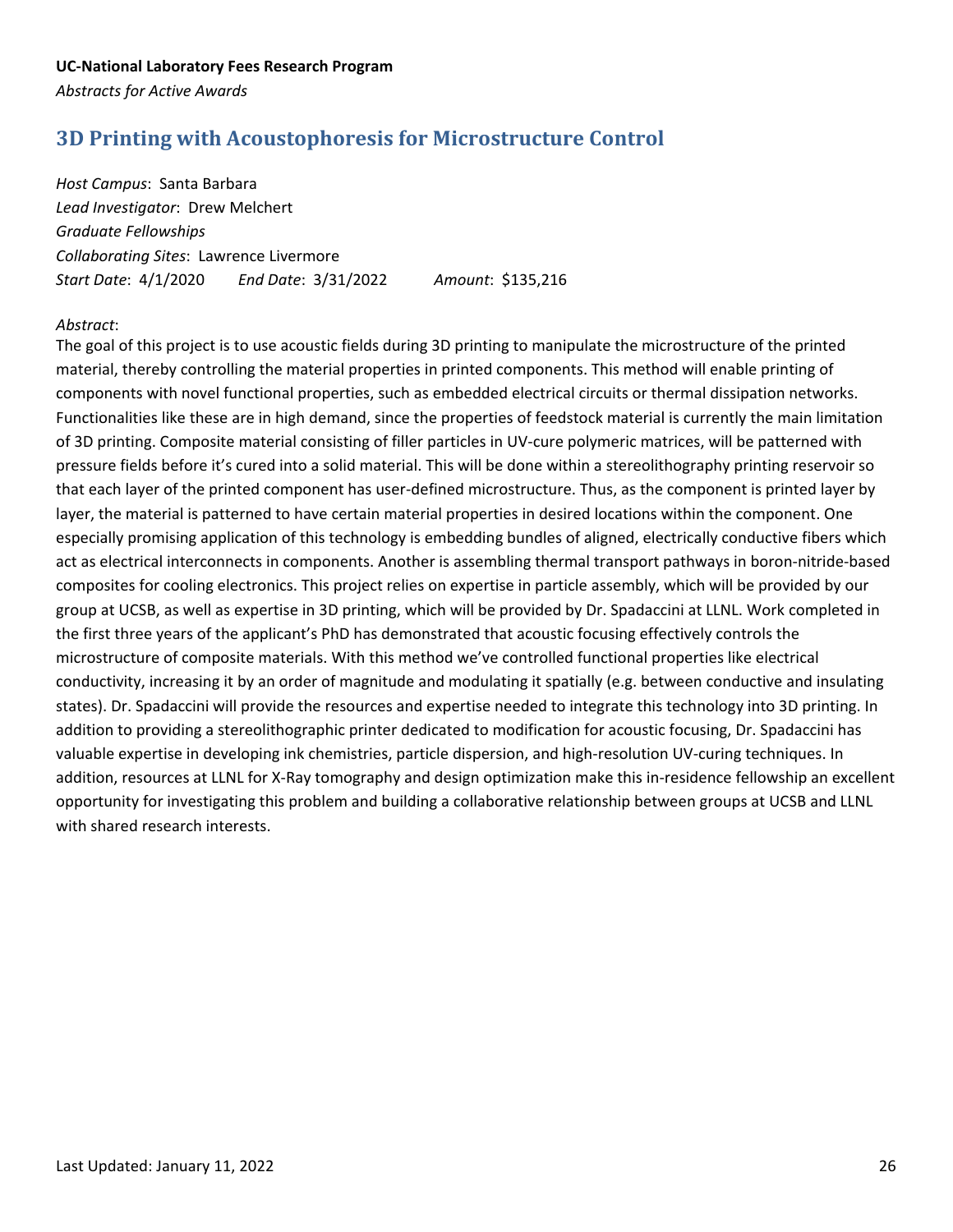# <span id="page-26-0"></span>**Environmental drivers of desert microbial nitrogen cycling**

*Host Campus*: Riverside *Lead Investigator*: Hannah Shulman *Graduate Fellowships Collaborating Sites*: Lawrence Livermore *Start Date*: 4/1/2020 *End Date*: 3/31/2022 *Amount*: \$135,216

### *Abstract*:

For this proposed research, I will determine how chronic exposure to atmospheric nitrogen deposition (N-dep) impacts microbial nitrogen (N) cycling in desert systems. I propose to investigate taxa responsible for N transformations and their functional genes that catalyze N turnover. I will target these N cycling microbes through shotgun metagenomic analysis of 15N enriched environmental DNA obtained with quantitative stable isotope probing (qSIP). Additionally, by using this qSIP-targeted metagenomics approach, I will aim to characterize genes associated with assimilation of nitrogen into microbial biomass. I have identified Dr. Steven Blazewicz at Lawrence Livermore National Lab as a collaborating scientist for my research goals. Dr. Blazewicz's expertise in developing qSIP methods to study microbial processes responsible for soil rewetting dynamics make him an ideal collaborator and mentor for this project. We will take advantage of LLNL's recently built semi-automated qSIP-metagenomics pipeline that uses robotics to speed processing of SIP samples by an order of magnitude, making well-replicated qSIP experiments tractable. The uniting research objective of this project is to couple this regional field site design to functional metagenomic analysis of the soil microbiome to characterize a key aspect of the nitrogen cycle as well as the influence of nitrogen deposition on strategies of microbial nitrogen assimilation. These findings will address pivotal questions in the field of microbial ecology: By focusing on the functional genes associated with nitrogen assimilation, we are contributing to a mechanistic understanding of how microbial processes immobilize soil nitrogen, an area that is of current interest in soil microbial ecology. Additionally, these data will provide resources for soil biogeochemistry in arid systems. By performing metagenomic analysis on DNA from the qSIP fractions exposed to 15N after drought, we hope to identify functions which may be contributing to rewetting pulses of N.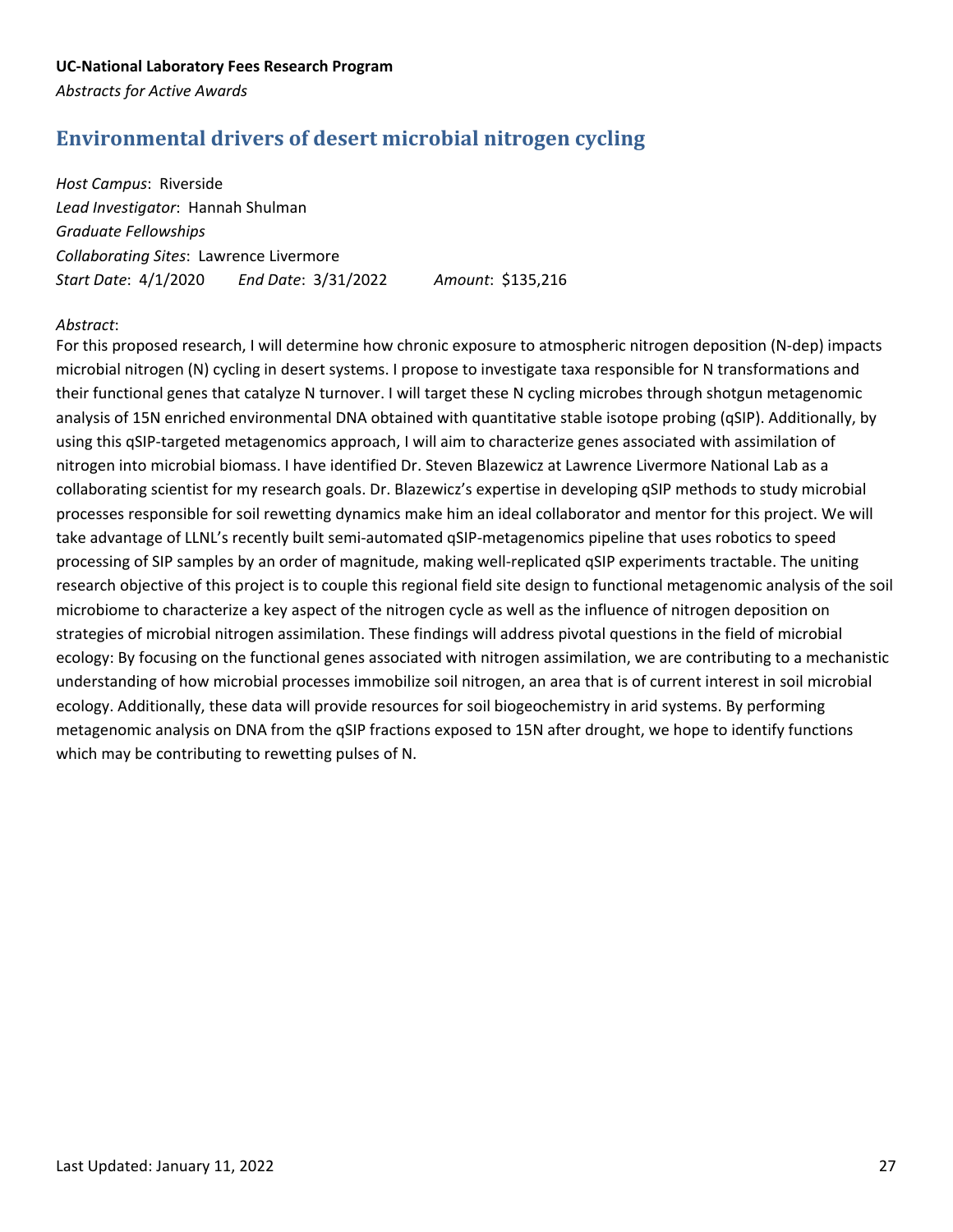## <span id="page-27-0"></span>**Exploring the new state of matter of the early universe**

*Host Campus*: Los Angeles *Lead Investigator*: Jared Reiten *Graduate Fellowships Collaborating Sites*: Los Alamos *Start Date*: 4/1/2019 *End Date*: 3/31/2021 *Amount*: \$135,216

### *Abstract*:

This project explores the very first moments of our universe's history. A few microseconds after the Big Bang, the entire universe was permeated with an astonishingly hot (at a temperature of a trillion degrees), dense soup of fundamental particles called quarks and gluons, which interact through the strong force that binds together nucleons and nuclei. This new state of matter, dubbed the quark-gluon plasma (QGP), can be recreated in powerful accelerators by clashing two opposing beams of massive ions traveling at nearly the speed of light. Measurements at the Relativistic Heavy Ion Collider at Brookhaven National Laboratory and the Large Hadron Collider at CERN have verified the existence of the QGP. However, none of the current experiments have revealed its microscopic structure, thus motivating a new experiment named sPHENIX. The fact that QGP is transient and lasts for just a few yoctoseconds (10^-24 s) makes the determination of the QGP properties extremely challenging. To overcome this difficulty, one uses probes with large momentum (called "jets") or with large mass (called "bottom quarks") that are produced simultaneously with the QGP in heavy ion collisions. The heavy ion experimental group at Los Alamos National Laboratory (LANL) is currently leading the effort to build a Monolithic Active Pixel Sensor tracking detector for the first bottom quark measurements at sPHENIX. To interpret the eagerly-anticipated results, the vast international scientific community calls for state-of-the-art firstprinciples theory that describes the interactions between the QGP and jets or bottom quarks – a theory that is now being developed for the first time. The LANL nuclear theory group is a recognized world leader in this endeavor. From the start of my graduate career, I have been working on the development of this new theoretical formalism with Dr. Ivan Vitev and my advisor, Prof. Zhongbo Kang of UCLA. The UC Laboratory Fees Research Program will give me the unique opportunity to work closely with the experts at LANL, developing such a theory and leveraging the laboratory's superior computing resources. It will allow me to make a lasting contribution to science and to the sPHENIX program, which is of the highest priority in the Nuclear Physics Long Range Plan of the US Department of Energy.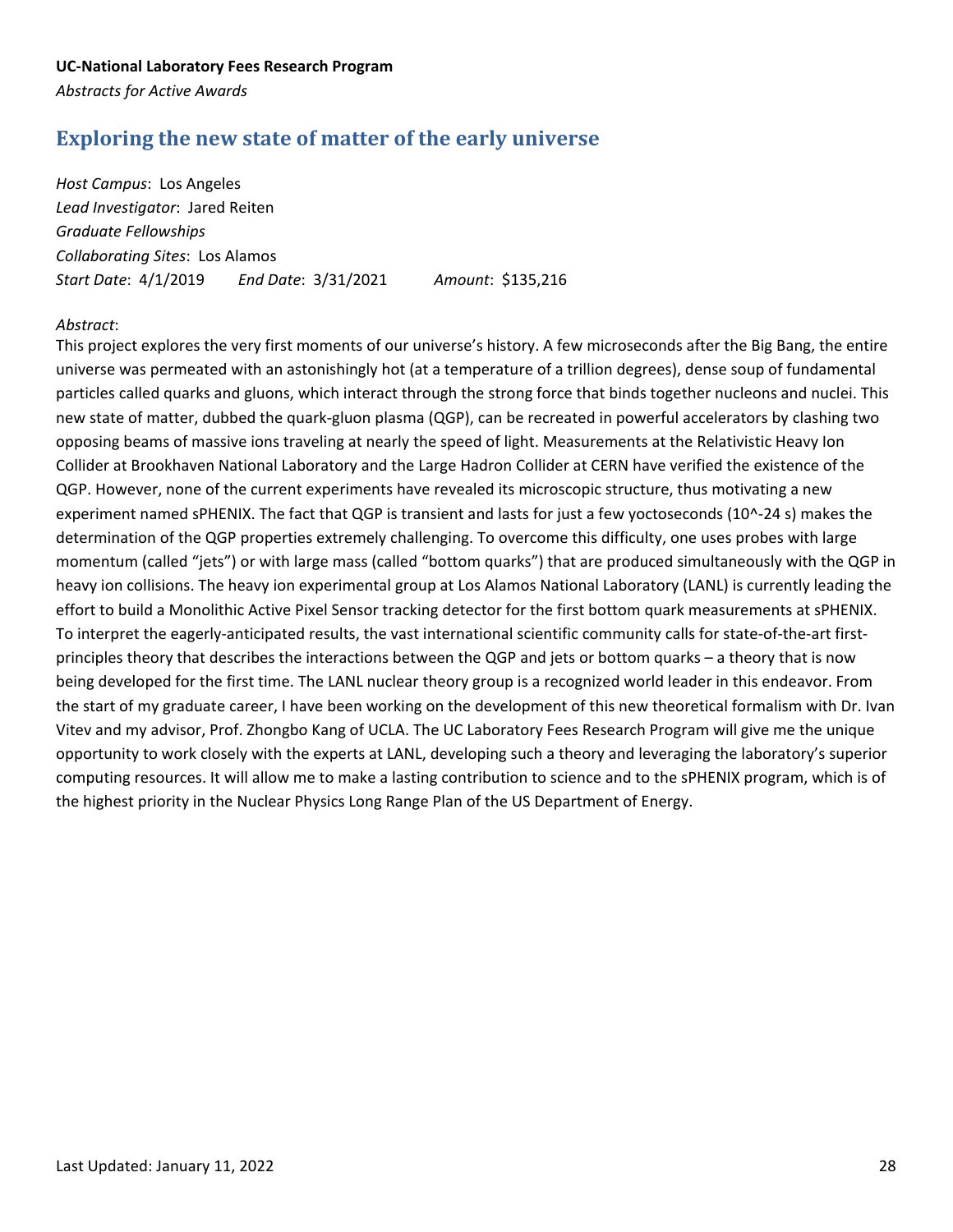### <span id="page-28-0"></span>**High resolution paleoclimate reconstruction using NanoSIMS**

*Host Campus*: Irvine *Lead Investigator*: Kevin Wright *Graduate Fellowships Collaborating Sites*: Lawrence Livermore *Start Date*: 4/1/2019 *End Date*: 3/31/2022 *Amount*: \$200,016

### *Abstract*:

Variations in precipitation in northeast Mexico can have powerful impacts on agriculture, industry and ecosystems in the region. However, it is uncertain how regional hydroclimate will be affected by climate change due to the short instrumental record and the paucity of paleoclimate records from the region. We propose to utilize geochemical variations in speleothems (cave calcite deposits) collected from NE Mexico, which span the last ~60,000 years, to investigate the timing and mechanisms of past hydrologic change over a range of timescales. Speleothems are unique paleoclimate archives in that they contain multiple climate proxies, can be precisely dated with U-series methods, and can cover seasonal to orbital timescales. The isotopic and elemental composition of speleothem calcite are widely utilized as paleoclimate proxies. However, interpretation is often complicated since multiple processes, from atmospheric to within cave, can influence the geochemical signal. Through collaboration with Dr. Peter Weber, we aim to integrate our long-term speleothem stable isotope and trace element (TE) data collected at UC Irvine, with highresolution measurements conducted with the NanoSIMS instrument at LLNL, with the goals of improving our understanding of TE incorporation in speleothem calcite, identifying annual lamina for age model constraints, and testing for proxy evidence of extreme hydrologic events, such as droughts and hurricanes. NanoSIMS will allow us to spatially map TEs in key intervals to determine if they are uniformly distributed in calcite or associated with impurities, which has implications for their use as paleo-proxies. The high resolution of SIMS will also allow us to track seasonal changes in speleothem geochemistry, which may reveal annual cycles that could be utilized for age control, as well as for seasonal resolution paleoclimate reconstruction. Finally, annual droughts and extreme precipitation events may not be captured by other analytical methods due to their fast onset and brief duration. High resolution SIMS can potentially be used to identify previously unresolved events and develop new proxies for past tropical cyclones. We will also seek to collaborate with other LLNL scientists on this project, for instance through complementary analyses via SEM/TEM/ICPMS and through seeking collaborations with the E3SM climate modeling groups.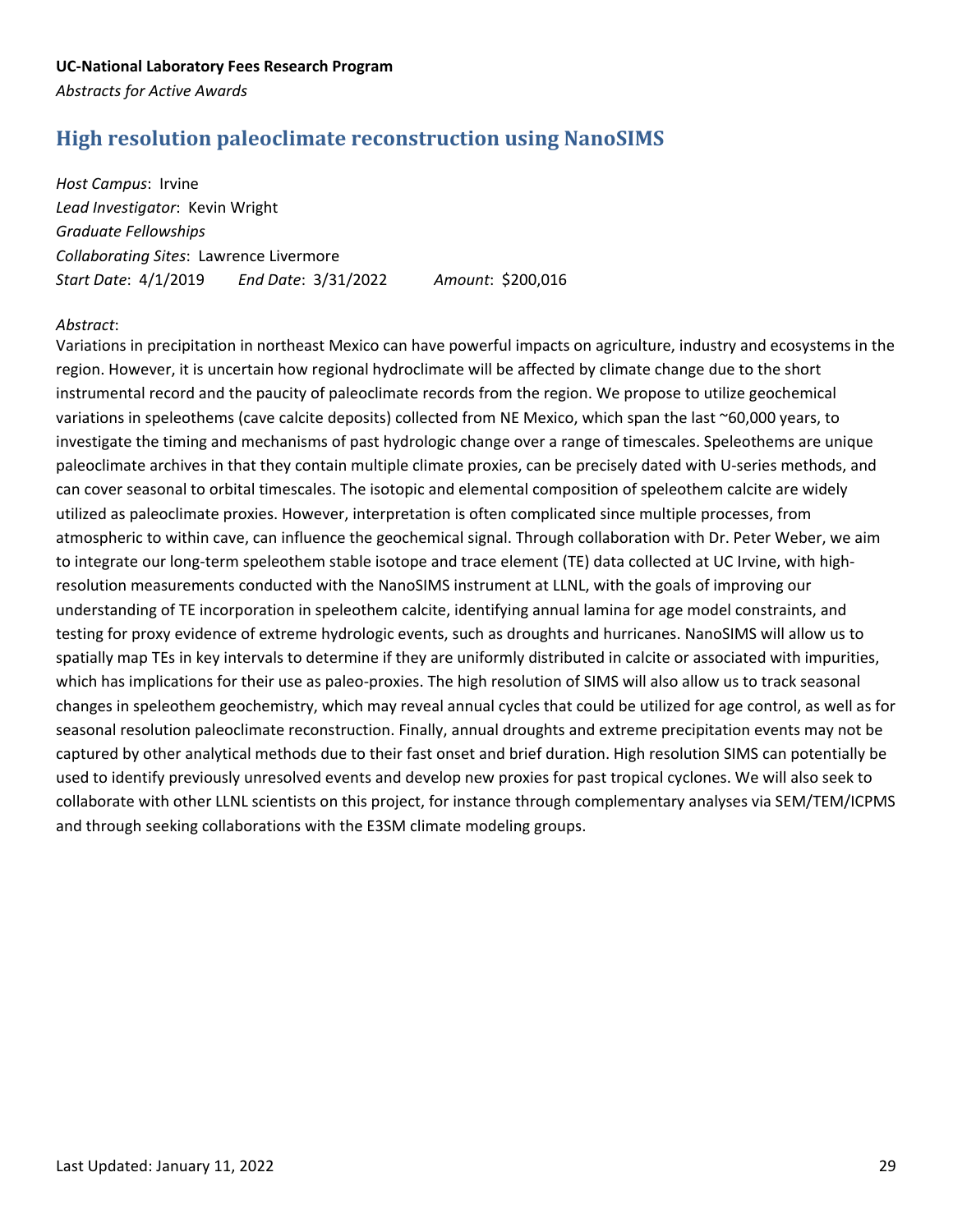## <span id="page-29-0"></span>**Direct Production of Renewable Fuels and Chemicals from Captured CO2**

*Host Campus*: Davis *Lead Investigator*: Louise Berben *Collaborative Research and Training Awards Collaborating Sites*: Berkeley, Irvine, Los Angeles, Merced, Riverside, Santa Barbara, Lawrence Berkeley, Lawrence Livermore *Start Date*: 3/1/2022 *End Date*: 2/28/2025 *Amount*: \$ 3,750,008

### *Abstract*:

Electrochemical approaches enable conversion of renewably-derived electricity into chemicals and fuels, and can be used to recycle CO2 and advance decarbonization technologies. This center will pursue fundamental discoveries in reaction chemistry and catalysis that will open access to useful chemical and fuel products that were previously inaccessible using CO2 as substrate. Reactive capture of CO2 will directly combine the capture of CO2 with conversion of captured CO2 into value-added products; and significantly improve the cost and overall efficiency relative to current standard multi-step processes. Reactive capture of CO2 offers the ability not only to clean up underutilized or dirty CO2 from waste streams, but also provides a mechanism to tune the reactivity of CO2 as substrate by variation of the capture reagent. This center bridges fundamental and applied work by combining the development of new molecular and heterogeneous electrocatalyst systems with reactor design and engineering that will enable prototyping electrocatalytic reactive capture of CO2 beyond the proof-of concept stage. We will also establish a record of collaborations between UC, LLNL and LBNL that facilitates finding extramural funding.

We will address the ambitious goals with a synergistic center approach that leverages the strengths of UC, LLNL, and LBNL PIs, by combining experimental and theoretical expertise in thermal catalysis and molecular and heterogeneous electrocatalysis with reactor design and reactor modelling for scale-up. Experiments and theory will both contribute to the design new catalysts, model active sites, mechanisms and pathways for molecular and heterogeneous electrocatalysts from first principles; including the experimental conditions, such as solvent, and applied potential. Advanced manufacturing expertise at LLNL, led by Drs. Eric Duoss and Christopher Hahn, will enable rapid prototyping of components and reactors to integrate fundamental electrochemical processes for reactive CO2 capture into sub-scale systems where reactive CO2 capture is paired with a useful, established oxidation process to maximize efficiency. Expertise at LBNL, led by Dr. Adam Weber, will enable design and optimization of the CO2 reactive capture cell through multiphysics modeling of the phenomena within the cell.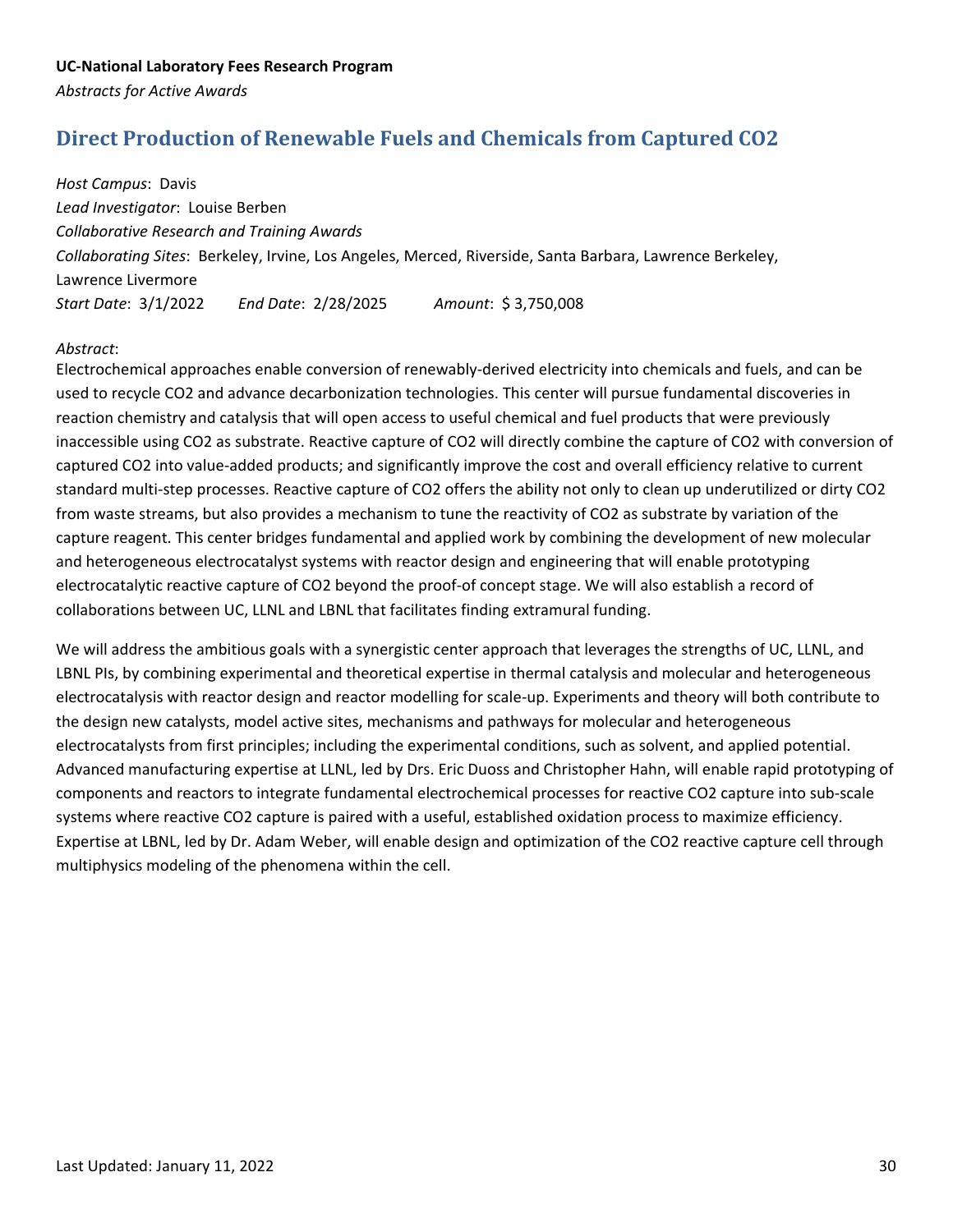### <span id="page-30-0"></span>**California's Deep Decarbonization Pathways: A Holistic Multi-Layer Assessment**

*Host Campus*: Los Angeles *Lead Investigator*: Rajit Gadh *Collaborative Research and Training Awards Collaborating Sites*: Berkeley, Merced, Riverside, Lawrence Berkeley, Lawrence Livermore *Start Date*: 3/1/2022 *End Date*: 2/28/2025 *Amount*: \$ 3,898,891

### *Abstract*:

California, as the world's fifth largest economy, has been a global leader in setting aggressive climate and decarbonization goals. The recently published SB100 Joint Agency Report suggests that California's ambitious carbon neutrality goal by 2045 is technically achievable through multiple pathways, and the remaining challenges lie in the scale and speed of accomplishing this goal. It is critical to holistically assess existing technological readiness, supporting policies, and legislative frameworks and fill in the gap of existing pathway scenarios across sectors. To this end, we propose a new multi-layer holistic assessment of California's deep decarbonization pathways and synthesis of key technology and deployment gaps as well as supporting policies needed for California to meet the 2045 goal of carbon neutrality. The study will involve multiple sectors - including transportation, electricity, and buildings - and will consider the cross-sector interdependencies, climate change impact and the emerging environmental justice concerns to fill in the gap of the existing emission reduction pathways. This interdisciplinary effort will build multi-layer decarbonization pathway scenarios and perform cross-sector simulation evaluations at multiple temporal and spatial scales, based on which the policy implications will be derived to support emission regulations and new policy changes. The team will also leverage their expertise on artificial intelligence (AI) to identify AI potentials on improving the speed and scope of decarbonization pathways. The team consists of multiple UC campuses: UCLA, UC Riverside, UC Berkeley, UC Merced, and two national laboratories, Lawrence Berkeley National Laboratory (LBNL) and Lawrence Livermore National Laboratory (LLNL). The project will combine a wealth of educational and mentoring activities across a diverse team of undergraduate and graduate students and postdoctoral scholars on 4 UC campuses, as well as access to Lawrence Livermore National Lab and Lawrence Berkeley National Lab's testbeds and high-performance computing resources. The proposed framework will provide publishable data and a knowledge base for students and postdocs and will engage professionals to develop and test new tools, advancing decarbonization and accelerating the adoption of emission reduction technologies.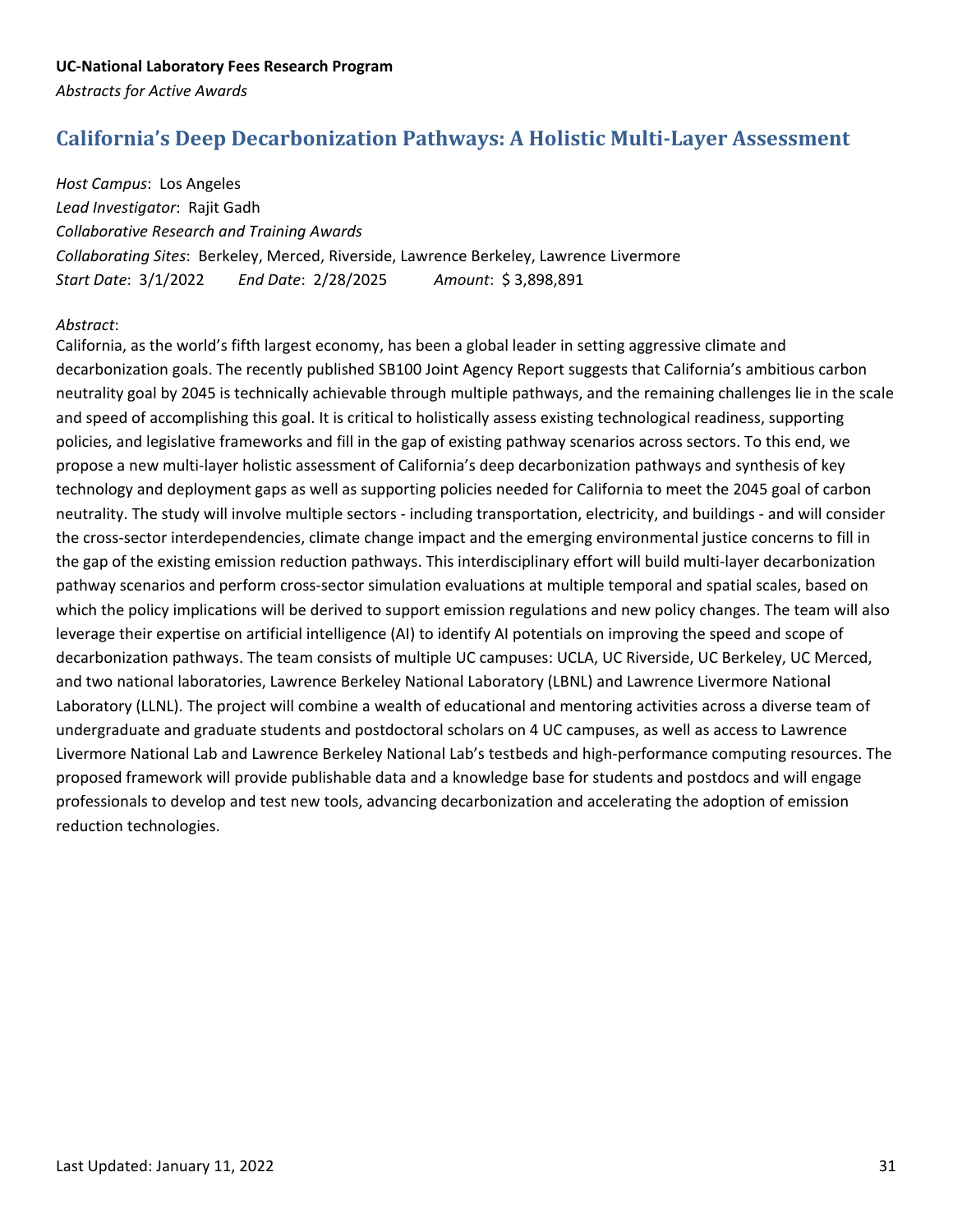# <span id="page-31-0"></span>**Multiscale Interaction and Inverse Design of Metallic Meso-architected Materials for Dynamics**

*Host Campus*: San Diego *Lead Investigator*: H Alicia Kim *Collaborative Research and Training Awards Collaborating Sites*: Irvine, Santa Barbara, Los Alamos, Lawrence Livermore *Start Date*: 3/1/2022 *End Date*: 2/28/2025 *Amount*: \$ 3,728,321

#### *Abstract*:

Recent advances in additive manufacturing (AM) enable exquisite control over the meso-scale (microns to tens of centimeters) unit cell topology of architected materials. Yet our ability to design for desired performance is currently limited to the simplest linear phenomena, e.g., linear elasticity, thermal conduction, permeability. The development of experimentally verified, physics-based, efficient computational methods for optimal design of meso-architected materials in the high-strain rate conditions of interest to LLNL and LANL would be transformational for applications such as blast and penetration mitigation.

We identify two major challenges in tailoring the dynamic behavior of AM meso-architected materials. First, the material properties of the solid vary as a function of microstructural features (finer than the mesoscale lattice geometry) due to local processing conditions. Coupling between micro- and mesoscale features poses unique challenges in modeling and design. Second, the dynamic response of two-phase materials is highly complex with many nonlinearities, e.g. plasticity, fracture, fluid structure interaction, shock propagation.

We will address the challenges by bringing together a diverse team of multidisciplinary experts: Kim (multiscale optimal design, UCSD); Boechler (nonlinear dynamics of meso- architected materials, UCSD), Valdevit (AM fabrication and characterization of meso-architected materials, UCI); Begley (nonlinear metamaterials, UCSB); Spadaccini (advanced manufacturing, LLNL); Hunter/Fensin (impact systems, LANL). Focusing on nonlinearities relevant to weak-shocks in ductile metals, we will develop low-cost computational models, create an inverse design framework to generate optimal micro- and meso-architected materials, and validate experimentally. This project will strongly rely on unique facilities at LLNL and LANL: NNSA's Dynamic Compression Sector at the Advanced Photon Source and other dynamic testing facilities, the high-performance computing capabilities and codes, and advanced manufacturing including the Advanced Manufacturing Laboratory at LLNL. We expect the impact on scholarship to be substantial across many disciplines: materials, mechanics, manufacturing, numerical analysis and digital engineering. The budget of \$1.25M/year will support \$330K to UCSD (Kim and Boechler) and \$230K each to UCI, UCSB, LANL and LLNL.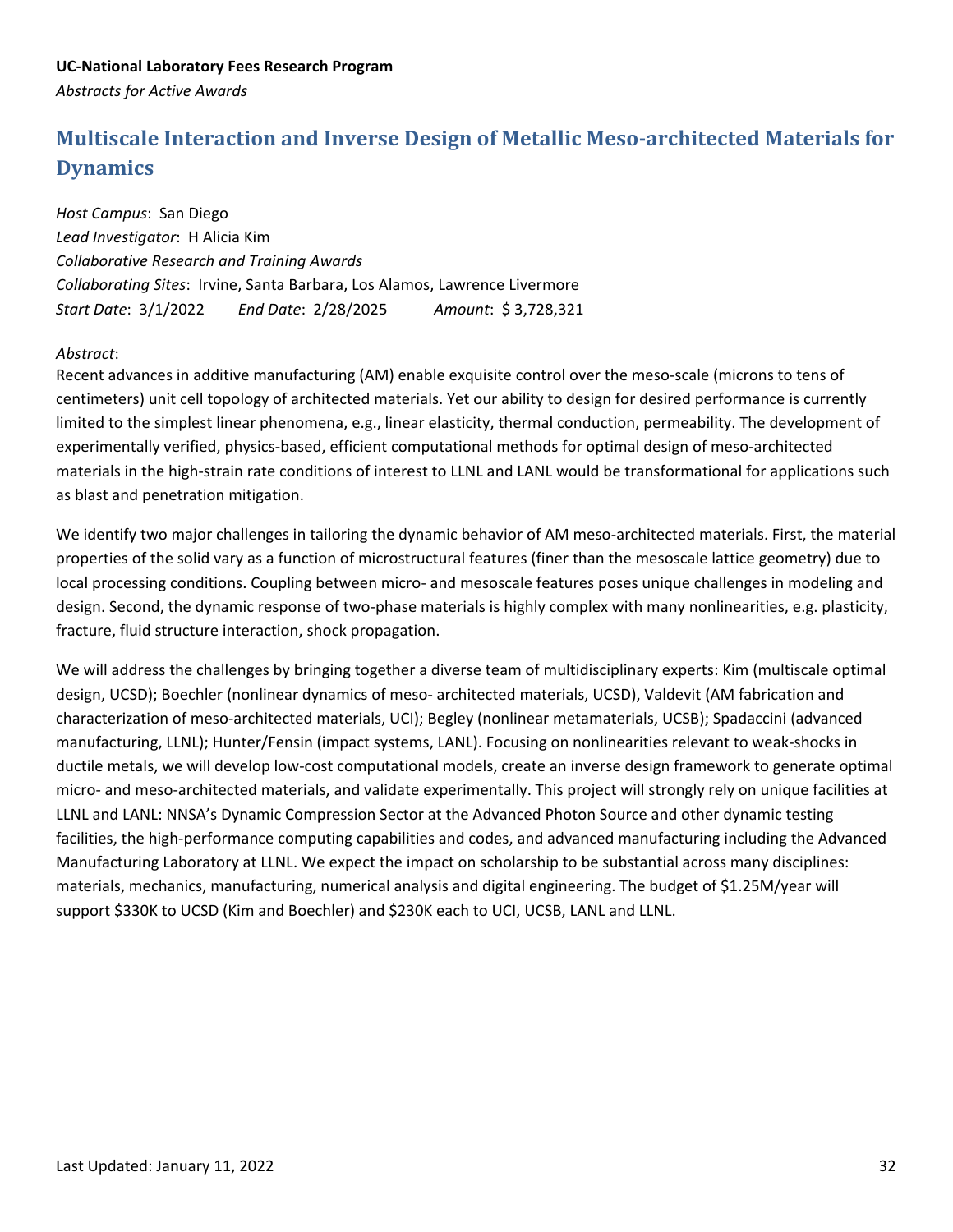# <span id="page-32-0"></span>**Improving pandemic preparedness and health equity through wastewater-based epidemiology**

*Host Campus*: Berkeley

*Lead Investigator*: Kara Nelson *Collaborative Research and Training Awards Collaborating Sites*: Davis, San Francisco, Lawrence Livermore *Start Date*: 3/1/2022 *End Date*: 2/28/2025 *Amount*: \$ 3,920,170

#### *Abstract*:

Wastewater-based epidemiology (WBE), the tracking of pathogens and biomarkers in sewage to inform public health, has rapidly become widespread during the COVID-19 pandemic. While clinical testing is biased toward symptomatic individuals with access to health care, wastewater testing provides a comprehensive picture of disease prevalence in geographically constrained regions. Both the difficulties of conducting wastewater testing and the benefits of WBE encountered during the COVID-19 pandemic highlight the need to hone this tool in preparation for future pandemics. Here we propose to conduct 1) a comprehensive analysis of COVID-19 data that integrates wastewater testing, 2) rigorous methods development and benchmarking for variant- and strain-level identification and quantification of respiratory viruses in sewage, and 3) application of these methods to collect new data on the epidemiological patterns of respiratory viruses in Northern California. The field of WBE is highly interdisciplinary, involving environmental engineers, microbiologists, epidemiologists, and public health researchers. Hence, our effort will include interdisciplinary training of students and postdoctoral scholars within a collaborative team from U.C. Berkeley, U.C. Davis, U.C. San Francisco, and Lawrence Livermore National Laboratory (LLNL). LLNL has recently developed techniques that have the potential to advance the field of WBE, including assays of virus viability from environmental samples, protein-based detection of mutations for samples lacking intact nucleic acids, and software to design custom DNA sequencing panels targeting novel strains of pathogens. Students and early-career scientists will have the opportunity to learn these techniques, adapting them for WBE.

Potential impacts of WBE research on pandemic preparedness are many. In particular, improved wastewater testing could provide early warning of new viral strains or variants before they appear in clinical settings. Finally, because wastewater captures populations that may be difficult to reach by clinical testing, WBE has the potential to address critical questions of health equity, improving pandemic response for all.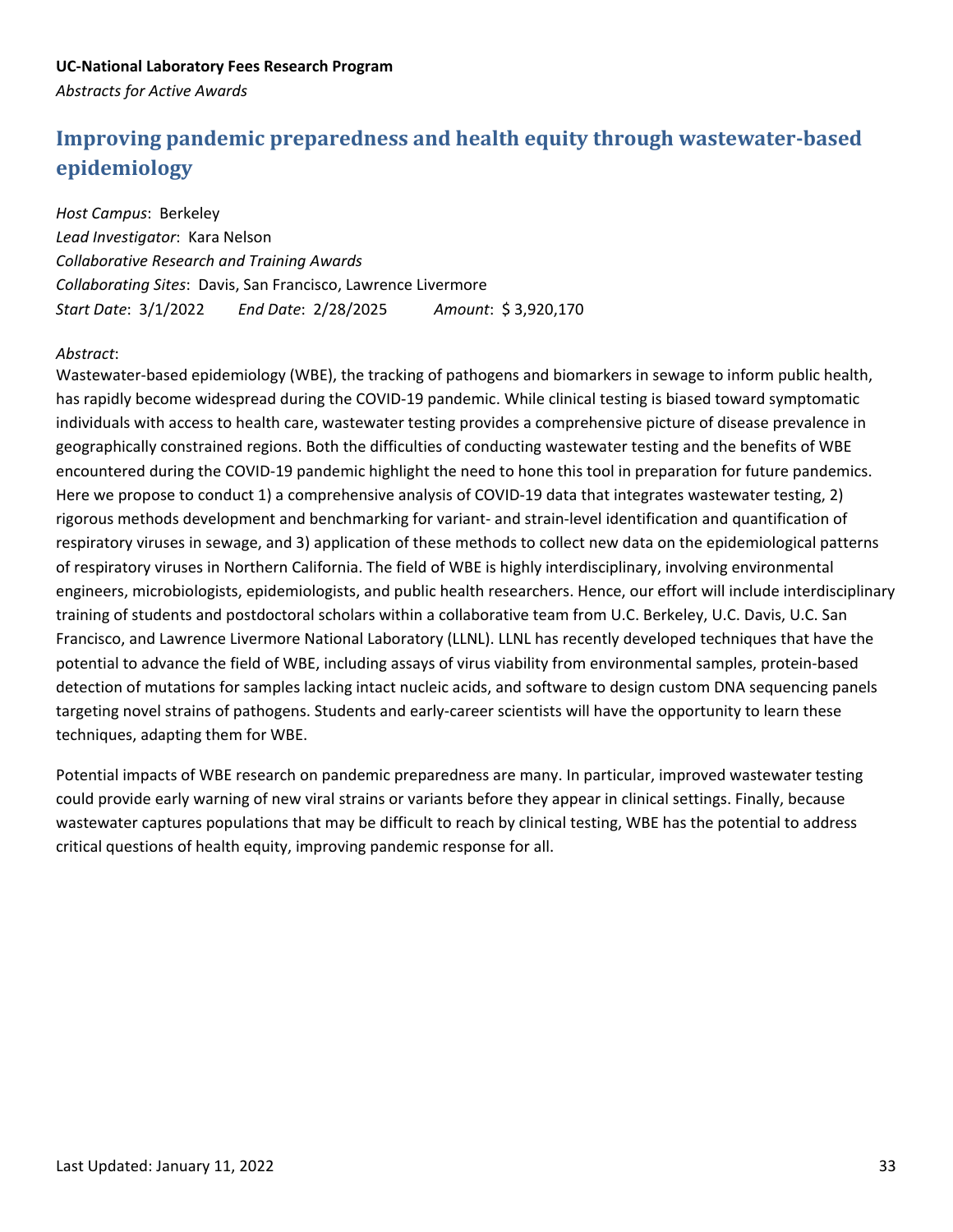# <span id="page-33-0"></span>**Coastal Wetland Restoration: A Nature Based Decarbonization Multi-Benefit Climate Mitigation Solution**

#### *Host Campus*: Santa Cruz

*Lead Investigator*: Adina Paytan *Collaborative Research and Training Awards Collaborating Sites*: Berkeley, Davis, Irvine, Santa Barbara, Lawrence Berkeley, Lawrence Livermore, Los Alamos *Start Date*: 3/1/2022 *End Date*: 2/28/2025 *Amount*: \$ 3,645,821

### *Abstract*:

This cross-disciplinary research collaboration aims at advancing decarbonization by assessing carbon sequestration potential and economic value of nature-based coastal blue carbon sequestration in wetlands and identifying management and policy approaches local and regional governments can use that prioritize coastal wetland restoration and conservation projects as a viable solution for combating climate change and mitigating its impacts. Nature based solutions have recently been identified as high priority implementation targets in the USA (Biden climate-plan - helping leverage natural climate solutions by conserving 30% of America's lands and waters by 2030) and worldwide. These solutions provide multiple benefits (flood protection, jobs, food, equity, biodiversity, recreation) including climate mitigation (Griscom et al., 2017). The project will include physical, biological, economic, and social science aspects as well as field and lab work and climate ecosystem and modeling, data science, and education components. It will integrate environmental justice considerations, policy, and governance approaches to develop a framework and guidelines for incorporating coastal wetland restoration/conservation into long-term national adaptation and development plans, facilitating the inclusion of coastal wetland restoration/conservation in carbon credit markets to combat climate change while considering multiple co-benefits (e.g., developing local and regional plans, funding, permitting, leveraging science, political leadership, and community engagement). Harnessing nature-based solutions that also offer adaptation opportunities and enhance community resilience and environmental justice is key to safeguard livelihoods in the face of climate change.

Our multidisciplinary team will work collaboratively to integrate all aspects of the project, but PIs will have clear and distinct responsibilities based on their expertise. We will coordinate tasks in advance and have monthly all participant virtual meetings and annual in-person meeting. Our team includes faculty and researchers at all career stages from undergraduate students to senior scientists, providing opportunity for mentoring and professional development. A new undergraduate course focused on climate data literacy using authentic data will be developed and offered at all participating campuses.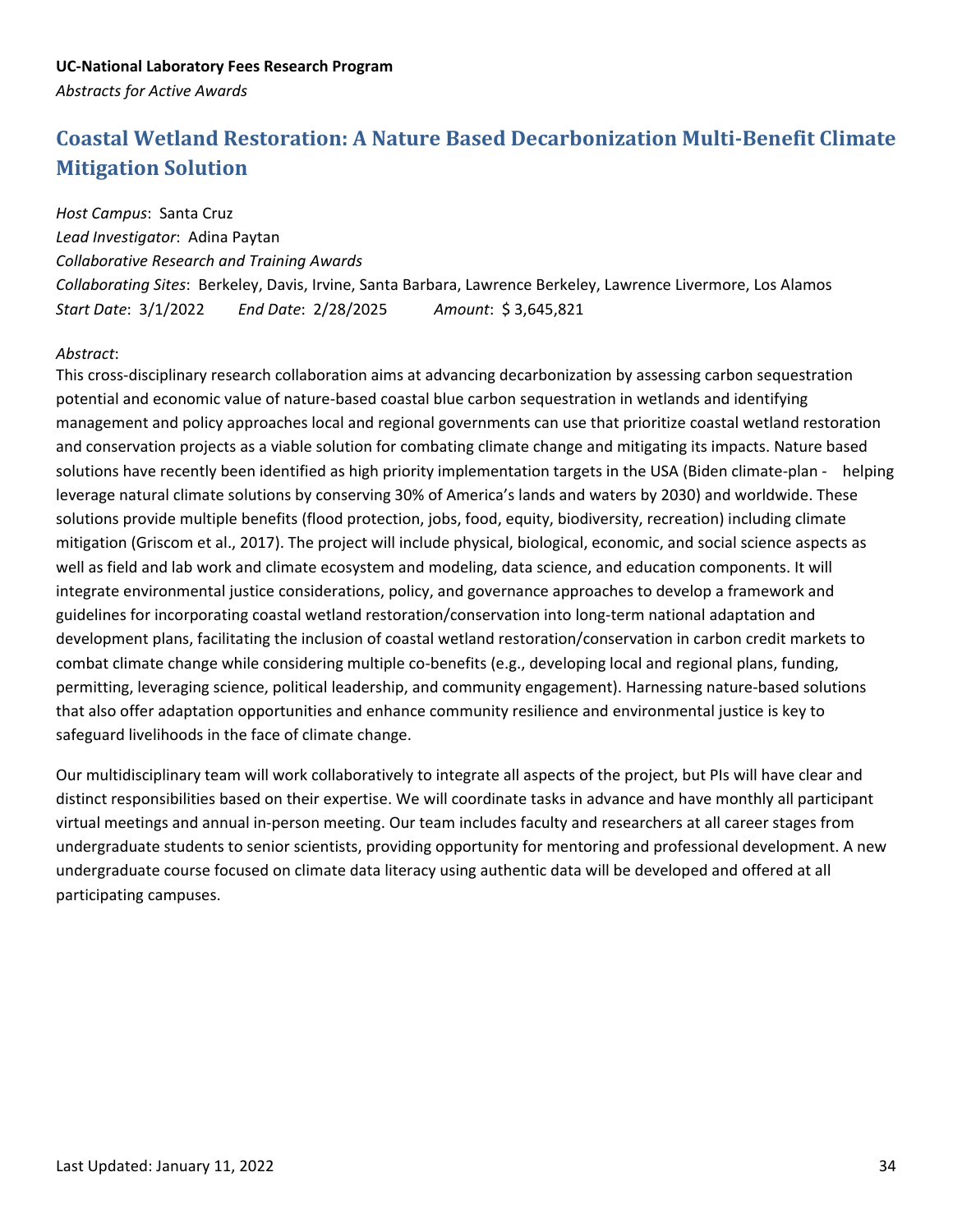# <span id="page-34-0"></span>**Topological materials for Majorana-based quantum information**

*Host Campus*: San Diego *Lead Investigator*: Monica Allen *Collaborative Research and Training Awards Collaborating Sites*: Davis, Los Angeles, Santa Barbara, Los Alamos *Start Date*: 3/1/2020 *End Date*: 2/28/2023 *Amount*: \$3,440,222

### *Abstract*:

Topological materials offer a route to circumvent environmental perturbations that have hindered the scalability of conventional quantum computing architectures. The Majorana mode, which can be artificially engineered in hybrid devices that couple superconductors with topological materials, constitutes a key building block for a fault-tolerant quantum computer. Manipulation of such particles in complex device networks could enable a more robust paradigm for quantum information. We propose a comprehensive, multi-disciplinary program to synthesize and characterize an emerging class of topological superconducting materials posited to host Majorana modes. The overarching goal is to understand the fundamental physics while evaluating the feasibility of prototype devices that may enable braiding of particles in two dimensions. This program will leverage the broad expertise of a diverse team of scientists in materials synthesis, microscopy, device nanofabrication, quantum electronic transport, unconventional superconductivity, and high magnetic field measurements. It consists of three main research thrusts: (1) prediction and synthesis of emerging quantum materials, (2) characterization of topological phases and emergent phenomena in exotic superconductors and other platforms for Majorana modes, and (3) local interrogation and manipulation of topological states in mesoscopic devices. Bulk crystals and thin films will be synthesized at UCSB, UCD, and LANL, and state-of-the-art epitaxy of superconducting films on semiconductor materials will enable production of hybrid material systems with unprecedented interface quality. Upon integration of the materials into device structures, an array of quantum transport measurements will be performed to unequivocally identify Majorana modes, including tunneling spectroscopy and superconducting interferometry. To complement these efforts, we will employ milliKelvin microwave impedance microscopy measurements to achieve the first real-space visualization of Majorana modes in devices. The proposed work will lay the groundwork for the creation of scalable networks of devices for Majorana-based quantum computation. Graduate students and postdoctoral fellows will benefit from training on state-of-the-art facilities and collaborations at LANL, and periodic meetings will bring together scientists across career stages.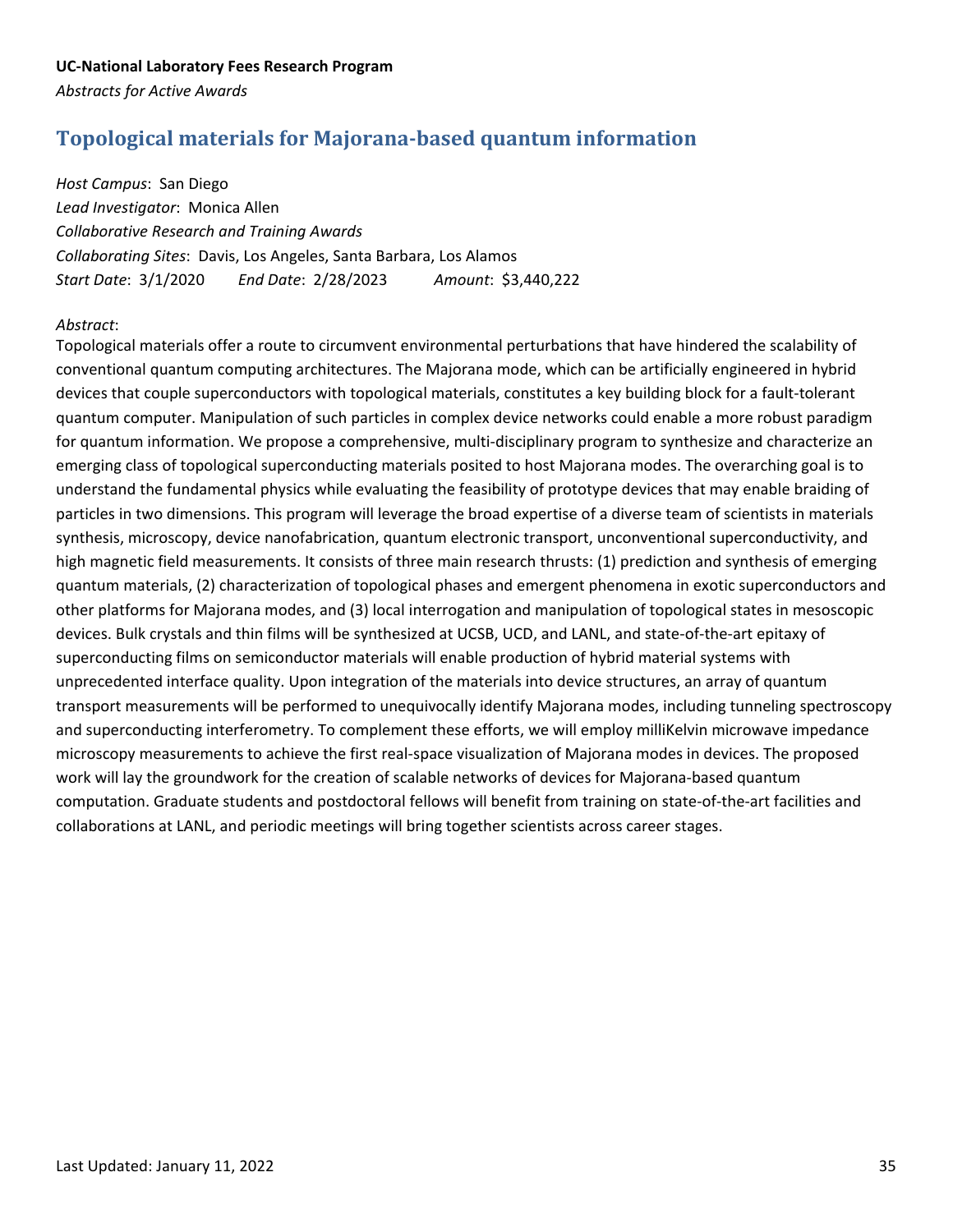# <span id="page-35-0"></span>**Transforming prescribed fire practices for California**

*Host Campus*: Irvine *Lead Investigator*: Tirtha Banerjee *Collaborative Research and Training Awards Collaborating Sites*: Berkeley, Riverside, Los Alamos *Start Date*: 3/1/2020 *End Date*: 2/28/2023 *Amount*: \$3,600,000

### *Abstract*:

Widespread recognition of the importance of low intensity fires to reduce the frequency and severity of future megafires has prompted California to allocate more than \$1 billion over the next five years to support prescribed fire (Rxfire) activities. However, several factors limit Rxfire usage at sufficient scales to effectively minimize the risk of future catastrophic fires: e.g. narrow burn windows, air quality concerns, public perception, personnel training, and liability constraints. To address these urgent needs, our interdisciplinary team will develop technological and operational tools to facilitate the expansion of Rxfire in CA. Our effort will leverage unique multi-fidelity wildfire modeling capabilities, FIRETEC and QUIC-Fire, to assess the effects of (1) heterogeneous fuel structure on fire and smoke behavior; (2) CA and site-specific complex topography, flammable vegetation, micrometeorology and wind patterns; (3) novel ignition strategies e.g., aerial ignitions; (4) complex wildland-urban interface; (5) extents of pollutant formation and transport. Moreover, we will develop technologies/tools that can facilitate communities' understanding of Rxfire. Model ensembles will be aided and calibrated by sensors (in situ and mobile) that capture air quality, visibility, smoke, acoustic signatures, and imagery/video; while UAVs equipped with LIDAR and thermal cameras can further guide sensing. This information in conjunction with community crowdsensing will help map fuels at fine resolutions, monitor Rxfire progress, detect hotspots and quantify community impact. The use of data analytics and machine learning techniques trained by models on real time sensor data will help manage uncertainty in data, detect anomalous behavior rapidly, identify the source locations and potential abort points. The decision support and operational tools will be tested during actual Rxfires in collaboration with US Forest Service, Cal Fire and UC ANR, thus providing publishable data, training for students and postdocs as well as engaging fire practice professionals to develop and test the new tools. The multifidelity approach will foster collaborations between UC Irvine (fire modeling, IT decision support), UC Riverside (smoke chemistry and transport), UC Berkeley (experimental Rxfire operations at Berkeley forests) and LANL (model development, high performance computing).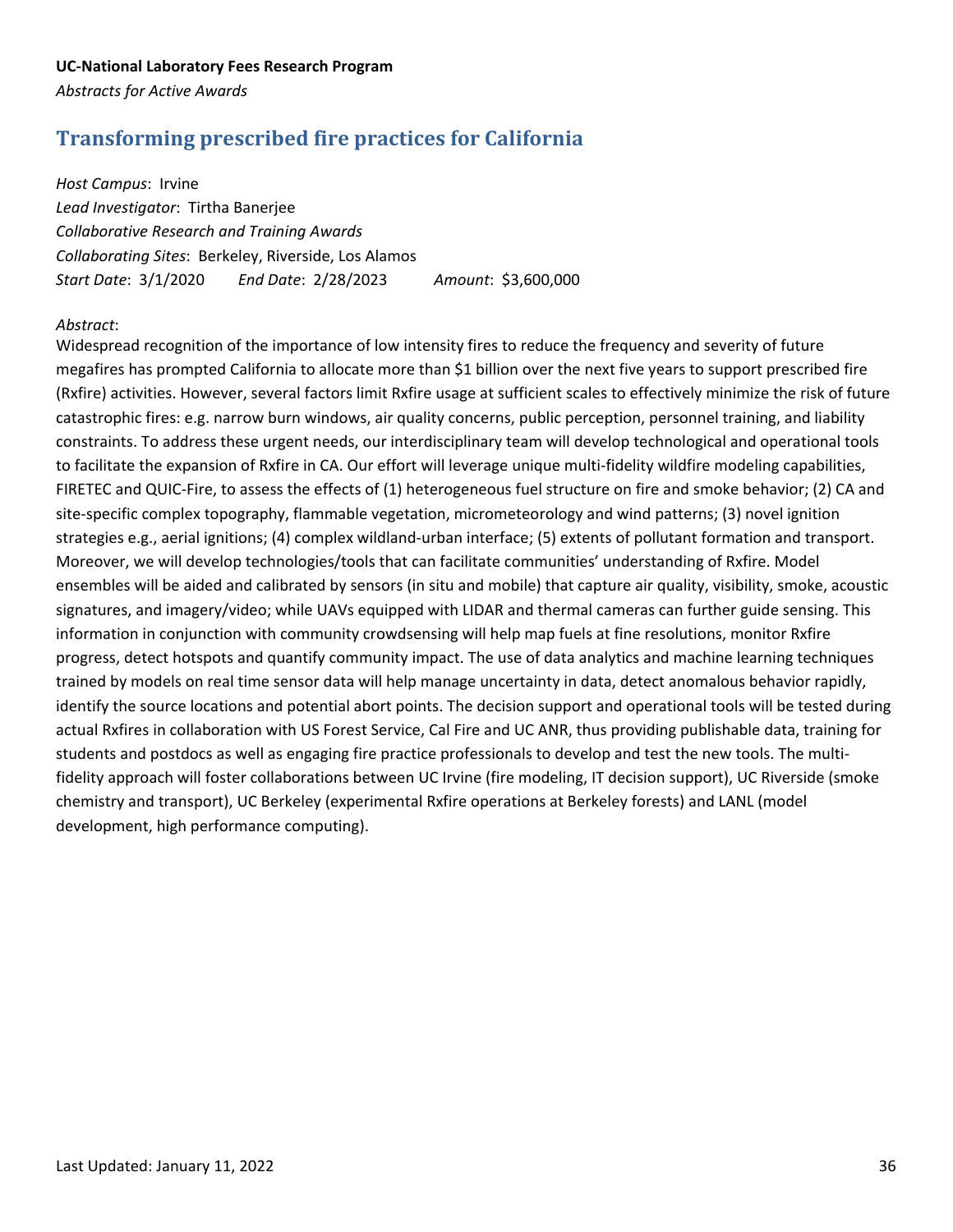# <span id="page-36-0"></span>**Assessment and mitigation of wildfire-induced air pollution**

*Host Campus*: Davis

*Lead Investigator*: Michele Barbato *Collaborative Research and Training Awards Collaborating Sites*: Berkeley, Irvine, Los Angeles, Merced, Lawrence Livermore, Los Alamos *Start Date*: 3/1/2020 *End Date*: 2/28/2023 *Amount*: \$3,749,855

### *Abstract*:

Wildfire smoke threatens the health and quality of life of millions of people (especially Californians) every year. We propose an innovative, scalable framework for assessment and mitigation of wildfire-induced air pollution under climate change. For the first time, we will develop wildfire forecast tools that link statistically-based regional forecasts spanning multiple decades with short-term physics-based fire propagation models that can accurately forecast individual wildfires. Our innovative approach will predict fuel loads using a semi-dynamic vegetation ecology model in order to estimate future wildfire emissions. Emissions of potentially harmful wildfire particulates will be characterized through laboratory tests of mixed fuel loads (i.e., forest and buildings) typically found in the wildland-urban interface. The results of these experiments will inform: 1) new models of smoke plume transport and chemical transformation, which will be validated using satellite imagery; and 2) a novel high-throughput screening method to assess wildfire smoke toxicity. The toxicological study results will inform epidemiological analyses to estimate the association of wildfire smoke on human health. The health effects of four distinct mitigation strategies (i.e., urban growth policy, vegetation management, prescribed burns, and use of fireproof building materials) will be assessed in conjunction with issues of policy design, regulatory assessments, program monitoring/evaluation, financial feasibility, and social impact. Finally, the project results will be made public on the Cal-Adapt web platform. The proposed research activities will: 1) leverage the strengths of 5 UC campuses and 2 national labs; 2) engage multiple faculty, postdocs, and graduate students across disciplines in mutually beneficial new collaborations; 3) position our team members as international leaders on a timely topic of critical importance with significant potential for extramural funding; and 4) produce considerable societal benefits. This project will support valuable training/exchanges of students/postdocs among collaborating institutions, and structured mentorship/professional development activities for early career UC faculty and lab researchers. Finally, the Electric Power Research Institute plans to collaborate on this project and provide internship opportunities for student training.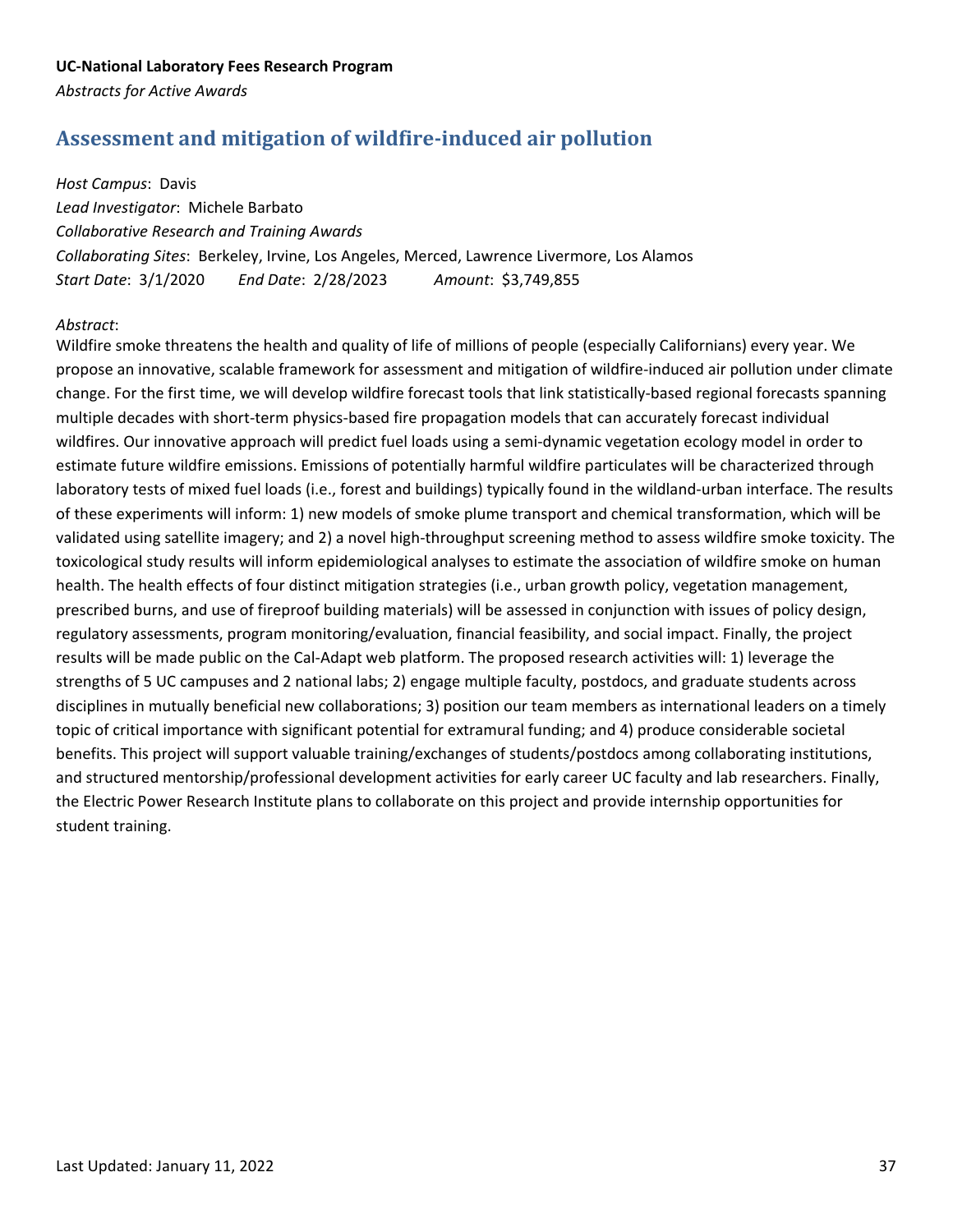# <span id="page-37-0"></span>**Enabling Scalable Quantum Computing**

*Host Campus*: Riverside *Lead Investigator*: Boerge Hemmerling *Collaborative Research and Training Awards Collaborating Sites*: Berkeley, Los Angeles, Santa Barbara, Lawrence Livermore *Start Date*: 3/1/2020 *End Date*: 2/28/2023 *Amount*: \$3,750,000

### *Abstract*:

Quantum computing is poised to drive the next technological revolution. Driven by the need of system integration and scalability today's quantum computing processors are based on 2D architectures. However, the 2D approach comes at the cost of increased gate errors and reduced connectivity. Here we break with this paradigm and propose to leverage novel 3D printing capabilities with sub-micrometer resolution to develop a scalable 3D-architecture based on trapped ions that will enable extensive quantum calculations with thousands of qubits in the near future. Implementations using traditional 3D Paul traps have already demonstrated memory times of several minutes, extremely low gate errors, and advanced quantum calculations. Moving to a scalable 3D-geometry will increase the confinement by about a factor of three to six and create traps up to 100 times deeper than what is feasible with 2D-fabrication. This is expected to reduce multi-qubit gate error rates by more than an order of magnitude. These advances will also enable novel approaches to quantum computing such as using trapped electrons or molecules, which share the same advantages as trapped atomic ions, while reducing the optical technology overhead. For this research program, we plan to leverage the existing infrastructure and expertise in two-photon 3D-printing and materials science at LLNL and combine that with worldleading expertise in ion-trap quantum information systems within the UC system. Groups at UCLA and UCB have established efforts in trapped-ion quantum computing, with demonstrations of the highest-fidelity single qubit, deep experience with multi-qubit entangling gates and the materials issues related to scalability. Groups at UCSB and UCR have extensive experience in microwave engineering, cryogenics and quantum simulation and work on establishing qubits based on molecules. Through this project, we will design, simulate, and test miniature scalable traps fabricated using 3D-printing methods and show their superior performance compared to current microfabricated traps. We anticipate record-setting error rates, long ion lifetimes and a path to scalability for quantum computing. If successful, this project will solve the most important problem of the scalability of quantum computing architectures and transform the field of quantum information science from within the UC system.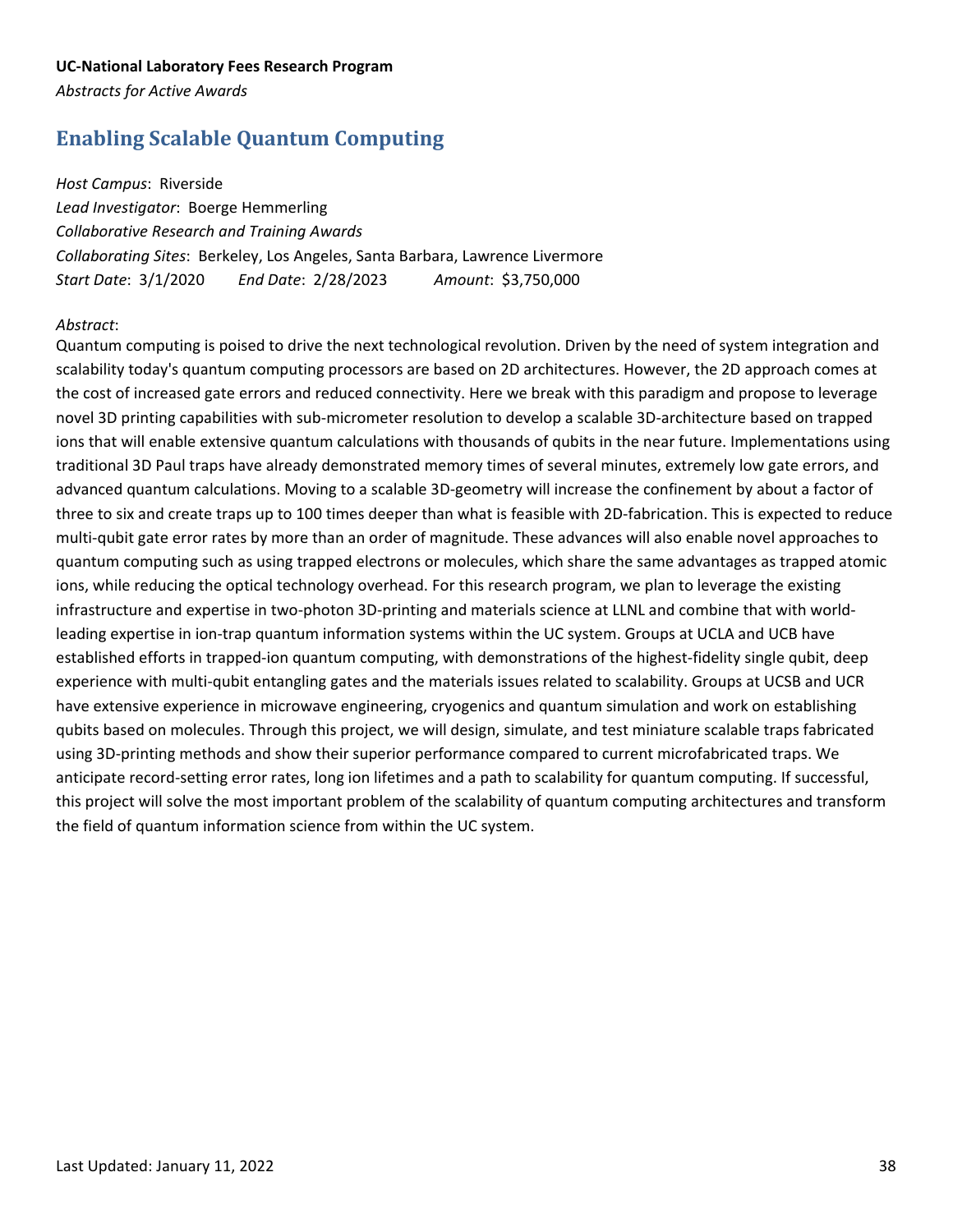## <span id="page-38-0"></span>**Mitigating and Managing Extreme Wildfire Risk in California**

*Host Campus*: Santa Barbara *Lead Investigator*: Charles Jones *Collaborative Research and Training Awards Collaborating Sites*: Berkeley, San Diego, Lawrence Berkeley, Lawrence Livermore *Start Date*: 3/1/2020 *End Date*: 2/28/2023 *Amount*: \$3,307,845

#### *Abstract*:

The recent tragic examples of wildfires in California underscore the importance of understanding the relationships among climate, extreme fire-weather, fire ignitions by electric powerlines and vegetation management. This proposal assembles a multidisciplinary team to investigate the interactions among four research themes —climate change and fire-weather, vegetation management, the electric power grid and associated policies — and their influences on wildfires. To make groundbreaking discoveries, this proposal will investigate a series of critical questions: what is the nature of changes in extreme fire-weather behavior in recent years? What factors interact with electric power system infrastructure to increase wildfire risk in California? How do trade-offs between reliability of energy supply and wildfire risk vary across alternative de-energizing protocols? Can cost-effective investments be implemented in the near future to minimize fire-risk associated with vegetation management and electric power grid infrastructure? The project consists of five interconnected objectives that will foster collaborations among 3 UC campuses and 2 national labs. Objective-1 will use a broad array of observations, global and regional climate models to investigate the problem of climate change and potential changes in fire-weather regimes in California. Objective-2 will use the unique database of high-resolution fire-weather regimes (Objective-1) to determine fire-risks associated with high winds and electric powerlines ignitions. Objective-3 will develop a model of de-energization rules applicable to the electric power grid under high winds and reestimate fire-weather risk. Objective 4 will evaluate the reliability implications of alternative de-energization rules and contrast these with estimates of the economic impacts of mitigating increased fire risks (Objective 2). Objective-5 will analyze observations and model simulations to determine fire-spread and economic impacts of vegetation management strategies near power lines. The project will combine a wealth of educational and mentoring activities across an innovative and diverse team of undergraduate and graduate students, and postdoctoral scholars on four UC campuses.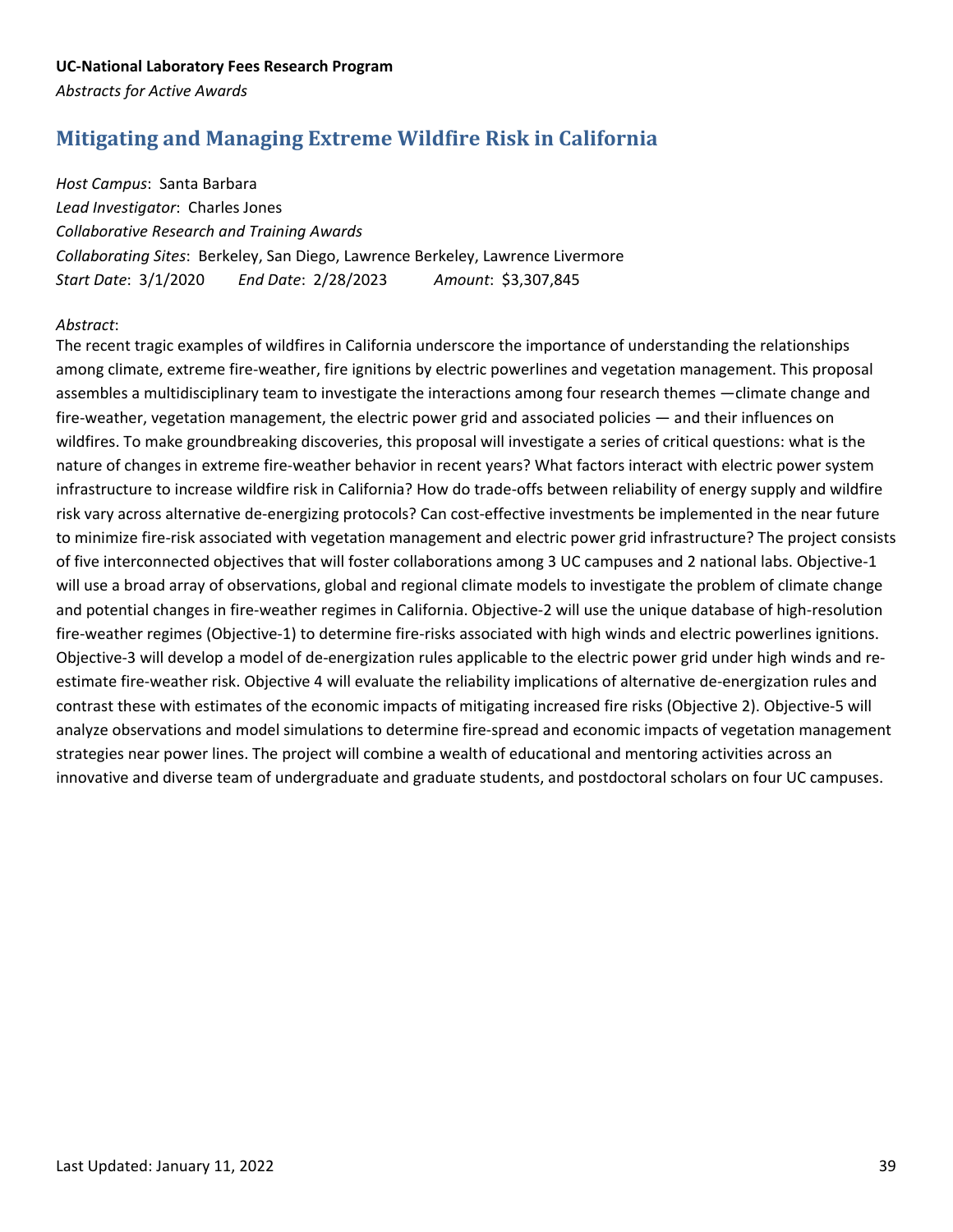## <span id="page-39-0"></span>**Advanced Detectors for XFELs and Proton Accelerators**

*Host Campus*: Davis *Lead Investigator*: Eric Prebys *Collaborative Research and Training Awards Collaborating Sites*: Irvine, Santa Barbara, Santa Cruz, Lawrence Berkeley, Los Alamos *Start Date*: 3/1/2020 *End Date*: 2/28/2023 *Amount*: \$3,745,225

#### *Abstract*:

As accelerator laboratories around the world aspire to create beams with ever-increasing repetition rate and intensity, there is a need to develop fast, radiation-hard detection technologies to provide critical real-time beam diagnostics. Los Alamos National Laboratory (LANL) is engaged in multiple accelerator (proton and photon) projects to meet mission needs, including those which require diagnostic capability beyond the current state-of-the-art. Solid-state sensors, such as those based on diamond and silicon, feature fast saturated drift velocities and collection dynamics that make them natural choices to explore for development of high-speed devices. In addition to these "front end" technologies, it will be essential to develop highly-granular high-speed electronics – for both amplification and data-handling – to achieve the required spatial and temporal precision. This project will bring together expertise in accelerator and high-energy physics sensor development with electrical engineering expertise to develop prototype systems at the forefront of accelerator beam detection technology. The collaboration will be led by Eric Prebys, Director of the Crocker Nuclear Laboratory at UC Davis, and consist of three interrelated thrusts: R&D on diamond sensors (primarily LANL and UC Davis), silicon diode sensors (primarily UCSC and UCSB) and enabling electronics and readout (primarily UC Irvine and LBNL). However, as each institution has broad expertise in instrumentation development and specialized capabilities in sensor fabrication and readout development, all six institutions will contribute in some measure to all three areas. Crocker Lab and LANL also provide accelerator (cyclotron, LANSCE) facilities well-suited to the validation and characterization of the prototype detection systems developed by the collaboration. UC students will be involved in design, fabrication, testing and data analysis aspects of the project, and will be provided an opportunity to spend a period of time in residence at LANL. Project progress will be disseminated through seminars at member institutions, workshops, presentations at national and international conferences and publications. The project will create strong collaborative ties (both intra-UC and UC-LANL) that well position the group to establish leadership in the area of advanced detection technologies for accelerators.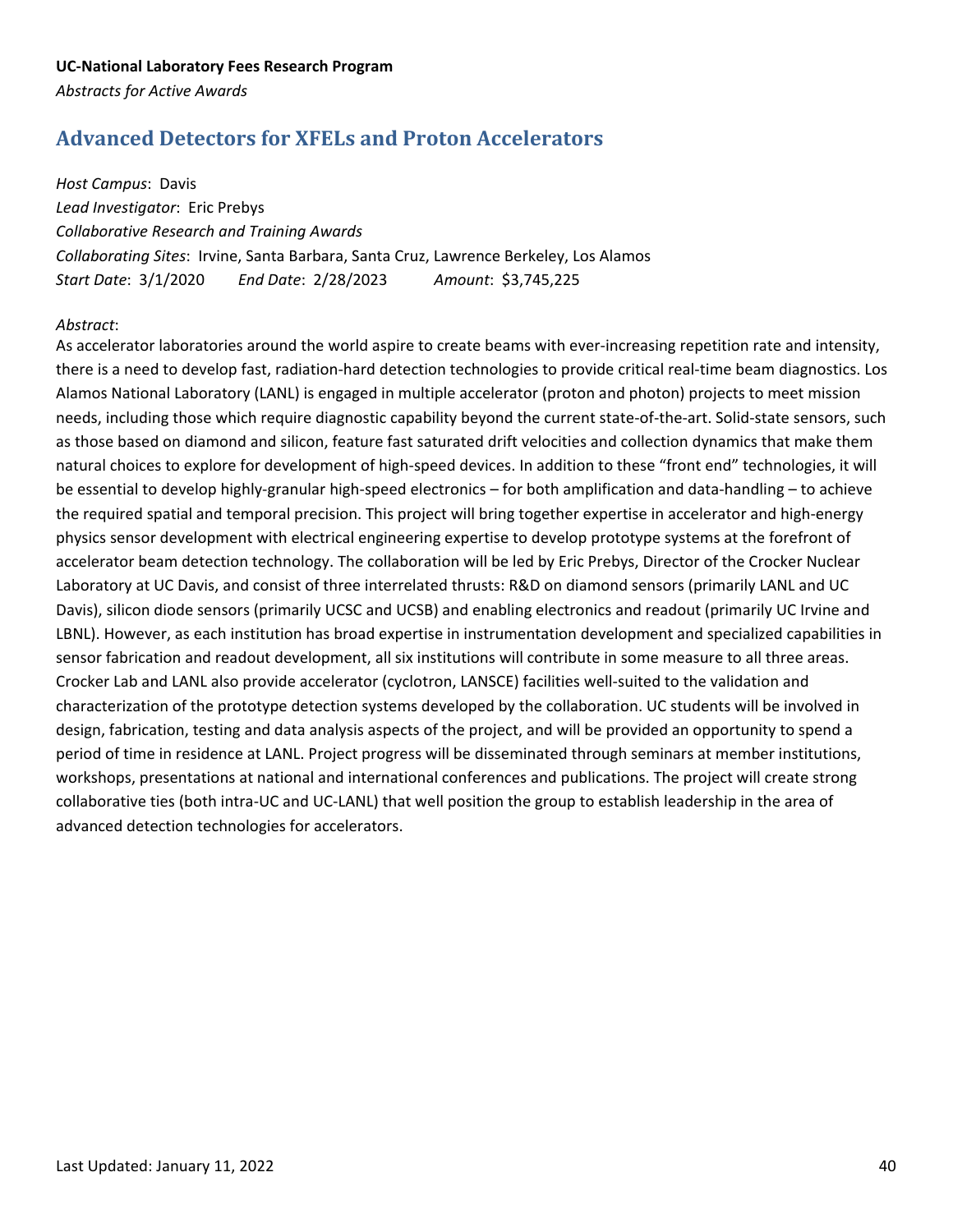# <span id="page-40-0"></span>**Great Power Competition in the 21st Century**

*Host Campus*: San Diego *Lead Investigator*: Tai Ming Cheung *Collaborative Research and Training Awards Collaborating Sites*: Berkeley, Irvine, Los Angeles, Lawrence Livermore *Start Date*: 3/1/2018 *End Date*: 2/28/2021 *Amount*: \$3,724,742

### *Abstract*:

Great power strategic competition has returned to the global stage and the consequences for international peace, stability, and prosperity will be profound. The contours, dynamics, and characteristics of this new strategic rivalry, primarily between the U.S., China, and Russia, but also to a lesser extent with other emerging power centers, will be very different though to what took place in the 20th Century. Confrontation will not be through massed armies in Europe or nuclear arsenals on trigger alert but will occur more indirectly and in more non-military domains. Strategic rivalry is taking place in the pursuit of technological innovation, in disputes below the threshold of full-scale war, and in trade, investment, industrial, and economic competition. This project examines the rise of 21st Century great power competition that is especially focused on the intersection between economics, strategy, security, technology, and politics. The project revolves around four themes each led by a University of California (UC) campus: 1) competition in security, technology, innovation, and strategy (UC San Diego); 2) economic strategic rivalry in trade, investment, and industrial policy (UC Berkeley); 3) the role of design and production networks in East Asia's regional relations and US-China cooperation and competition (UC Irvine); and 4) the international dynamics and domestic politics of great power security competition (UC Los Angeles). This project brings together scholars from political science, international relations, security studies, political economy, and area studies from these four UC campuses as well as Lawrence Livermore National Laboratory. While scholarship on great power competition is beginning to emerge, much of the work is on military, diplomatic, and hard power aspects and little attention has so far been paid to the technological, economic, and domestic dynamics. Opportunities for students to participate in collaborative research and training activities include: 1) the ability to take part in research teams that will write conference papers; and 2) taking part in a summer training workshop on great power competition that will be conducted in the second and third years that will examine the security, economic, political, and geostrategic dimensions of great power competition.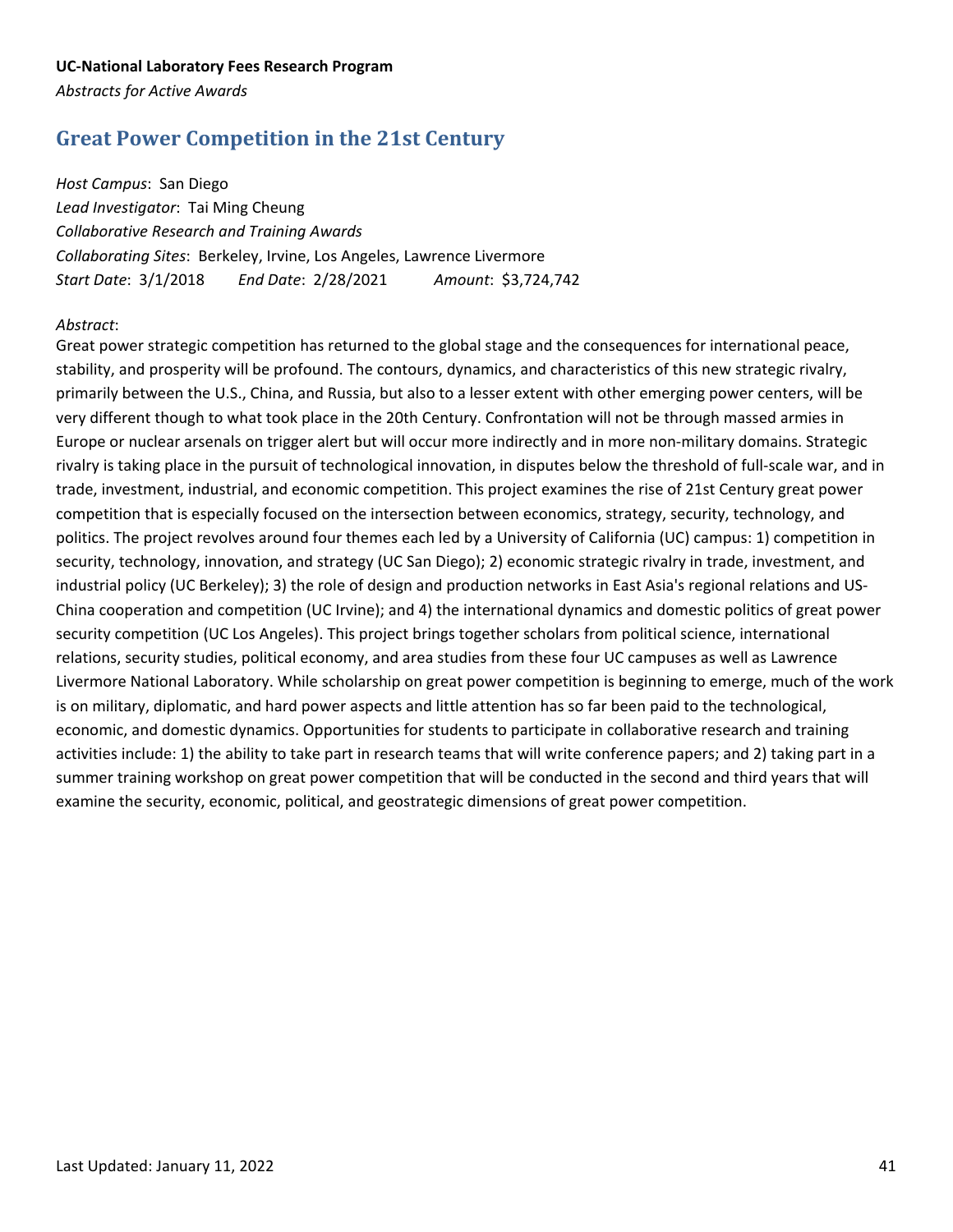### <span id="page-41-0"></span>**Headwaters to groundwater: Resources in a changing climate**

*Host Campus*: Santa Barbara *Lead Investigator*: Jeff Dozier *Collaborative Research and Training Awards Collaborating Sites*: Davis, Irvine, Los Angeles, Merced, Lawrence Berkeley, Lawrence Livermore *Start Date*: 3/1/2018 *End Date*: 2/28/2021 *Amount*: \$3,716,025

### *Abstract*:

Climate change and greater water demand pose new challenges for managing water resources. To enable California to optimize future water infrastructure, legislation, and economy, scientists at 5 UC campuses, LLNL, and LBL will measure and model water from headwaters in the Sierra Nevada, through rivers, reservoirs, and groundwater in the Central Valley. The approach is to examine hydrologic sensitivities to changing climate and water demand through models and the historical record. The goal is to provide information to optimize water storage, quality, and groundwater sustainability as precipitation varies, temperatures warm, and population grows. To consider the range of headwater-togroundwater systems, we focus on three river basins comprising different climatic, geologic, and socio-economic settings -- Shasta R (volcanic, northernmost, lowest, wettest), Kings R (granitic, southernmost, driest, highest, poorest), and the American R (metamorphic, wealthiest). Novel methods to monitor and model ongoing and future changes in rain and snowmelt in the headwaters will be coupled with process-driven modeling and measurement of evapotranspiration, groundwater recharge, and withdrawal in the lowlands. Models will consider changes in water policy and infrastructure, and resulting impacts on energy production and consumption. Collaboration between the Campuses and Labs will build teams that include people in all career stages who study aspects of the water cycle from remote sensing of snow to water policy. Collaborators from LLNL and LBL contribute expertise in isotopic tracing of water, high-performance computer modeling of groundwater and surface water, and energy implications of water management. This proposal strengthens DOE's mission, to ensure America's security and prosperity by addressing energy, environmental, and nuclear challenges through science and technology. The alliance between UC faculty, postdoctoral fellows, and students with scientists at LLNL and LBL will improve understanding of how changing climate and water demand will affect water resources through the middle to the end of this century. Our proposal will nurture a generation of scientists in the nexus of climate, water, and energy. An advisory board of water practitioners will help target our findings to help water managers make the best decisions for California's precious water resources.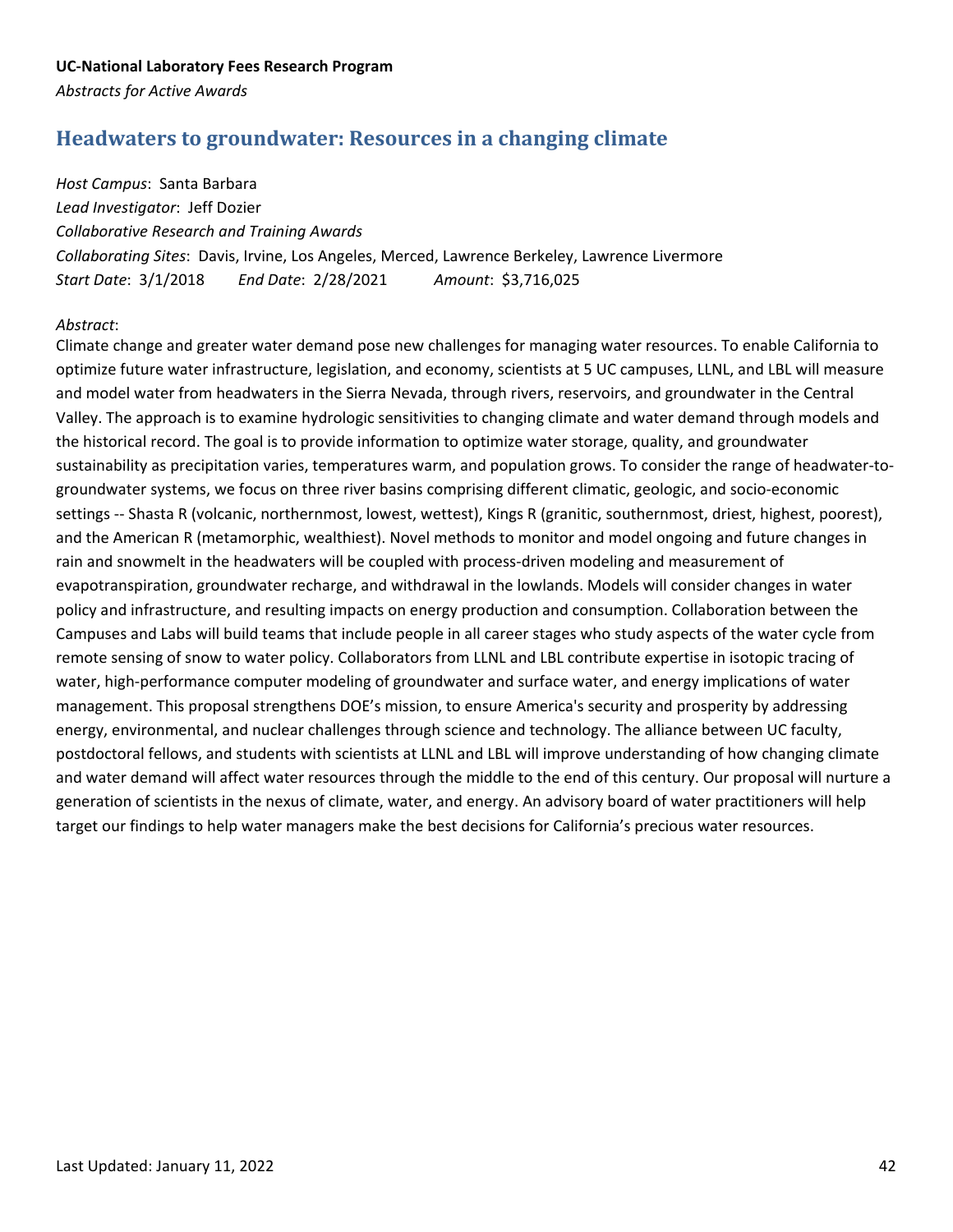### <span id="page-42-0"></span>**Securing smart campuses: a holistic multi-layer approach**

*Host Campus*: Riverside *Lead Investigator*: Michalis Faloutsos *Collaborative Research and Training Awards Collaborating Sites*: Los Angeles, San Diego, Santa Barbara, Los Alamos *Start Date*: 3/1/2018 *End Date*: 2/28/2021 *Amount*: \$3,530,278

### *Abstract*:

The vision of this proposal is to build security for ``smart campuses", that present a microcosm of smart cities and more generally of cyberphysical systems of systems (CPSS). Campuses, including academic, national labs or enterprises, will increasingly integrate sensing, computation, and communication in their physical environment to control operation and efficiently serve their communities. Campuses already consist of multiple interacting layers and systems, ranging from human mobility & crowdsourcing, to infrastructure such as building HVAC systems, to transportation, to medical and emergency services, to computing and communication infrastructure, and to monitoring infrastructure such as cameras; in the future they are expected to integrate other services including automated transportation, camera-equipped monitoring drones etc. Leveraging interactions among these layers with data-driven learning and decision loops can offer significant benefits; for instance in terms of saving energy, reducing operating and maintenance costs and enabling the increase of campus population density that can be comfortably accommodated. However, to successfully move towards increased integration and automation, we need to make safety, security and privacy a core design component. This proposal will develop a holistic framework to enhance the security, privacy and safety of campus operation, building on our team's expertise in CPS security, information & wireless security, software & hardware security and privacypreserving machine learning. Our work will span a range of goals from establishing vigilance across many attack surfaces, improving the safety of legacy systems and establishing principles of security for emerging systems, leveraging crowdsourcing to achieve low cost sensing while preserving personal privacy, securing Internet-of-Things (IoT) firmware, addressing attacks that exploit the interaction between the cyber and physical world, and expanding the availability of emergency communication in the case of incidents. As part of the experimental validation of the proposed research, we will leverage the rich dataset collected by LANL on HVAC systems, as well as access to the LANL testbed and unclassified high-performance computing resources. Our work will help campuses provide safety guarantees and be better prepared for adversarial and accidental incidents.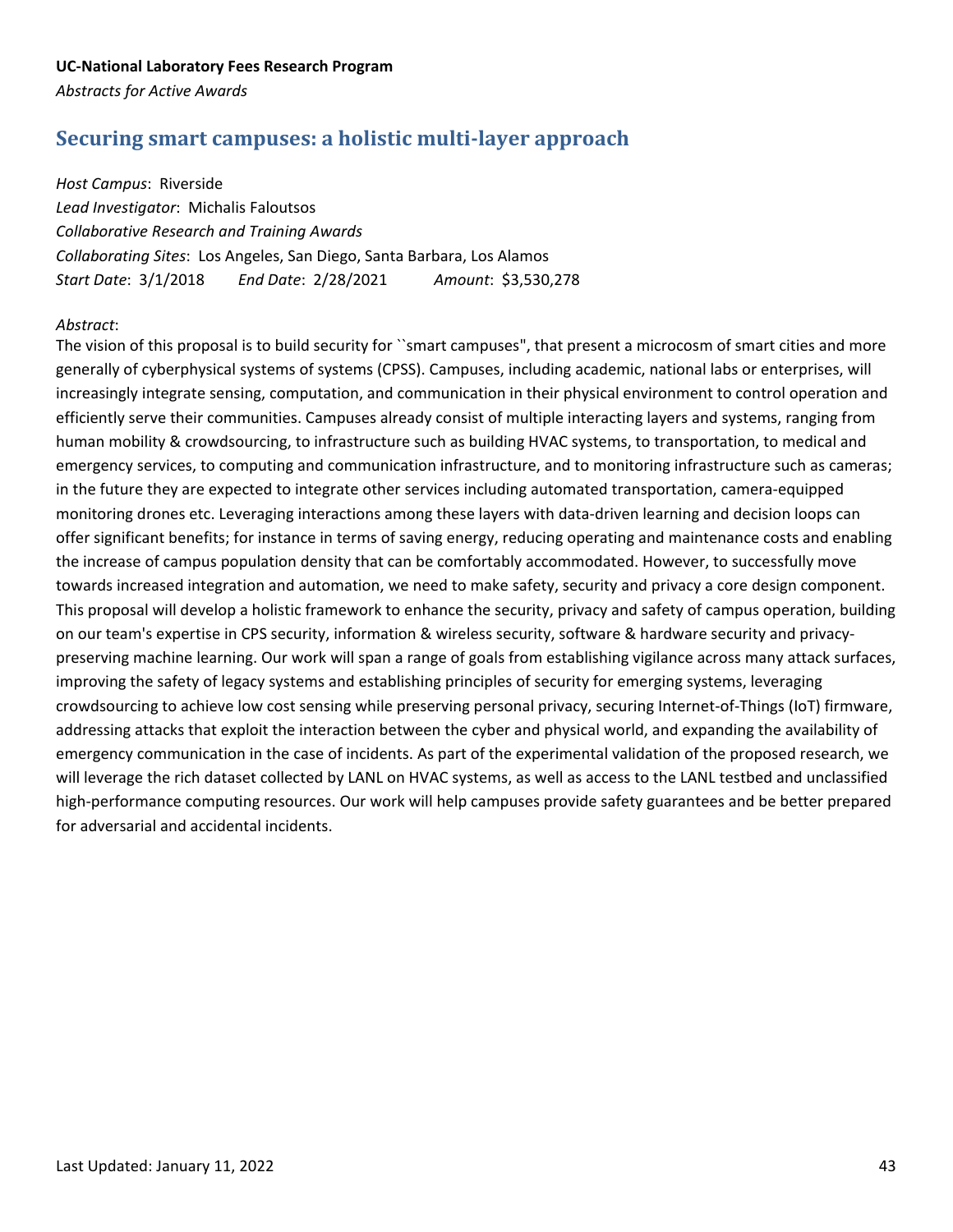## <span id="page-43-0"></span>**The Future of California Drought, Fire, and Forest Dieback**

*Host Campus*: Los Angeles *Lead Investigator*: Alex Hall *Collaborative Research and Training Awards Collaborating Sites*: Berkeley, Davis, Irvine, Lawrence Berkeley, Los Alamos, UC Division of Agriculture and Natural Resources *Start Date*: 3/1/2018 *End Date*: 2/28/2021 *Amount*: \$3,681,721

#### *Abstract*:

From 2011 to 2015, California experienced a drought of historic severity, due to a persistent precipitation deficit and extreme warmth. The drought was bracketed by two extremely wet years in 2010 and 2016, and was accompanied by unprecedented tree mortality and wildfire in California's wildlands. Over the 21st century, climate scientists predict continued warming and an increase in swings between extremely wet and dry conditions. Since wet conditions favor vegetation regrowth and fuels buildup, and warm, dry conditions favor forest dieback and wildfire, these predictions raise questions critical for California's future: Are the extreme forest dieback and fire conditions seen during the recent drought a harbinger of even greater future changes? What do future changes mean for California's unique ecosystems, forest and fire management practices, and economy? Here we propose an effort to answer these questions through collaboration among climate scientists, satellite experts, vegetation modelers, fire scientists, and ecologists. The project will be grounded in analysis of observed relationships between fire, tree mortality, and climatic conditions during the recent drought. We will then develop computer simulations of climate, vegetation, and fire to determine the causes of recent tree mortality and fire variations. We will quantify the role of recent climate change in worsening the observed forest dieback and fire. The project's capstone will be high-resolution climate change projections to simulate the impact of warming and increases in precipitation extremes on 21st century vegetation growth, fire, and forest dieback. We will also assess how future forest and fire management might evolve to mitigate the largest impacts of climate change on California's wildlands. The first-of-their-kind climate, vegetation, and fire simulations will deepen our understanding of the complex interactions within California's wildlands, and will leave a technological legacy in the form of a modeling framework that is easily applied to other regions. The research process will train young scientists in societally relevant interdisciplinary research, the results will help stakeholders plan effective climate change adaptation and mitigation, and our outreach efforts will educate the public about climate change impacts on the treasured lands and resources they depend on.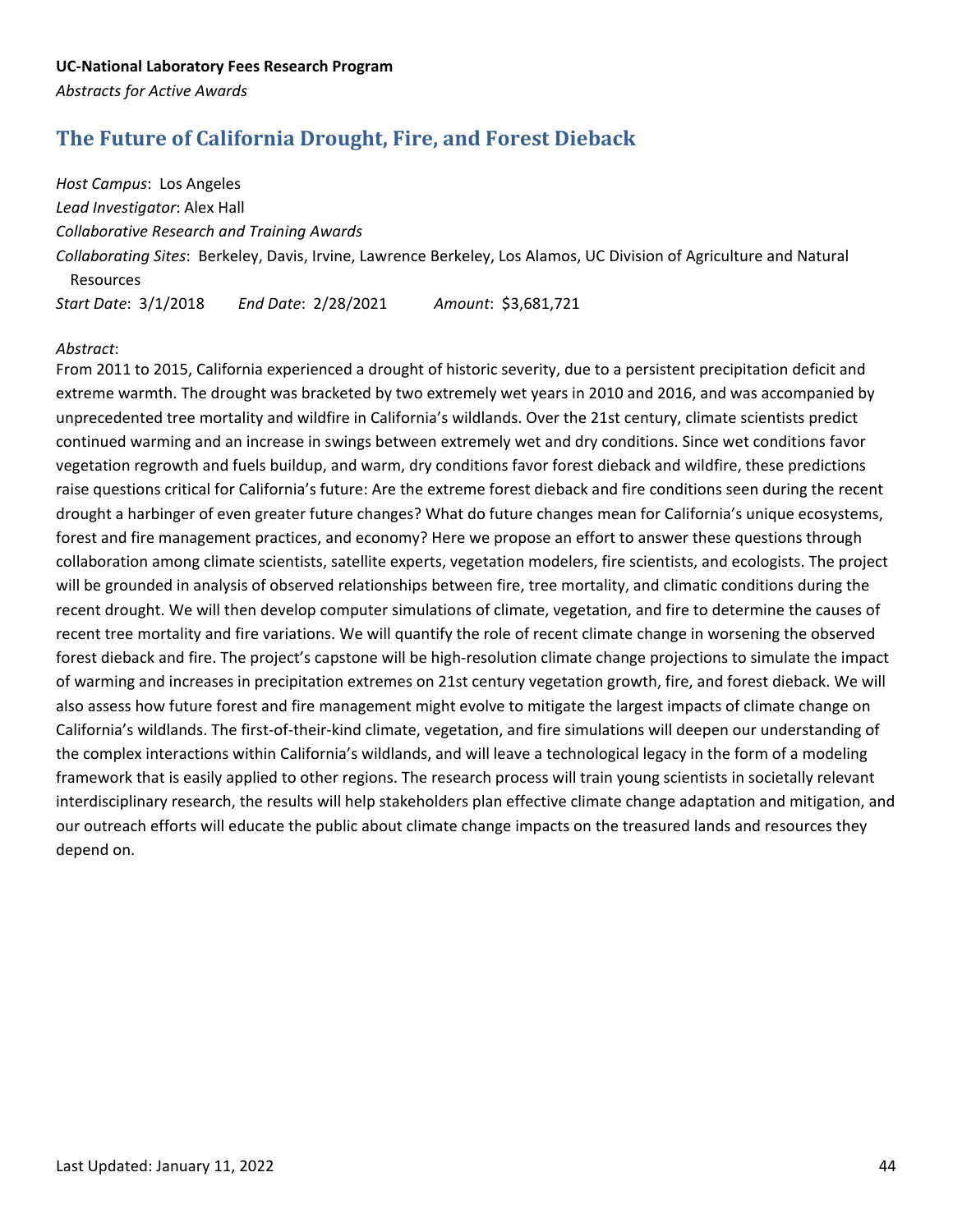### <span id="page-44-0"></span>**Climate Impact of Manure Management from California Dairies**

*Host Campus*: Riverside *Lead Investigator*: Francesca Hopkins *Collaborative Research and Training Awards Collaborating Sites*: Berkeley, Davis, Irvine, Lawrence Berkeley, Los Alamos *Start Date*: 3/1/2018 *End Date*: 2/28/2021 *Amount*: \$3,839,477

#### *Abstract*:

Climate Impact of Manure Management from California Dairies The California dairy industry is a large contributor to greenhouse gas emissions, producing approximately 50% of methane (CH4) and 10% of nitrous oxide (N2O) emissions statewide. The majority of these emissions come from manure, where emission rates are thought to differ greatly among different manure management techniques. In order to fulfill statewide emission reduction goals for short-lived climate pollutants, the California Air Resources Board has recently targeted CH4 emission sources for near-term mitigation. However, few studies of CH4 emissions from dairy manure have been performed in California. Recent topdown atmospheric observations and inverse model analyses of atmospheric CH4 and N2O levels in the San Joaquin Valley suggest that emissions from dairy agriculture are underestimated in the state inventory. However, the dearth of California-specific information leads to uncertainty in the state inventory that poses an obstacle to efficient, wellinformed mitigation planning for emissions from this sector. In addition, the efficacy of proposed mitigation solutions, such as anerobic digesters for manure waste, is not well quantified or tested in practice. We propose to combine topdown atmospheric methods with bottom-up process-level measurements and operational insight to improve both facility specific and regionally integrated estimates of greenhouse gas emissions from management practices at California dairies. Using a unique combination of subject area knowledge, high resolution data sets, biogeochemistry, atmospheric composition observations, and inversion modeling, we will quantify and apportion CH4 and N2O emissions to their sources with the goal of improving understanding of the driving processes and their respective control techniques. By working across scales, we will provide an integrated regional emissions estimate with sufficient detail to unambiguously quantify dairy livestock emissions as distinct from other greenhouse gas sources. This study will give a thorough scientific treatment to the greenhouse gas emissions from the entire manure management cycle in ways that have been done for other CH4 emitting sectors, such as natural gas, to enable complete, empirically informed mitigation decisions.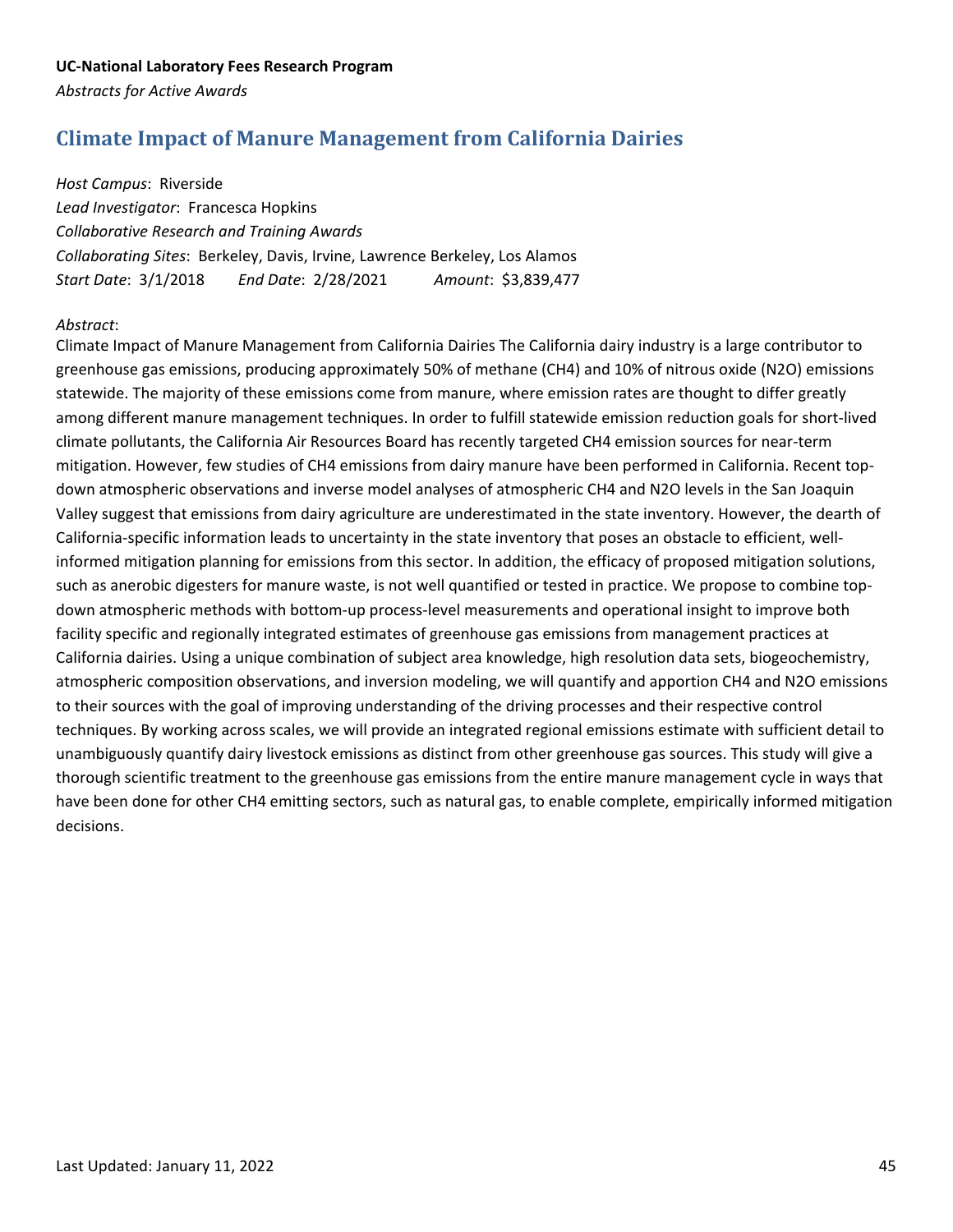# <span id="page-45-0"></span>**UC-Lab Center for Electricity Distribution Cybersecurity**

*Host Campus*: Riverside

*Lead Investigator*: Hamed Mohsenian-Rad *Collaborative Research and Training Awards Collaborating Sites*: Irvine, Los Angeles, Santa Barbara, Lawrence Berkeley, Lawrence Livermore *Start Date*: 3/1/2018 *End Date*: 2/28/2021 *Amount*: \$3,748,698

### *Abstract*:

This proposal will bring together a multi-disciplinary UC-Lab team of cybersecurity and electricity infrastructure experts to investigate, through both cyber and physical modeling and physics-aware cybersecurity analysis, the impact and significance of cyberattacks on electricity distribution infrastructure and develop new strategies for mitigation of vulnerabilities, detection of intrusion, and protection against detrimental system wide impact. As the deployment of distributed energy resources (DERs) such as solar panels and energy storage devices is proliferating, electricity distribution systems are becoming drastically more complex and more dynamic. There are numerous inputs and controls pushed and pulled from these emerging energy resources and other grid equipment, some of which connect the resources to the public Internet. Further, the installation of millions of smart electricity meters and recent breakthroughs in micro-synchrophasor sensors and smart inverter controls are accelerating the rate at which measurement data is generated and control commands are dispatched. However, these technological advancements in sensing, controls, and communications of electricity distribution systems have exposed this critical infrastructure to new vulnerabilities, threatening its functionality and reliability. Each of the new layers of data integration and control that are being added to electric distribution systems can create new cyberattack surfaces and privacy breaches that are yet to be identified, understood, and quantified; and this challenges the vision of a renewed and more efficient electric grid. Traditionally, the focus in cybersecurity of electricity infrastructures has been on securing large power plants and control centers. In contrast, this project will create a paradigm shift to make serious efforts also to secure DERs and electricity distribution networks, through enhanced and comprehensive cybersecurity measures, reinforced by physical measures such as electric isolation. Otherwise, attacks could compromise a number of distributed cyber and physical components, turning them into "physical botnets" against the electricity infrastructure – analogous to how computer botnets work in distributed denial-of-service attacks (DDoS) in the Internet. This project will build a new knowledge base to address both theoretical and practical challenges in electricity distribution cybersecurity. It will position the UC-Lab team early-on at the forefront of this emerging field of great national interest.